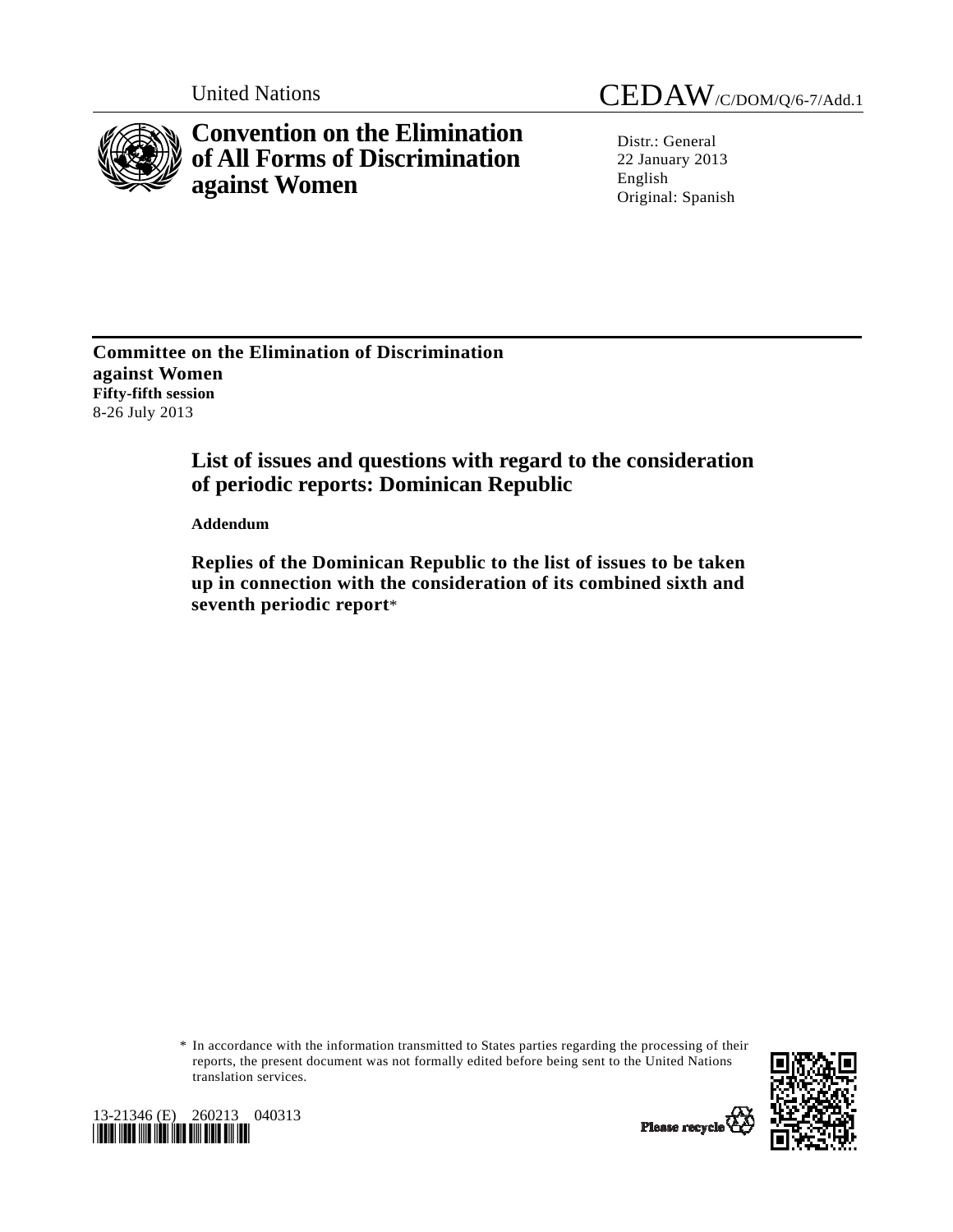**Constitutional, legislative and institutional framework** 

1. **In its report, the State party indicated that the Constitution refers to equality and equity of women and men and provides for a balanced participation of women and men as candidates (see para. 56). Please indicate whether the State party envisages defining the terms "equity" and "equality" and the notion of a balanced participation of women and men in the laws and action plans and programmes, in the light of the previous recommendations of the Committee indicating that the terms "equity" and "equality" are not synonymous and that the Convention is directed at eliminating discrimination against women and ensuring equality between women and men (see A/59/38, para. 289).**

2. With regard to the definitions of equity and equality, the State has made significant efforts to clarify the difference between the two concepts, in particular through the women's mechanism, the body responsible for gender policy. For example, the Constitution sets out the principle of equality between women and men as a legal and legitimate fact:

3. "Article 39. The right to equality. All persons are born free and equal before the law and shall receive the same protection and treatment from institutions, authorities and other persons, and shall enjoy the same rights, freedoms and opportunities, without discrimination based on gender, skin colour, age, disability, nationality, family ties, language, religion, political or philosophical opinions, or social or personal status.

# **Therefore:**

4. Subparagraph (4): Women and men are equal before the law. The law prohibits any act that has the effect or purpose of impairing or nullifying the recognition, enjoyment or exercise by women and men, on an equal basis, of fundamental rights. All necessary steps shall be taken to ensure the eradication of gender-based inequalities and discrimination."

5. In addition, State institutions have adopted the concept of equity, which is achieved in practice by ensuring fairness in the distribution of quality goods and services as well as in participation and decision-making. This is implemented through actions, measures, rules and policies such as the National Development Strategy 2030, whose implementation is mandated. One of its primary cross-cutting themes is gender equity. For example, see Act No. 1-12, section III on cross-cutting policies, article 12 (Gender Approach): All plans, programmes, projects and public policies should incorporate the gender approach in their respective fields of activity in order to identify situations where gender discrimination is occurring and to take steps to ensure gender equality and equity.

6. However, we must acknowledge that the proposal for balanced participation of women and men as candidates has not yet been thoroughly discussed, so as to consider its implications and establish parity in other positions. The quota for women candidates now stands at 33 per cent for elective positions. With this in mind, the women's mechanism intends to draft and submit to the Congress of the Dominican Republic a proposal for amendment of the Electoral Act that would convert the aforementioned constitutional proposal into a specific electoral policy to ensure parity between men and women candidates for various elective positions.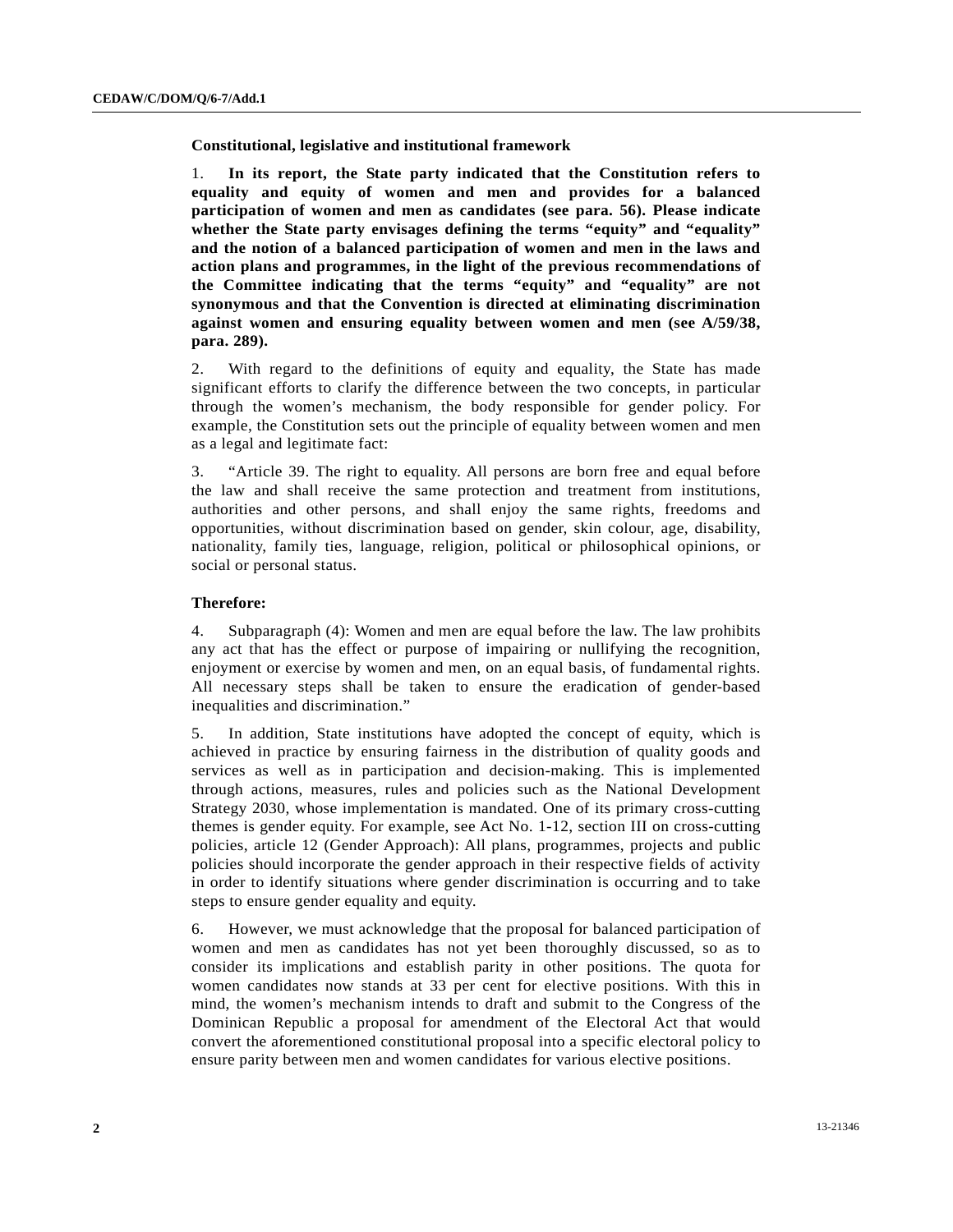7. An important element to emphasize is that the draft amendment to the Electoral Act submitted to the Central Electoral Board incorporates gender equity in its article 102 as follows: nominations and proposals of candidates for the Chamber of Deputies and municipal councils shall be governed by the principle of gender equity, and these nominations and proposals should therefore consist of fifty per cent (50 per cent) women and fifty per cent (50 per cent) men. In electoral districts in which the numbers of men and women candidates are not equal, the difference between the total numbers of men and women proposed shall not be greater than one. All nominations shall follow an alternating pattern, so that a woman follows a man and vice versa, so that no two persons of the same sex are nominated consecutively.

#### **National machinery for the advancement of women**

8. **The national gender equality and equity plan 2007-2017 is mentioned in paragraph 67 of the report of the State party. Please describe the results achieved so far through its implementation, indicate whether the State party has established a monitoring mechanism for its implementation, and explain how the plan is in conformity with the Convention. Please also indicate the measures taken to allocate adequate human and financial resources to the national machinery and to provide it with technical capacity-building activities. In paragraph 66 of the report, the State party indicated that the Ministry of Women has signed working agreements with 22 municipalities and is conducting a gender auditing programme in 11 municipal governments. Please indicate the measures taken to ensure that the scope of action of the Ministry of Women covers the entire territory.**

9. The Ministry of Women has a system of indicators to follow up and monitor execution of the National Gender Equality and Equity Plan. The system is a crucial tool that enables the Ministry to measure the extent to which results achieved by public institutions through their actions in favour of women are contributing to building a State and a society in which equality of political, social and economic opportunities is not mediated by gender.

10. The system has a set of indicators, a database that contains definitions of the indicators and all the information on their component data, in addition to the instruments necessary for electronic storage of the various evaluations of the indicators over time, as well as a set of forms for collecting the information that is fed into the system.

11. In its multi-year plan, the Ministry of Women includes a budget item for activities related to follow-up and monitoring of the National Gender Equality and Equity Plan 2007-2017 (PLANEG II). Some of the information captured by the PLANEG II follow-up system is provided, by way of example, at various points throughout this document under the relevant headings.

## **Results of the implementation of PLANEG II:**

## **Civil society**

12. An agreement was signed with the organization Mujeres en Desarrollo Dominicana, Inc. (Mude) for joint work on the campaign "UNiTE to End Violence against Women". Under this agreement, the experts of the Ministry of Women are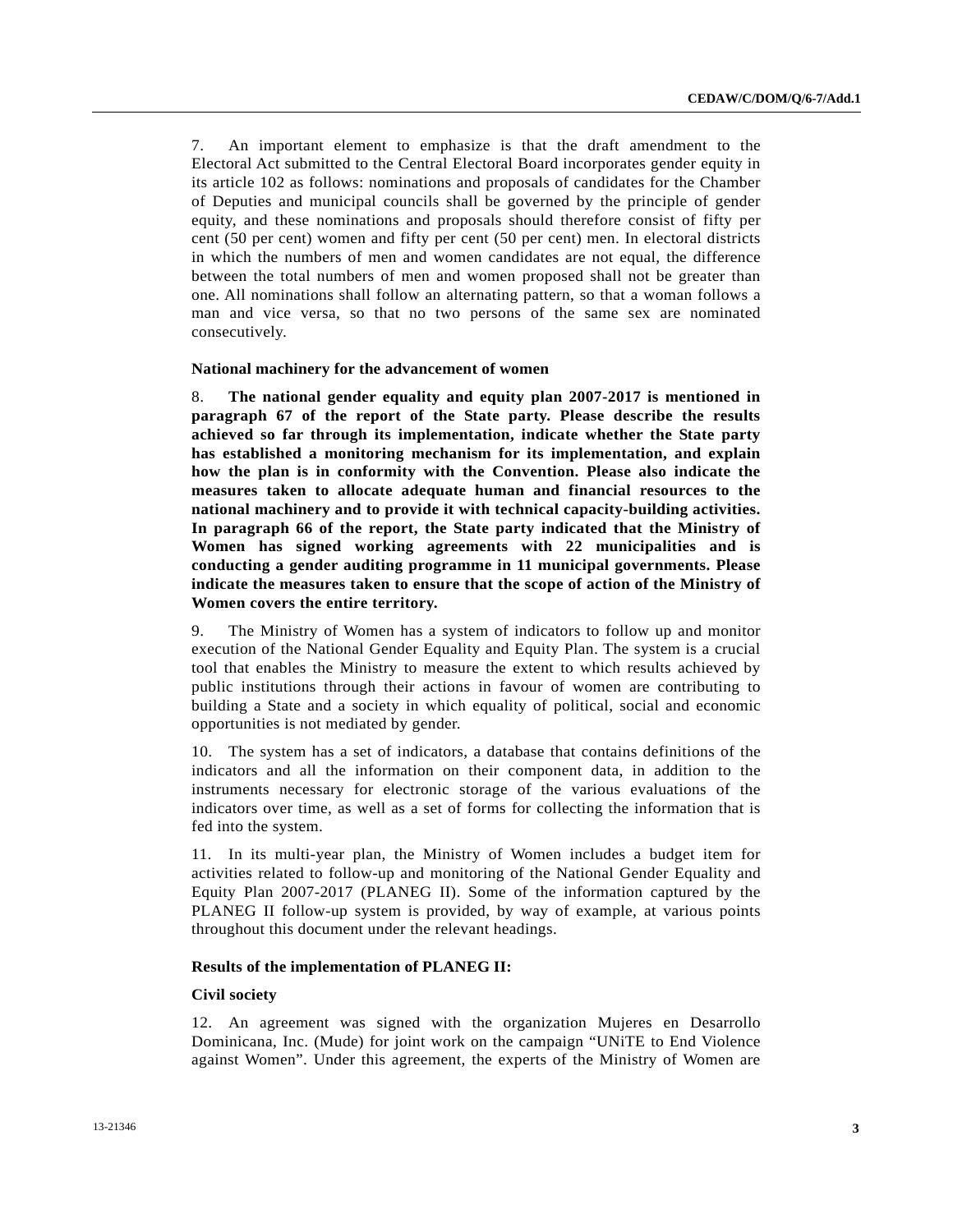responsible for training and awareness-raising on gender issues for all Mude managerial and technical staff nationwide.

## **Local governments**

13. Local governments have worked to establish local security, citizenship and gender committees in the town of Guayacanes, San Pedro de Macorís province, to ensure that local authorities comply with the gender component of the National District and Municipalities Act No. 176-07, including the establishment of a gender commission by each municipal council; a 4 per cent budget allocation earmarked for gender and health education; monitoring and promoting efforts to prevent genderbased and domestic violence, with the support of local authorities; local capacitybuilding to address gender issues and domestic violence, focusing on young people, women's organizations and decision makers from the various institutions that make up the municipal committee.

## **Participation of women in the information and knowledge society**

14. Information and knowledge technologies are instrumental in the success of modern societies, helping to significantly reduce poverty and increase competitivity; so it is crucial that women are involved in the world of technology in order to strengthen their participation and leadership.

15. The non-governmental organization (NGO) Research Centre for Feminist Action (CIPAF) and the Chamber of Information and Communications Technology of the Dominican Republic held a special meeting of professional women working in the information and communications technology (ICT) sector as part of the Gender and ICTs project, which CIPAF has been implementing since 2010 with the support of the United Nations Entity for Gender Equality and the Empowerment of Women (UN-Women).

16. These meetings seek to identify women's needs and requirements and the obstacles they face in fully and effectively using and benefiting from the training, information, business and employment opportunities that new ICTs now offer.

#### **Government institutions**

#### **PLANEG II indicators**

# **1. Ongoing publication of statistical information on the health, education and status of women**

## **Number of investigations and studies carried out each year on the status of women**

17. From 2008 to 2012, 33 investigations and studies on the status of Dominican women were carried out by the Ministry of Women, the government sector, the judiciary, civil society and international organizations.

18. With regard to research in the field of science and technology, of particular interest is the investigation entitled "Another glass ceiling? The digital gender gap in the Dominican Republic", carried out by CIPAF, which is a tool to support the efforts to achieve an inclusive information and knowledge society, a key element in ensuring a world of justice and equality for all.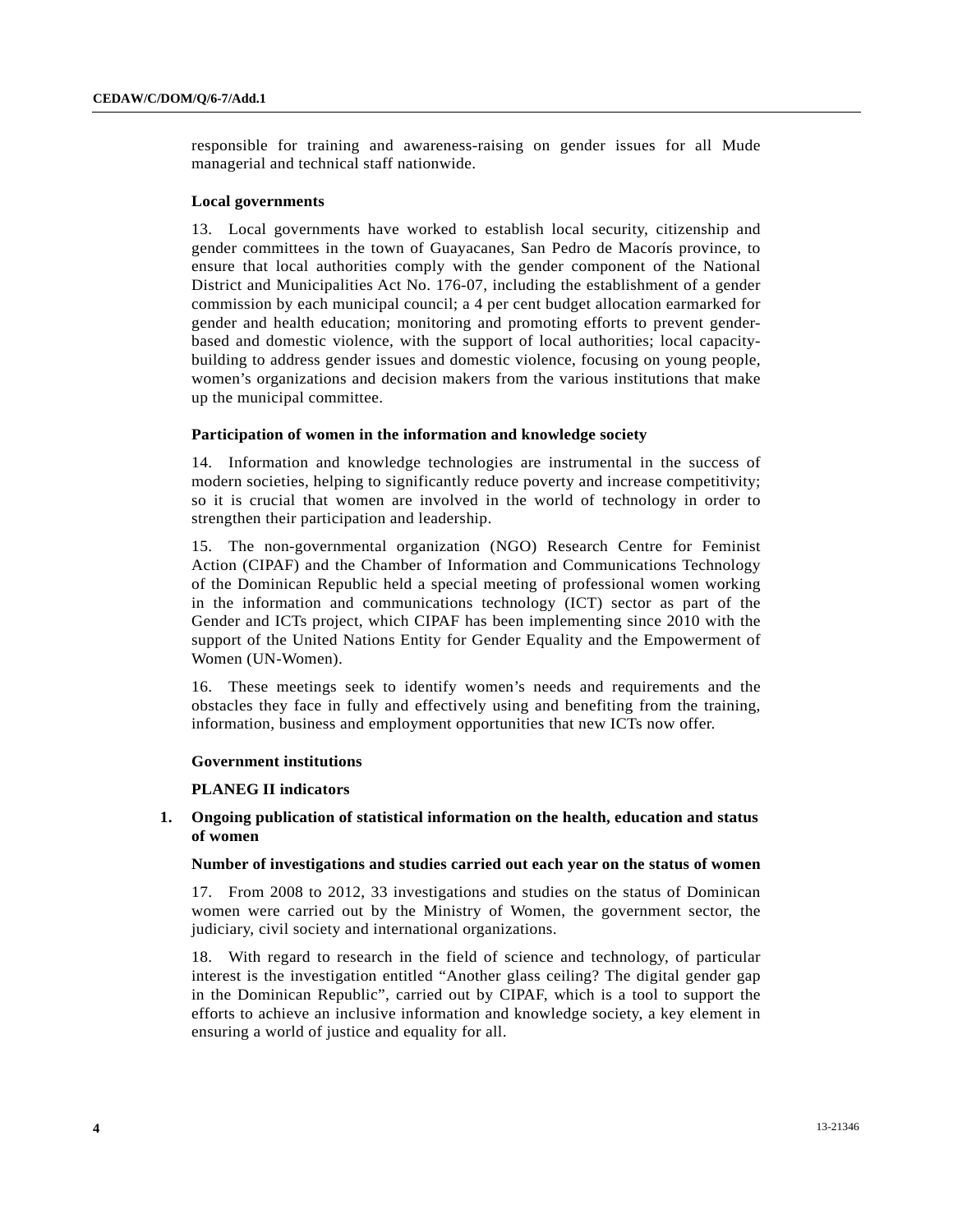# **2. Gender equality and equity adopted as guiding principles of action for the Government**

## **Public expenditure for the advancement of women**

19. The percentage of the annual national budget earmarked for policies, programmes and projects that seek to promote gender equality and equity, including initiatives to implement PLANEG II, has remained between 0.11 and 0.12 per cent.

#### **3. Strengthening inter-agency coordination and organizational mechanisms**

## **The extent to which gender equality and equity is mainstreamed**

20. Gender mainstreaming in the Government has come to the fore as a result of the establishment of the Ministry of Women under Act No. 86-99 and of the 52 provincial and municipal offices throughout the country, and as a result of implementing Decree No. 974-01, which established gender equity and development offices in all Dominican Government ministries.

## **4. Extend and strengthen coordination among institutions and organizations that help to further gender equity and equality**

# **Boosting the role of the Ministry of Women as lead intermediary for governmental and non-governmental sectors and institutions**

21. The Ministry of Women has strengthened coordination among institutions and organizations to further gender equity among governmental and non-governmental sectors and institutions by signing more than 34 contracts and agreements between 2008 and 2012. From 2008 to date, the following has been achieved:

- Coordination with representatives of the Armed Forces, the National Police Force and the National Department of Victim Services.
- Coordinated dissemination of the PLANEG II guidelines to Government entities and civil society, in order to ensure gender mainstreaming in the formulation, implementation, monitoring and evaluation of public policies.
- Definition of a new communication strategy and relaunching of the Institute's image, based on a marketing and communication study.
- Development of a coordination strategy for government agencies, civil society and the provincial and municipal women's offices to promote the protection of women's rights in an effort to achieve greater equality and equity.
- Signing of a cooperation agreement with the Office of the Attorney-General of the Republic, ratifying the decision to establish a national system for preventing, responding to and punishing violence against women in the context of human rights.
- Presentation of the PLANEG II strategic pillars to Government Ministers, Deputy Ministers, General Directors and other decision makers.
- Coordination with the Commission on Gender of the Chamber of Deputies to implement the campaigns "Zero Tolerance of Violence against Women" and "There are punches that do not win medals", which were launched in November 2008.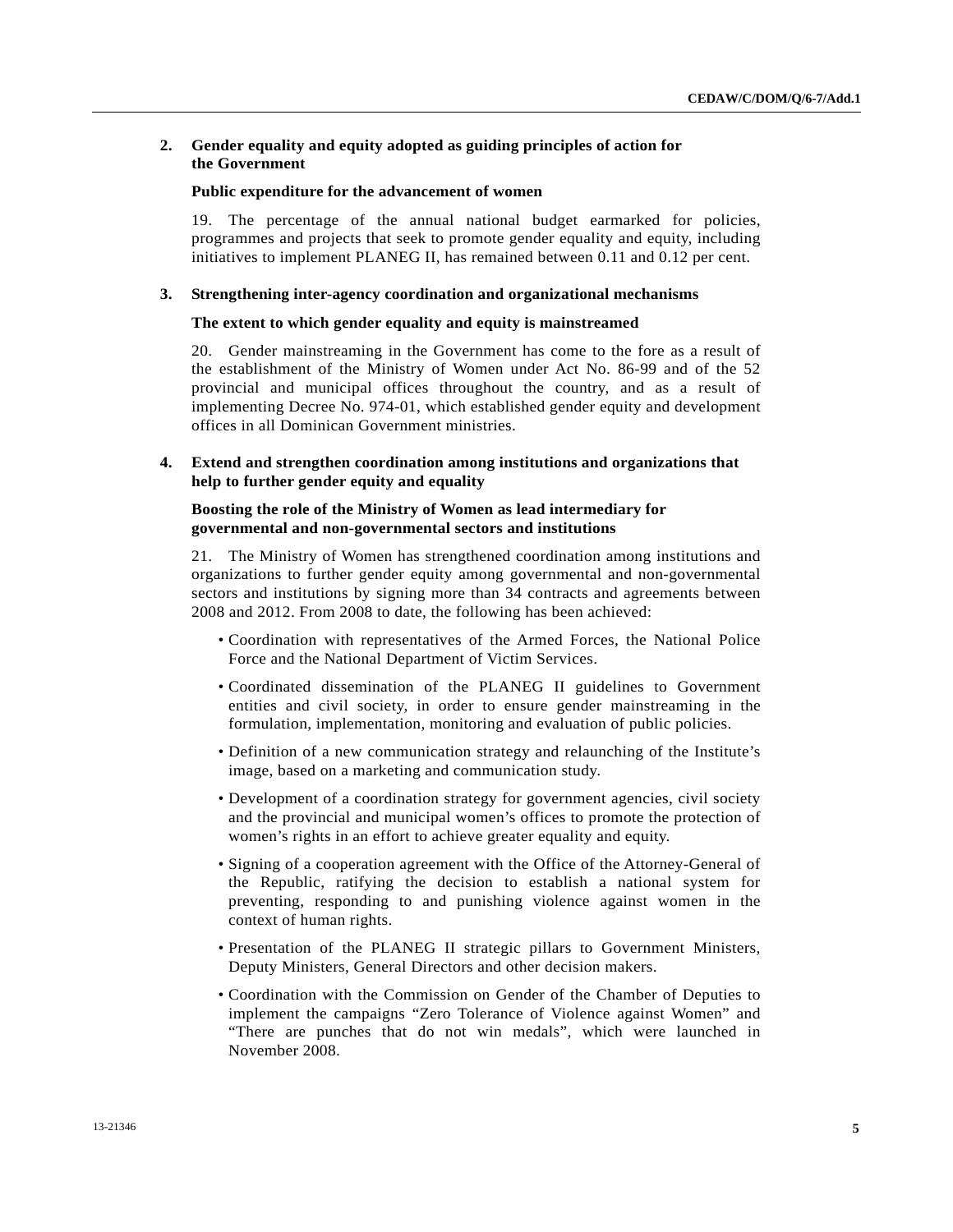- Monitoring of the policy of comprehensive care for victims of gender-based and domestic violence, implemented as part of a programme to improve and humanize public services, in coordination with the public prosecutor's offices of the National District and the province of Santo Domingo.
- Relaunch of the National Commission to Prevent and Combat Domestic Violence (CONAPLUVI).
- Dissemination of the gender-mainstreamed health care guidelines applicable to cases of domestic violence and violence against women.
- Strengthening of national and international coordination mechanisms to optimize efforts for and investment in a national response to the issue of women and HIV/AIDS.
- Active participation in International Labour Organization programmes to monitor the strategies and actions to implement the White Paper and to disseminate information on women's rights.
- Participation in the evaluation process for Act No. 55-97 on agrarian reform.
- Relaunch of the computer training centre in Manoguayabo.
- Inauguration of the government telephone line, \*GOB, which provides information on care centres for victims of gender-based and domestic violence.
- Initiation of a programme on women and politics, in coordination with the Universidad Catolica Tecnológica del Cibao (UCATECI) (in the north and east of the country).
- Strengthening of the role of women mayors and deputy mayors, in accordance with the National District and Municipalities Act No. 176-07.
- Implementation of the municipalities' gender audit programme and the establishment of gender equity and development offices to coordinate municipal councils' gender policies with PLANEG II.
- Preparation of the fifth module of the course on trafficking in persons from a gender perspective, in coordination with the Facultad Latinoamericana de Ciencias Sociales (FLACSO).
- A representative of the Dominican Republic was elected as first Vice-President of the Second Conference of States Parties of the Follow-up Mechanism to the Belém Do Pará Convention in 2008.
- Participation in the Gender Equality Observatory for Latin America and the Caribbean.
- Full membership of the Council of Ministers of Women of Central America and the Dominican Republic. At the initiative of the Ministry of Women, a declaration was adopted which stated in its paragraph 13: "Encourage the development of plans and programmes to promote young women's economic and creative empowerment".
- Meeting to raise awareness of PLANEG II and its implementation strategy with the men and women responsible for the communication and public relations strategies of Government institutions.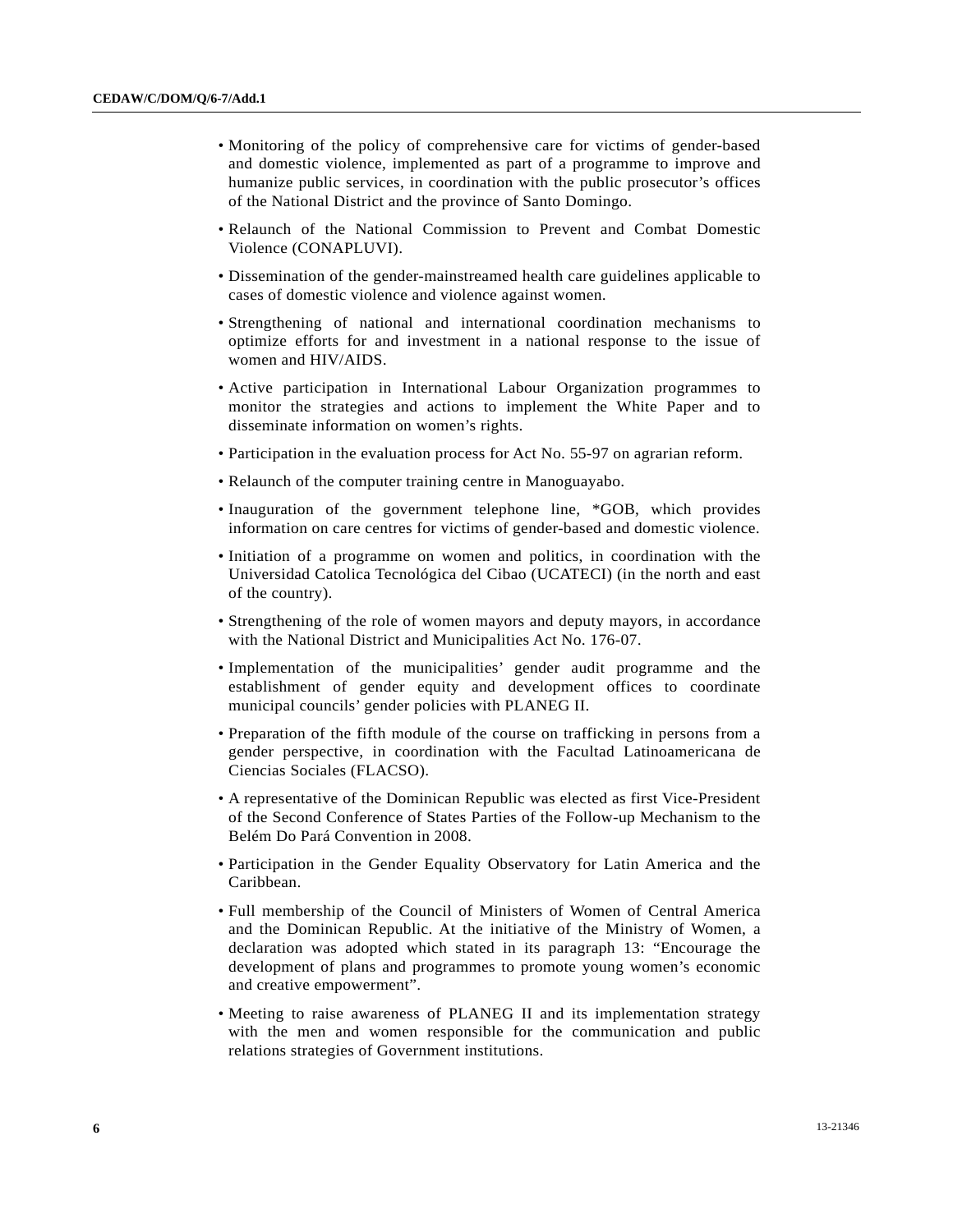- Represented the Government at the European Union Ministerial Conference "Towards Global European Union Action against Trafficking in Human Beings", held in Brussels on 19 and 20 October 2009.
- Launch of orientation hubs to prevent and combat trafficking in persons and to provide victims with a first point of assistance and referral. Initiative coordinated through the Technical Committee, together with the Institucionalidad y Justicia Foundation and the provincial women's offices.
- Coordination, with the Gender Team of the Dominican Agrarian Institute, of the process to raise awareness of, provide information on and disseminate Act No. 55-97, which introduced a gender perspective to agrarian reform.
- Awareness-raising and information programme on the impact of gender mainstreaming on environmental regulations and natural resources management plans.
- Creation of the framework for the 14 liaison teams of the gender equity and development offices in the various Government ministries, departments and offices.
- Comprehensive training for the staff of the units that assist victims of domestic violence to improve the quality of services offered to victims.
- Presentation of the draft programme to mainstream gender issues in the educational curriculum at the preschool, primary and secondary levels to education authorities.
- Municipal coordination efforts and activities that seek to promote the creation, consolidation and institutional sustainability of local mechanisms.
- Ratification of the agreement signed with the Universidad Autónoma de Santo Domingo to mainstream gender issues in the curriculum and to establish the Simone de Beauvoir programme within the University's School of Philosophy.
- Inter-agency coordination with government agencies and international organizations to implement the binational project of the Dominican Republic and Haiti.
- Establishment of the Gender Cooperation Committee, with a view to defining and coordinating cooperation and financing for national gender policies, as part of international project and cooperation management.
- Gender mainstreaming coordination activities with the Central Electoral Board's Political Training School for Women.
- The signing of an agreement with the Ministry of Education to strengthen efforts to sensitize and train secondary school students by encouraging them to dedicate 60 hours of social work to raising awareness of and preventing teenage pregnancies and gender-based and domestic violence in educational centres and in their communities.
- Cooperation agreement with the National Council on HIV and AIDS (CONAVIHSIDA) to reinforce gender mainstreaming in programmes that are part of the national response to HIV and AIDS, using educational and communication activities to address the feminization of the epidemic and to prevent its escalation.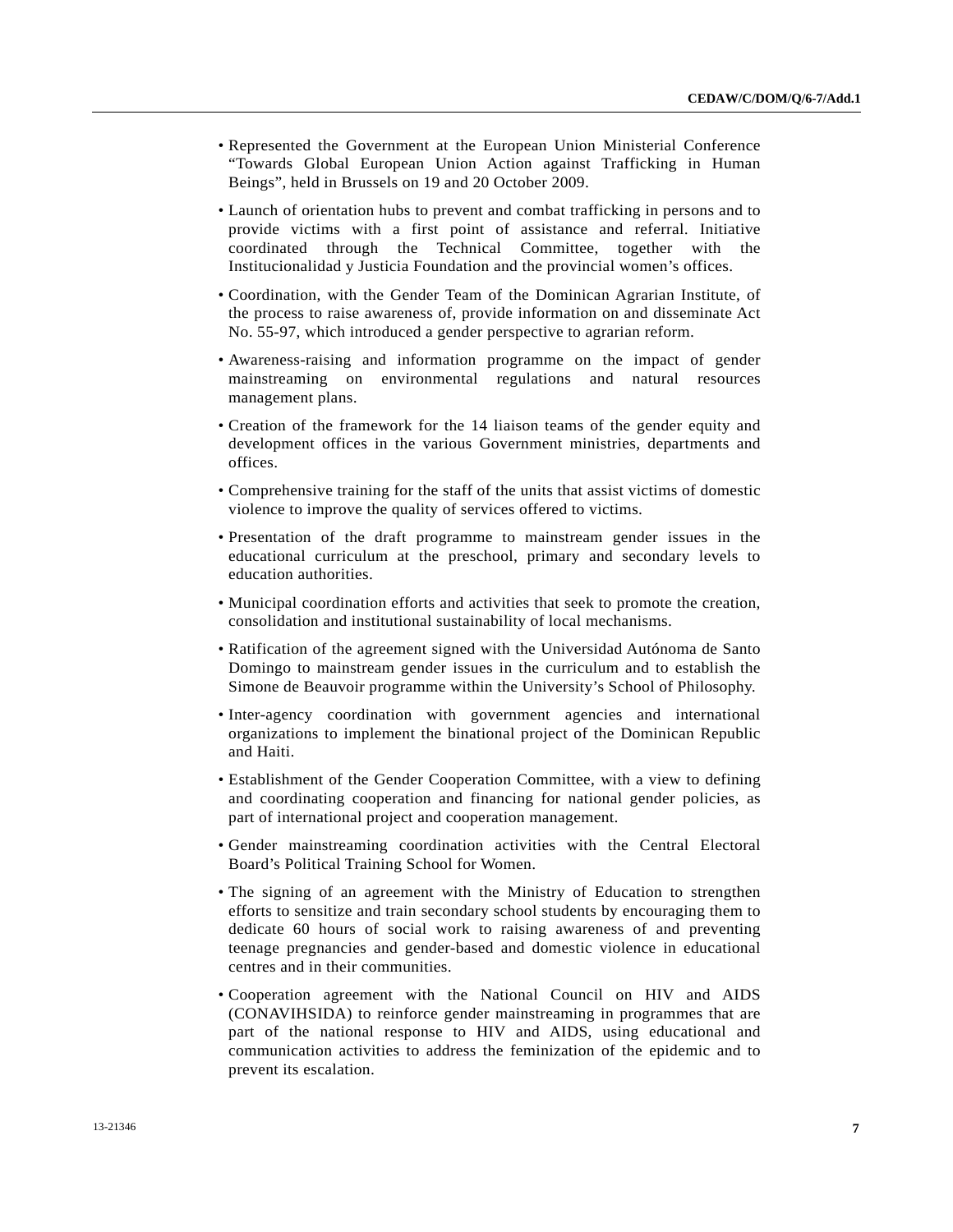• Inter-agency cooperation agreement with the Central Electoral Board to carry out training workshops for the staff of the Board and its sub-offices on treating women and men equally in order to prevent gender-based violence.

# **5. Development of forums for study, reflection and action relating to women's practical and strategic interests**

22. Creation of the Working Group on Gender and Information and Communications Technology as a joint initiative involving the Ministry of Women, the Institute of Telecommunications and the National Commission for the Information and Knowledge Society.

23. Launch of the Simone de Beauvoir programme through the existing agreement between the Autonomous University of Santo Domingo and the Ministry of Women.

24. Establishment of the Committee on Security, Citizenship and Gender, whose membership comprises representatives from the National Council for State Reform and Modernization, the Ministry of Women, the Ministry of Home Affairs and Police, the Friedrich Ebert Foundation, the Citizens' Forum, Foro Inter-barrial Permanente (FOINPE), the municipal councils of Boca Chica and Los Alcarrizos, the National Drugs Council, the Dominican Federation of Municipalities (FEDOMU) and the Dominican Municipal League.

25. Creation of the Gender Institute of the Autonomous University of Santo Domingo and the Committee on Gender and the Environment, whose membership comprises representatives from the Ministry of Women and the Ministry of Environment.

26. Establishment of the National School for Electoral Training (EFEC).

27. Lecture on women in science, given at the Seminar on Women and Science organized by the Academy of Sciences.

## **6. Creation of childcare facilities to facilitate access to employment for low-income women**

28. Increase in the coverage of State childcare facilities:

29. A programme to provide childcare services as part of the national social security system was launched in 2009. In total, 132 childcare centres have been opened around the country (42 in 2010 and another 90 in 2012), which provide care for 15,183 children aged between 0 and 5 years. The centres are located in all regions, from region 0 to region VII.

# **7. Advertising campaigns using the mass media to promote equal pay for women and men**

30. Campaign for ratification of the Convention concerning Equal Opportunities and Equal Treatment for Men and Women Workers: Workers with Family Responsibilities (Convention No. 156).

31. Campaign to encourage more women to enter the robotics and mechatronics fields.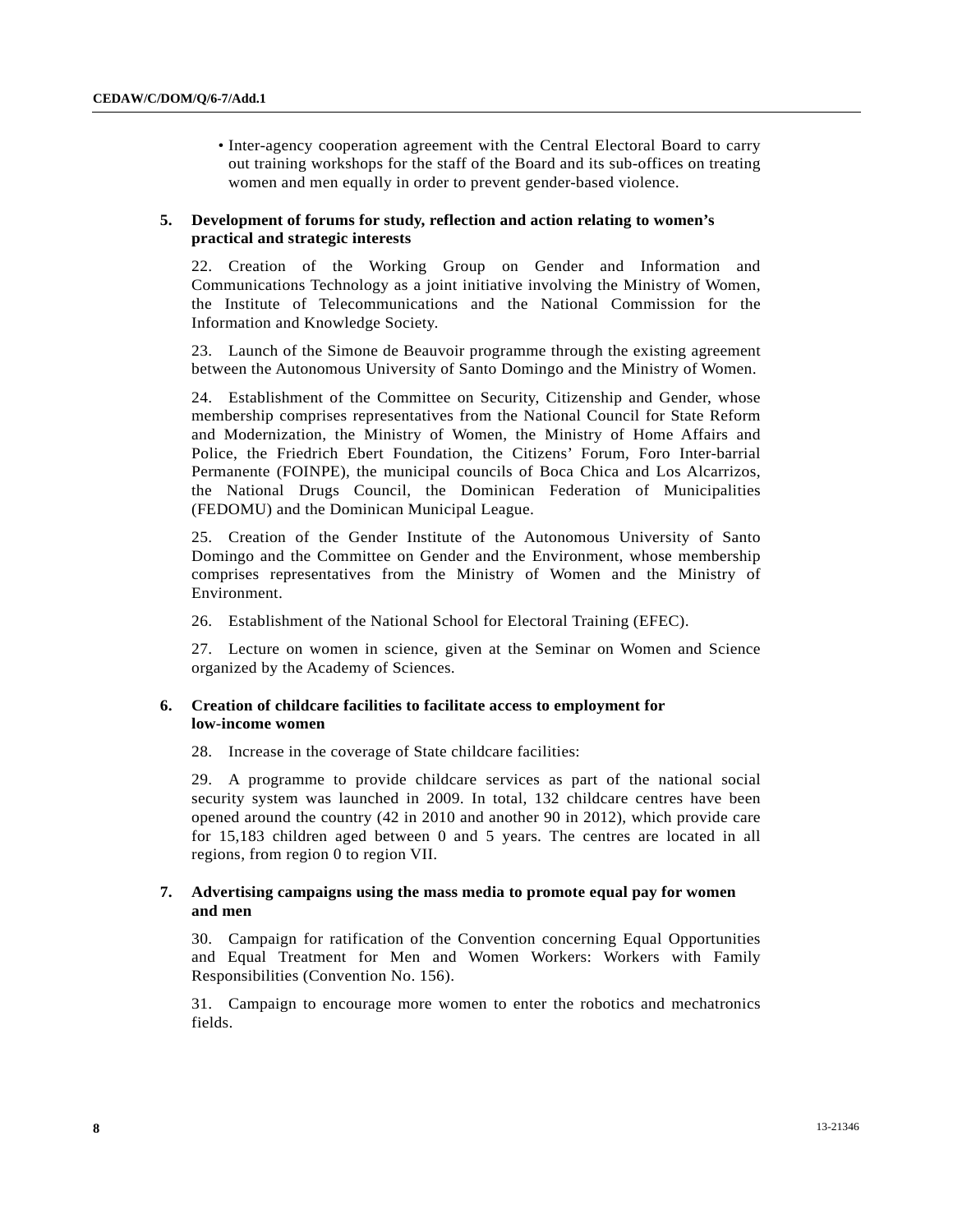# **8. Trends in women's enrolment in training for non-traditional careers and occupations at the technical/vocational and university levels**

32. Data show that women continue to enrol in greater numbers than men in courses of study relating to the service professions, as well as courses in preschool, primary and secondary education, marketing, psychology and medicine. However, the percentage of women enrolled in courses in information technology and industrial, system and civil engineering is very low, which limits their access to better sources of work and results in lower incomes.

33. In terms of the financing approved each year for micro-entrepreneurs, only 9.4 per cent of the total is given to women entrepreneurs, while men receive 90.6 per cent, which shows that women are extremely underrepresented among the self-employed.

## **9. Training of women leaders in the gender perspective**

34. With regard to the provision of training in the gender perspective for women politicians and trade union leaders, and for business and professional associations, 181 women politicians have received such training through diploma programmes and courses.

#### **The table below shows the State revenue allocated to the Ministry of Women.**

| Year | <b>Budget allocated</b> | Social spending    | Percentage of<br>social spending |
|------|-------------------------|--------------------|----------------------------------|
| 2004 | 200 541 089.00          | 58 019 707 722.15  | 0.35%                            |
| 2005 | 173 917 595.48          | 71 922 223 557.00  | 0.24%                            |
| 2006 | 168 677 272.00          | 93 735 647 039.73  | 0.18%                            |
| 2007 | 195 247 314.57          | 109 604 838 780.37 | 0.18%                            |
| 2008 | 218 561 071.02          | 134 835 251 188.53 | 0.16%                            |
| 2009 | 320 974 581.00          | 129 775 124 297.63 | 0.25%                            |
| 2010 | 340 602 404.00          | 138 267 549 166.03 | 0.25%                            |
| 2011 | 360 112 769.00          | 151 150 669 938.00 | 0.24%                            |
| 2012 | 378 849 592.00          | 180 053 635 401.00 | 0.21%                            |
| 2013 | 497 332 222.00          |                    |                                  |

## **Allocation of human and financial resources to women's mechanisms**

35. In January 2013, the Ministry of Women had a staff of 499.

# **Measures adopted to ensure that the efforts of the Ministry of Women reach the entire national territory**

36. The actions, processes and measures implemented to ensure that the efforts of the Ministry of Women reach the entire national territory, in particular through their connections and coordination with local councils, include:

37. Monitoring of compliance with Act No. 176-07 and support for a regulation, drafted by the Ministry, on the implementation of its gender components. A gender auditing programme was conducted in 11 municipal councils and ad hoc or medium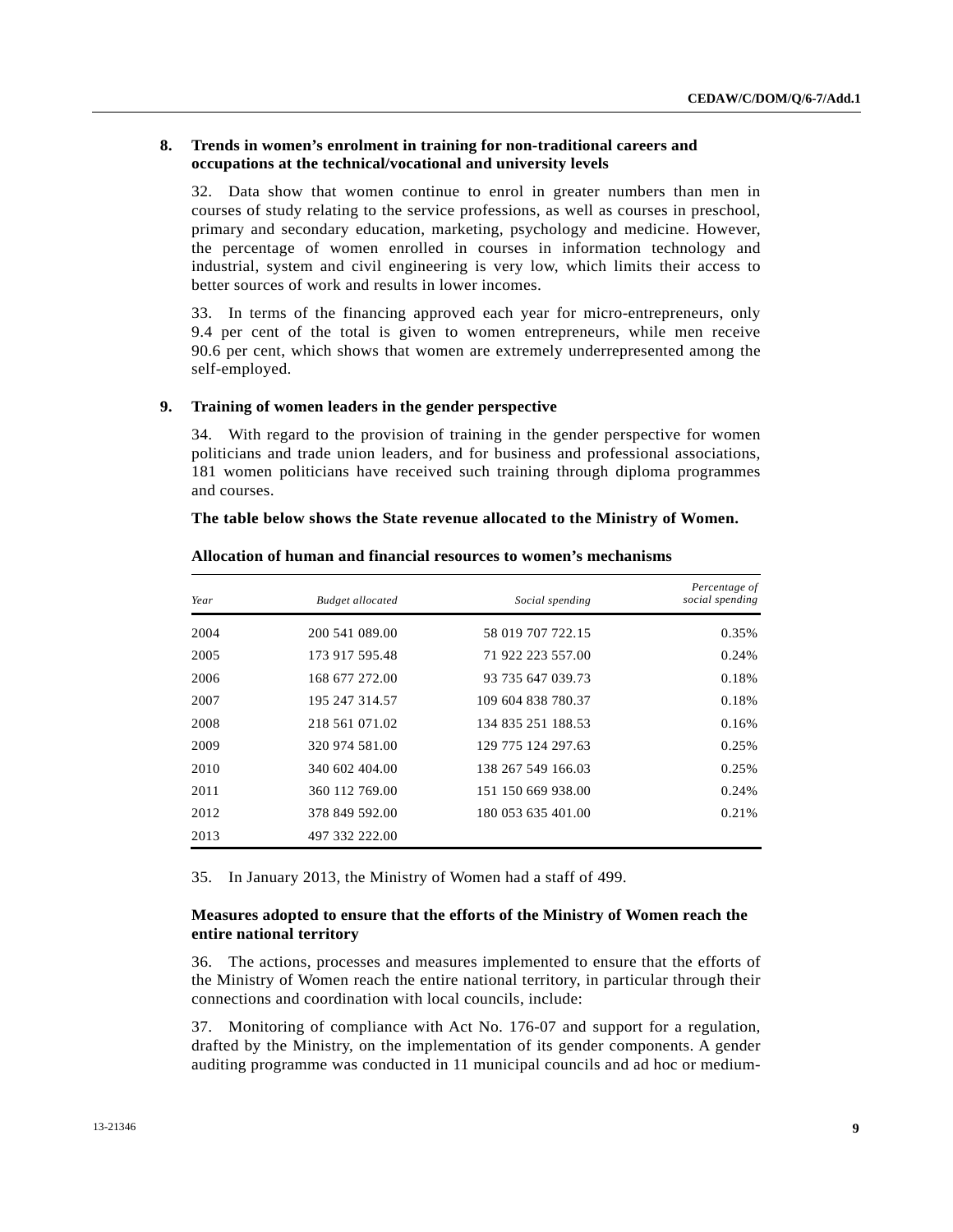term working agreements on training and assistance have been concluded with the other municipal councils. In 2013 formal agreements will be reached for actions and support measures for specific processes and to promote adoption of the gender regulation in another 50 municipalities.

38. Coordination with other government entities through public safety committees, a process which has included the signing of agreements with 10 municipal councils.

39. Promoting coordination with municipal councils through provincial and municipal women's offices, which serve as the local mechanisms of the Ministry of Women throughout the national territory. The country's 52 women's offices — 32 provincial and 20 municipal — are the operational arm responsible for local coordination of the policies promoted by the Ministry of Women.

40. A major action undertaken as part of PLANEG II has been to increase the sectoral mechanisms for promoting gender equality policies, such as the gender equity and development offices established in State institutions. In 2012, there were 33 such offices, which is a significant increase compared to 17 in 2009, 22 in 2010 and 18 in 2011. The institutions that have a gender equity and development office use PLANEG II as a frame of reference for their activities.

41. Increase in the number and strengthening of gender equity and development offices and their coordination mechanisms.

- Monitoring and management of the work plans of the 33 gender equity and development offices, which have been created in 16 ministries, 5 departments, 3 institutes, 3 national offices, 3 national councils, 2 military institutions, 1 police institution, 1 agricultural development body and in the Public Prosecutors' Office of the National District, which also has 1 office.
- Inter-agency coordination among gender mechanisms by means of meetings held every six months.
- Steps to ensure implementation of Decree No. 974-01 (which establishes gender equity and development offices in ministries and their departments) in institutions that have not yet created gender mechanisms.
- Planning of activities to strengthen the gender equity and development offices, including the allocation of staff, premises, technology and furniture, creation of work teams, identification of training needs and awareness-raising among decision makers.
- Establishment of the Gender Equality and Equity Office within the Department of Prisons in 2010. Given the complexity of this initiative, a national process of reflection was needed, as well as recommendations on the feasibility of creating a gender mechanism within the Department.
- Incorporation of the gender perspective in the natural resources management plans of the Ministry of Environment.
- Initiation of an awareness-raising process targeting the technical staff of institutions involved in natural resources management, in order to encourage the review of three environmental standards from a gender perspective:
	- Environmental Standard on the quality of groundwater and subsoil discharges;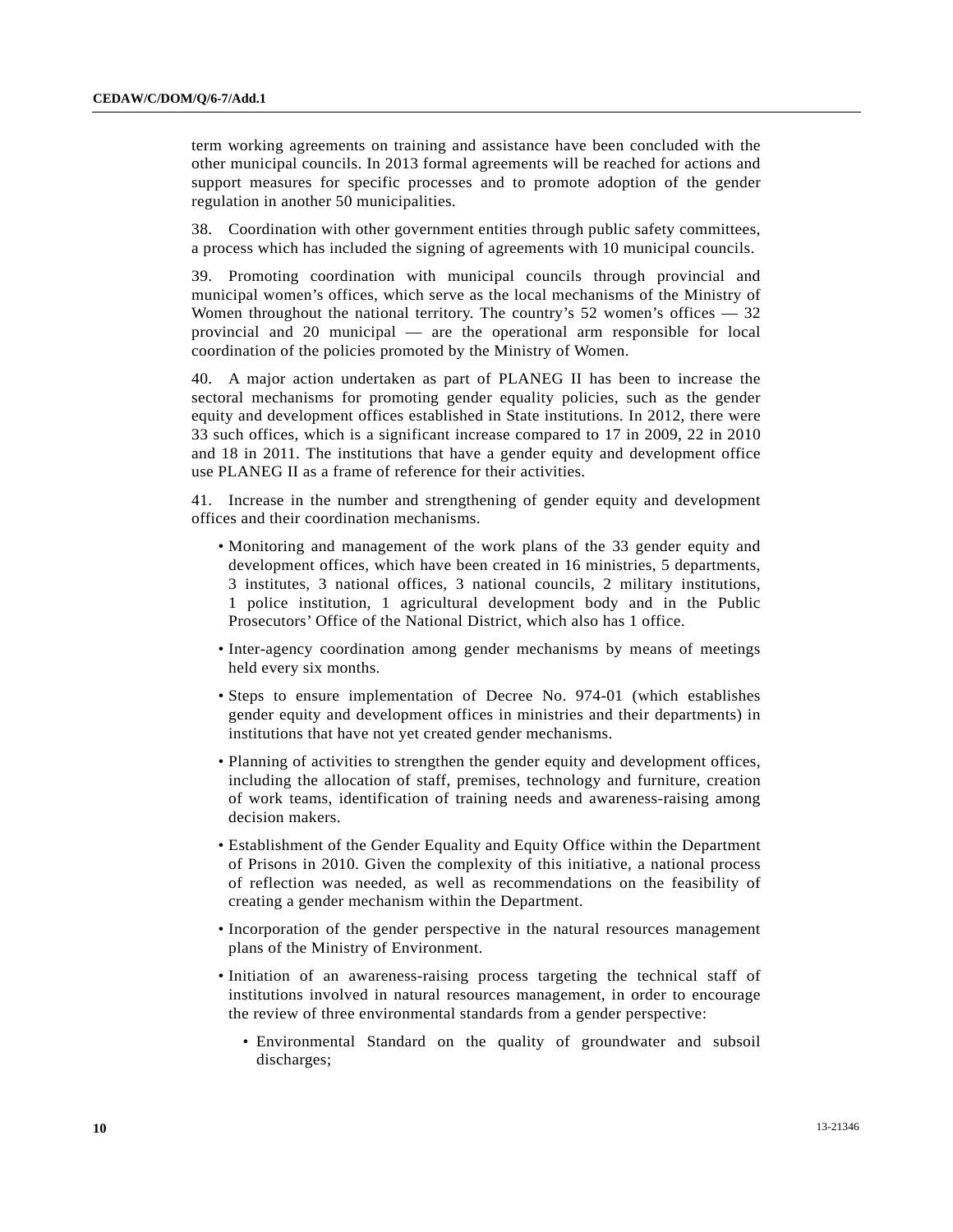- Standard on the environmental management of non-hazardous solid waste;
- Environmental standards for protection against noise.
- Strengthening of the technical and operational capacities of the Ministry of Environment for implementation of PLANEG II.
- Training on gender and environmental issues for technical staff and decision makers of the Ministry of Environment and for women members of the reforestation groups established as part of the Quisqueya Verde National Plan.
- Liaison with the Coordinating Committee for national consultations on the United Nations Conference on Sustainable Development (Rio+20) held in Brazil in 2012).
- Participation in the inter-agency committee set up to coordinate the planting of themed forests as part of the actions carried out during the International Year of Forests, 2011.

# **Strengthening of the networks and mechanisms for local and sectoral coordination of the various women's entities**

 • A committee on gender and the environment was established in April 2011 as a forum for reflection and debate on gender and the environment. Core themes have been defined to increase the amount of information available on gender and environment theory.

The committee comprises representatives of governmental and non-governmental organizations responsible for managing, organizing and controlling natural resources, including the Ministry of Environment and Natural Resources, Ministry of Women, Ministry of Public Health, Ministry of Tourism, Ministry of Agriculture, Dominican Agrarian Institute (IAD), Social Cabinet Solidarity Programme, National Water Resources Institute (INDHRI), National Meteorology Office, Technological Institute of Santo Domingo (INTEC), Universidad Iberoamericana (UNIBE), Autonomous University of Santo Domingo (UASD), Academy of Sciences, Institute for the Development of the Associative Economy, Asociación Tú, Mujer Inc., Foundation for Rural Youth Development (FUNDEJUR), Institute of Environment Lawyers (ISAPROMA) and Grupo Ocho.

- The Eleventh Ibero-American Meeting of Women Engineers, Architects and Surveyors (EIMIAA) was held on the theme: "The role of professional women in tackling the global challenge of natural phenomena".
- Collaboration with the Coordinating Committee for national consultations on the United Nations Conference on Sustainable Development (Rio+20). The final country document incorporated the gender equity and equality aspects included in Agenda 21 adopted at the United Nations Conference on Environment and Development in 1992.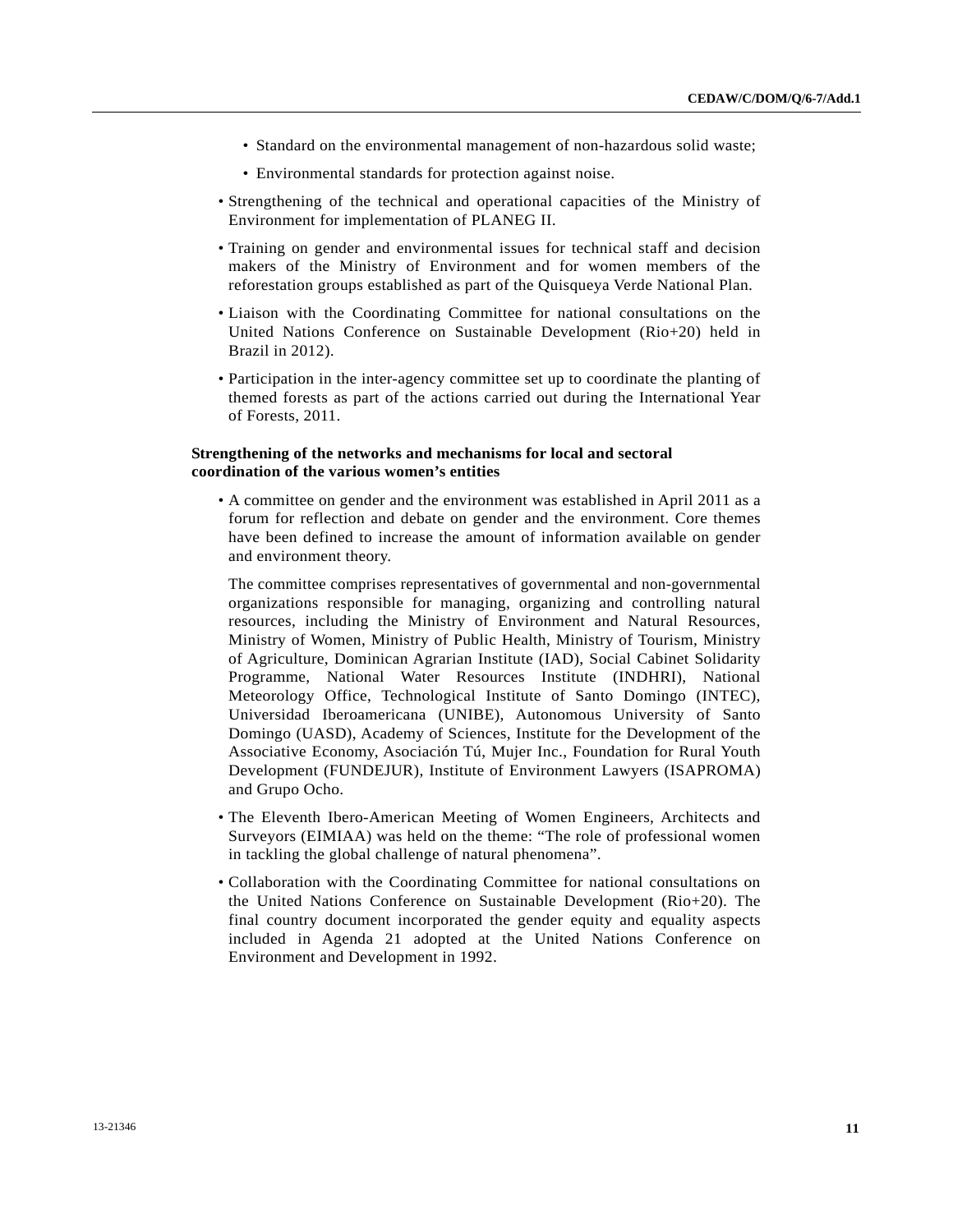# **Cooperation with the Department of Prisons**

 A programme to promote the rights of women deprived of their liberty is being implemented by means of an information and outreach campaign within and outside prisons.

 The Gender Equity and Development Offices of the Department of Prisons, representing the Women's Correctional and Rehabilitation Centre of Najayo Arriba, San Cristóbal, has concluded working agreements with its counterpart in the Ministry of Culture in order to organize cultural and artistic courses for women deprived of their liberty. As a result, theatre groups have been created, courses on music reading and drawing have been held, and documentaries have been made with images and messages that improve perceptions of women deprived of their liberty. Agreements have also been reached with IAD to prepare and implement food production projects by creating kitchen gardens and greenhouses.

# **Cooperation with the Ministry of Health**

 A National Plan for Gender Mainstreaming in the Health Sector has been formulated and launched.

 The health and justice sectors have liaised in order to develop a joint pilot project on referral and cross-referral in selected hospitals and public prosecutors' offices: Los Alcarrizos I and II, Luis Calventi Hospital, Francisco Moscoso Puello Hospital, Luis E. Aybar and Regional II in Santiago.

 Health care providers and justice professionals in areas IV and VII of Region 0 have been briefed and trained on applying health care standards and protocols.

 Health care providers in Neyba, Pedernales, Descubierta, Jimaní and Barahona, in the border zone, have been briefed and trained in applying health care standards and protocols.

 A total of 19 registers for recording domestic violence cases have been distributed to secondary and tertiary level health centres, five of them in Region 0 (Santo Domingo), nine in Region II (Santiago) and five in the border zone.

# **Strengthening of the Ministry of Women in its intersectoral and inter-agency coordinating role**

## **In the period under review, the following actions were taken:**

42. The staff responsible for administration, planning and general management at the Agricultural Bank (Banco Agrícola) of the Dominican Republic took part in a meeting concerning an assessment of efforts to incorporate a gender perspective in the Bank's plans, programmes and projects. The event was intended to publicize the findings of the assessment, which pointed to inequality and inequity in agricultural projects and in the distribution of leadership posts and responsibilities. The decision-makers in attendance undertook to examine the details of the assessment and to take the appropriate measures to overcome limitations that had been highlighted. Attendees included representatives of the Agricultural Bank, the Ministry of Women and the United Nations Population Fund (UNFPA). The final conclusions contained a recommendation that the Agricultural Bank should promote the new regulations that are currently being formulated.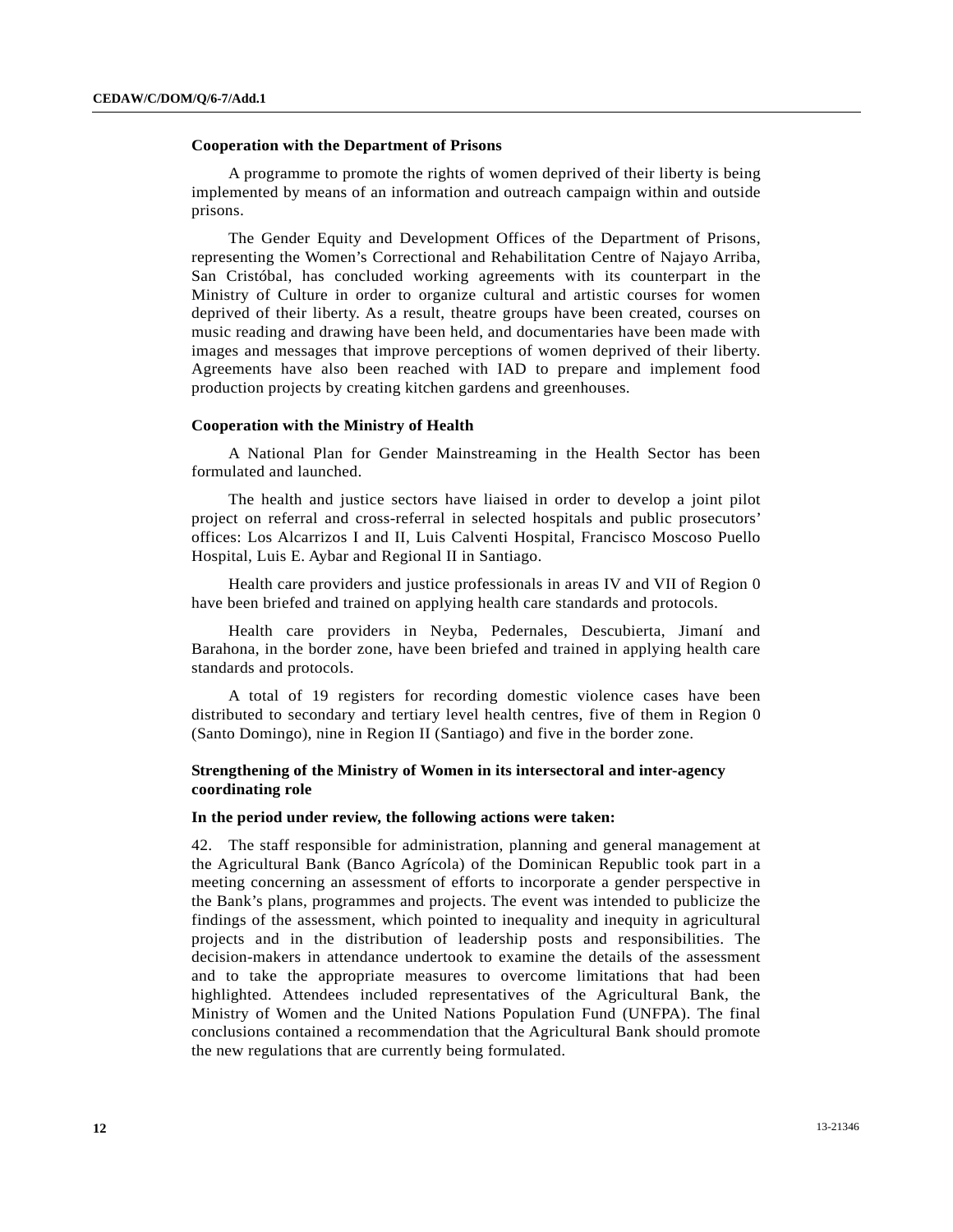43. We provided support for the gender focal point of the Armed Forces at the Conference on the Role of Women in the Armed Forces and for the female members of the Armed Forces Commission in establishing the Department of Gender Equity, Development and Defence.

44. The gender equity and development offices are liaising in order to contribute to technical consultations on the Regional Policy on Gender Equality and Equity of the Central American Integration System, which were organized by the Council of Ministers of Women of Central America and the Dominican Republic, the Technological Institute of Santo Domingo and the Ministry of Women.

45. The Ministry took part in the Central American forum entitled "Foodproducing programmes: highlighting the role of women in food security for the development of families and the community", which was attended by women members of cooperatives and small businesses involved in entrepreneurship and productive programmes organized by the Government of Nicaragua.

## **Stereotypes and harmful practices**

46. **Paragraph 110 of the report refers to various actions taken by the State party to eliminate gender stereotypes. Please describe the results achieved so far through these actions. Please also indicate whether the State party envisages elaborating a comprehensive policy to change social and cultural patterns that lead to stereotyping, reproducing or reinforcing the traditional roles of women and men within the family and society in general. Please also indicate the measures envisaged to eliminate multiple forms of discrimination faced by disadvantaged groups of women, such as women of Haitian descent, rural women, women with disabilities and discrimination faced by women on the basis of their religion or the colour of their skin.**

47. The following information has been compiled based on the indicators of the PLANEG II monitoring system:

- Use of prizes and other incentives to encourage the creation of songs, posters, video clips and other works presenting a positive image of women and men.
- With that indicator in mind, the Ministry of Women cooperated with the Ministry of Culture in 2010 to organize the "Minute and a Half" competition, which marked the International Day for the Elimination of Violence against Women on 25 November and was dedicated to the Mirabal sisters. It was intended to encourage young communicators to promote a change in social values by fostering respect for women and girls. The Patria, Minerva and María Teresa prizes were awarded to the three winning works: *No ha Sido en Vano* [it was not in vain], by Canek Denis, *Inmortales Mariposas* [immortal butterflies], by Mónica Aimée Sepúlveda, and *Trabajo Final* [last work], by Luis Miguel Abreu.
- A review was conducted of syllabus material in textbooks regarding stereotypes that could encourage gender violence and discrimination of any type.
- The Philip Morris Dominicana Centre for Gender Studies and the Dominican Association of Journalists with a Gender Perspective have established a journalism competition entitled Gender Equality for a Life without Violence.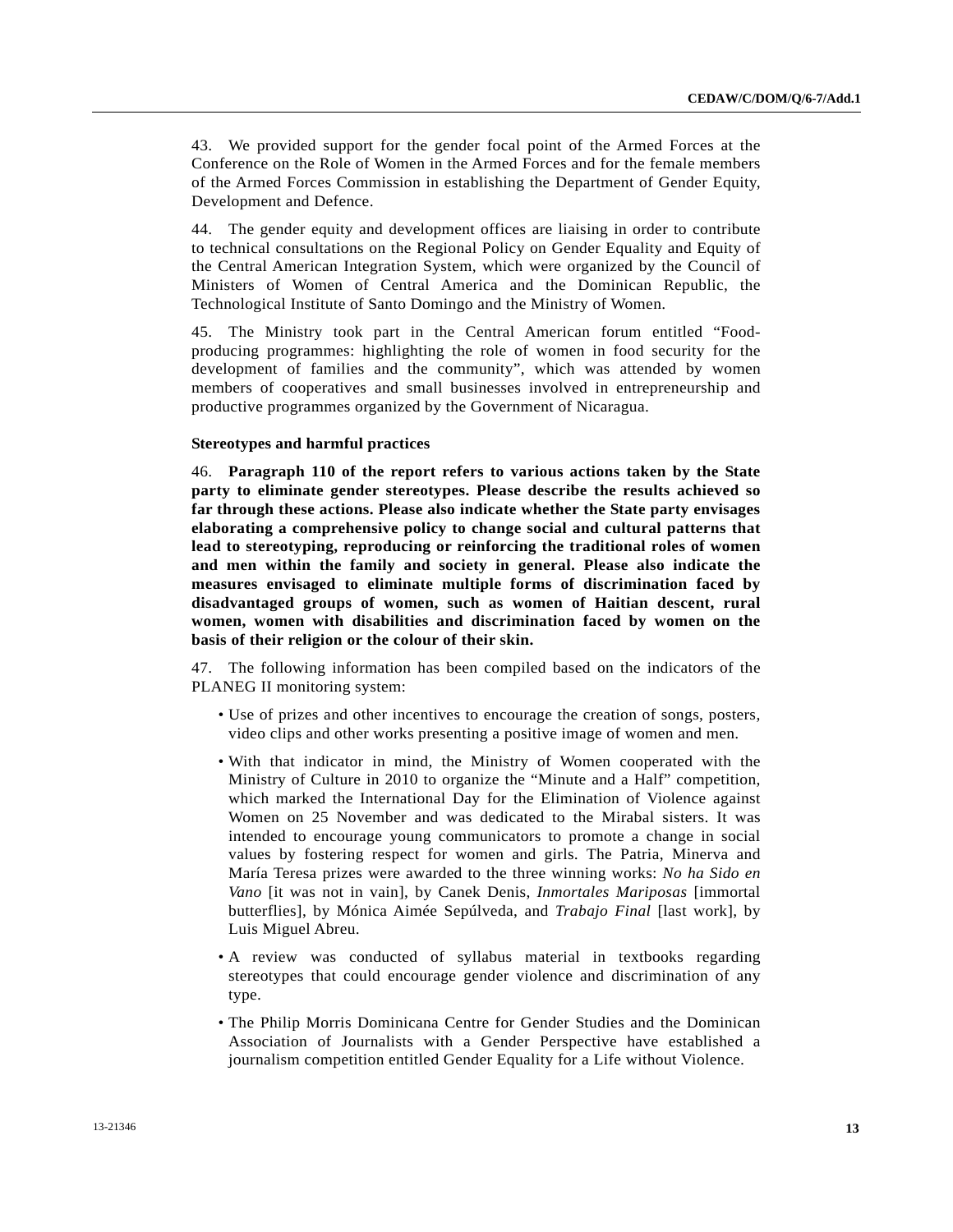## **Violence against women**

48. **Please provide detailed information on the current situation, trends and legal provisions with respect to violence against women and girls, including rape, marital rape and domestic violence, and provide data on the number of cases of violence against women reported to the police and brought to court, and the number of prosecutions, convictions and sentences imposed in this regard.**

49. **Paragraph 77 of the report refers to the delay in revising the Penal Code. Please indicate the actions taken or envisaged to accelerate the revision of the Penal Code and provide a clear time frame for its adoption. Please also indicate the actions taken to ensure that the provisions of the Penal Code are in line with the Convention and indicate whether discriminatory provisions have been withdrawn from the draft Penal Code, as recommended by the Committee in its previous concluding observations (see A/59/38, para. 284), including the amendments eliminating the definition of violence against women, reducing the penalties for perpetrators of domestic violence, penalizing abortion and withdrawing criminal charges or suspending sentences in cases of rape if the perpetrator marries the minor victim.**

**Background information on the Penal Code**: On 26 July 2006, the Chamber of Deputies of the Dominican Republic adopted the draft law creating the new Penal Code. From the point of view of women's human rights, the Code's content has certain disadvantages that constitute a step backward from the progress achieved over the past century, particularly through Act No. 24-97 on domestic and sexual violence.

50. The preliminary draft was completed and submitted to civil society in 1999. The Drafting Committee comprised five men and one woman, the woman having no work experience in advocacy for women's human rights.

51. The then President of the Republic, Leonel Fernández, later commented on the preliminary draft in a communication sent to the then President of the Chamber of Deputies, Julio Cesar Valentín, on 23 August 2006, alerting him to the weakening and/or removal of the measures envisaged in Act No. 24-97. He also emphasized the State's international commitments with a view to ensuring enjoyment of the human rights of children and adolescents as established in Act 136-03, adopted as a complement to the Penal Code in order to incorporate offences that would make it possible to punish more effectively the commercial sexual exploitation of children and adolescents, involvement in the sexual exploitation of children, child pornography, and sex shows involving children and adolescents. Among other things, the President of the Republic noted that genocide and other crimes against humanity were criminalized but war crimes were not, which was contrary to the Rome Statute.

52. The Ministry of Women then submitted a document containing specific proposals regarding the content of the Code and stressing that Act No. 24-97 on domestic and sexual violence remained in force; some of these points were also made in comments submitted by NGOs.

53. In 2012, the Ministry of Women worked closely with NGOs, the Commission on Gender of the Chamber of Deputies and the Senate Committee on Gender and the Family, publicizing in letters and press releases their fear that the National Congress would adopt a penal code that would constitute a step backward for Dominican women.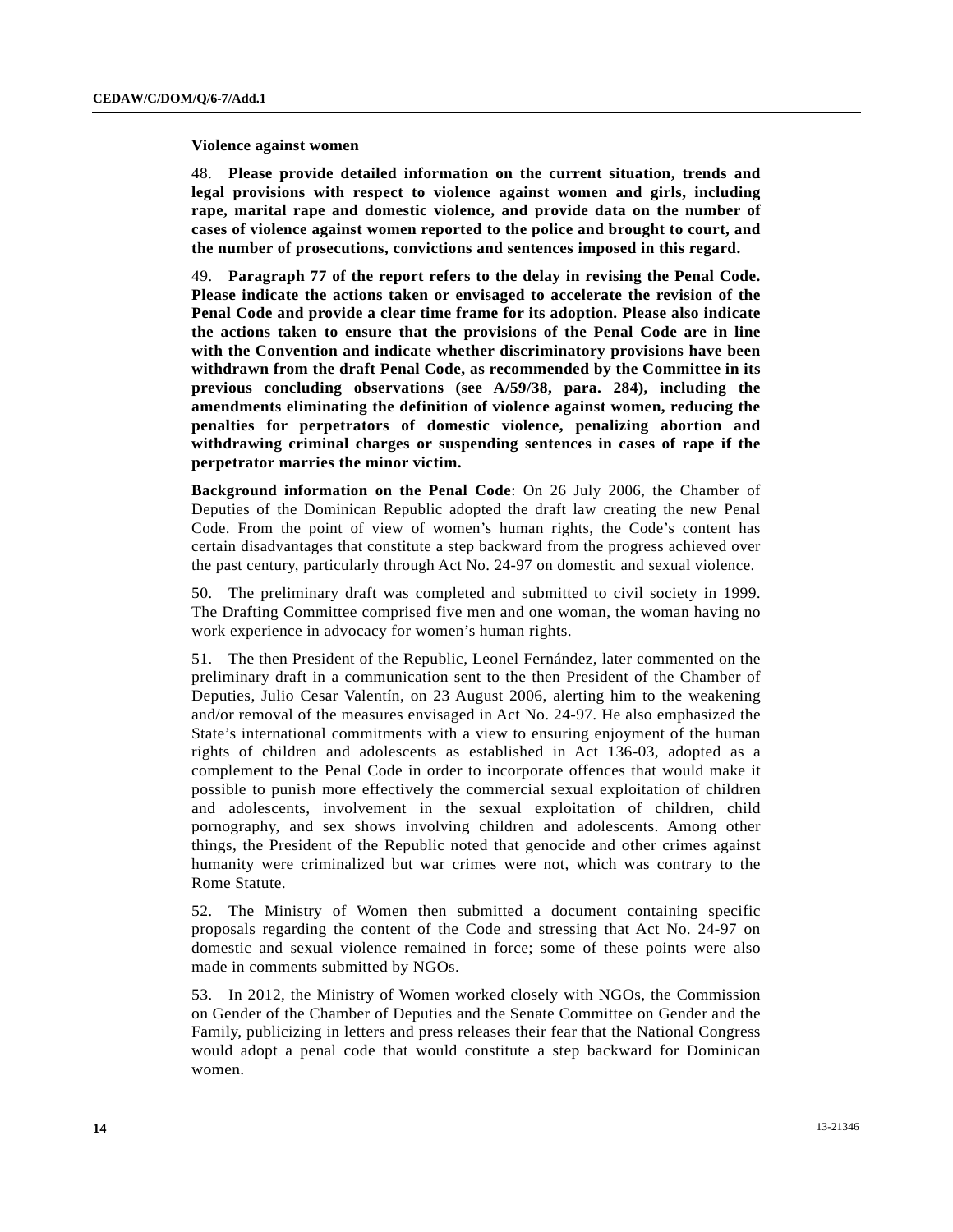54. Finally, in a press conference, the Justice Commission of the Chamber of Deputies publicly promised that the draft would not constitute a step backward from Act No. 24-97 and introduced provisions that had previously been integral to the Code, such as three grounds for abortion (the only new element was the right to abortion where the mother's life is in danger), expansion of the definition of femicide to include not only acts committed in an intimate relationship (previously defined as "intimate femicide") and a definition of violence against women that matched those of the Convention and Act No. 24-97.

55. All these elements of Act No. 24-97, which the Justice Commission had removed, were going to be reintroduced.

56. **The Ministry of Women's position on the Penal Code, October 2012**: Violence against women is a violation of women's fundamental rights; it threatens their safety and that of their families and has such a negative impact on society that it constitutes a public order issue.

57. In light of this situation, the Dominican Government has become a party to international conventions that seek to prevent, punish and eliminate violence against women, such as the Inter-American Convention on the Prevention, Punishment, and Eradication of Violence against Women (Convention of Belém do Pará) and General Assembly resolution 48/104 (the Declaration on the Elimination of Violence against Women).

58. Therefore, instruments have been adopted in the Dominican Republic in order to combat this scourge; they include provisions of the 2010 Constitution; Act No. 86-99, which established the Ministry of Women; Act No. 24-97, which amended the Penal Code and criminalized violence against women and domestic violence; Act No. 137-03 on the smuggling of migrants and trafficking in persons; Act No. 136-03, which established the Code for the Protection of the Fundamental Rights of Boys, Girls and Adolescents in the Dominican Republic; and Act No. 88-03, which established safe houses or shelters for women and their minor children whose lives are threatened by violence against women or domestic violence. There is also a set of policies, plans and programmes designed to prevent, detect and punish violence against women.

59. The Ministry of Women notes with concern that the first draft, submitted in 2001, should be redrafted; its preparation predates the current Constitution, with which its provisions must therefore be harmonized.

60. In that connection, the Ministry of Women has reiterated its position that the Penal Code should not constitute a step backward and has outlined the provisions of the draft that should be strengthened.

#### **Concerning the constitutional mandate, we note the following:**

61. Article 42, paragraph 2, of the Constitution, on the right to personal integrity, reads: "All forms of domestic and gender-based violence are prohibited. The State shall take all appropriate legislative measures to prevent, punish and eradicate violence against women".

62. This article clearly establishes that the Penal Code must include the crime of violence against women, which is already defined and criminalized in article 309, paragraphs 1 to 7, of the Penal Code as amended by Act No. 24-97.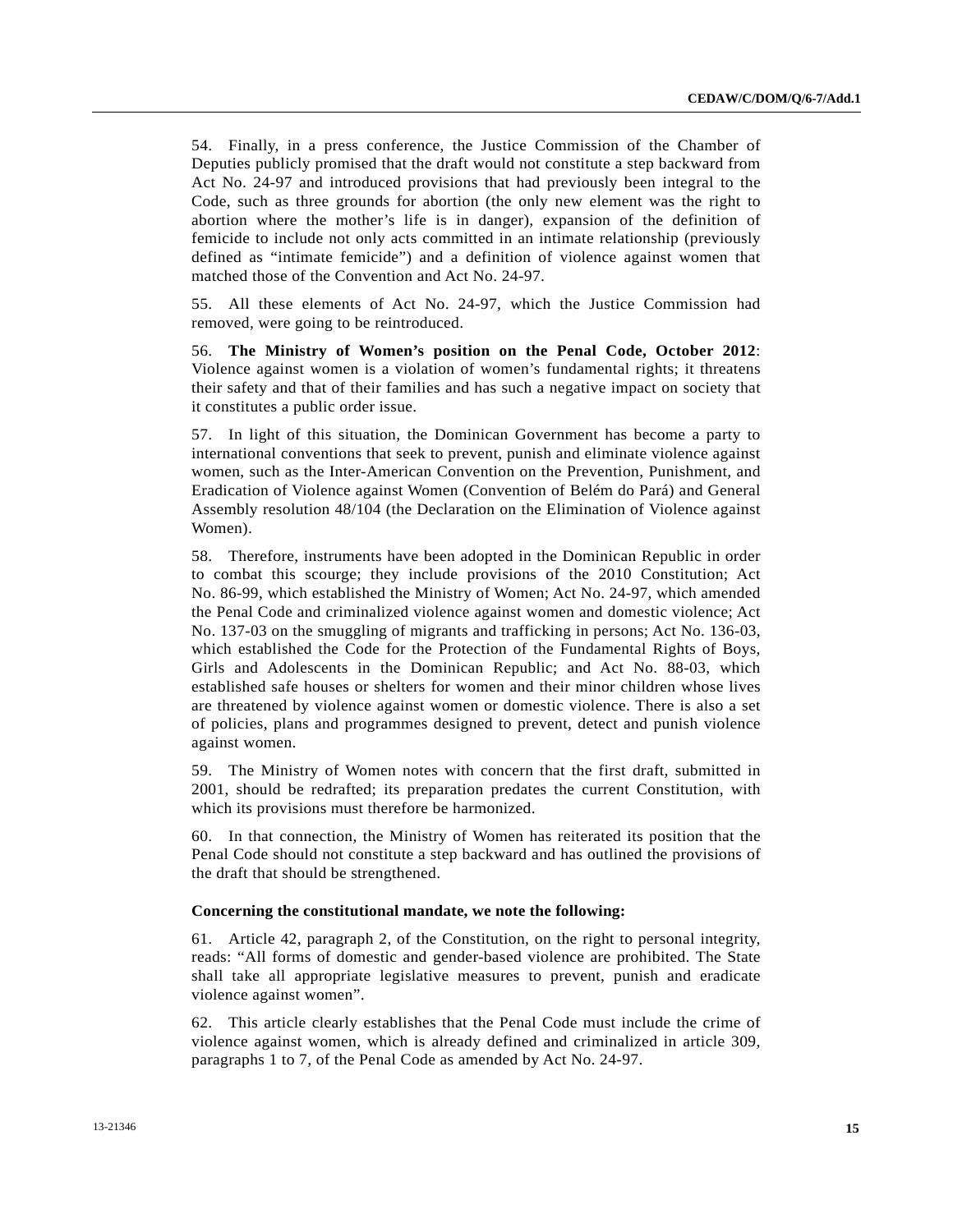63. Article 26, paragraphs 1 and 2, of the Constitution state that the Dominican Republic "recognizes and applies the rules of general international law and of the international law of the Americas, insofar as the State has adopted them" […]. "The rules established in ratified international treaties shall enter into force within the Dominican territory as from their official publication". This means that the Penal Code must be harmonized with the binding conventions ratified by the Dominican Republic, such as the Inter-American Convention on the Prevention, Punishment, and Eradication of Violence against Women (Convention of Belém do Pará); General Assembly resolution 48/104 (the Declaration on the Elimination of Violence against Women); the American Convention on Human Rights and the United Nations Convention against Transnational Organized Crime (Palermo Convention).

64. Article 39 of the current Constitution establishes to right to equality: "All persons are born free and equal before the law. They shall receive the same protection and treatment from institutions, authorities and other persons and shall enjoy the same rights, freedoms and opportunities, without discrimination on grounds of gender, skin colour, age, disability, nationality, family ties, language, religion, political or philosophical opinions or social or personal condition".

65. This article requires that the Penal Code incorporate the principle of non-discrimination and criminalize discrimination, as do articles 336 and 336-1 of the Penal Code as amended by Act No. 24-97.

66. Article 44 of the Constitution establishes that everyone has the right to privacy; it guarantees respect for and non-interference in private and family life, the home and personal correspondence.

67. This article requires that the Penal Code incorporate the provisions of article 337 of the Code as modified by Act No. 24-97, which criminalizes violation of personal privacy and disturbing the peace with threats, obscenities or slander.

68. The accountability of State officials should be strengthened pursuant to article 148 of the Constitution.

## **We also consider it necessary to retain the text of the following articles as amended by Act No. 24-97:**

69. Article 331 of the Penal Code as amended by Act No. 24-97, which criminalizes sexual assault and makes it punishable by 10 to 15 years' imprisonment or longer where there are aggravating circumstances. We consider it essential to establish rape of an individual who is vulnerable on account of pregnancy or physical or mental impairment or disability and child or adolescent rape as separate crimes, not aggravating circumstances.

70. Article 330 of the Penal Code as amended by Act No. 24-97, which criminalizes sexual assault that does not include rape, such as sexual harassment, pimping and other forms of assault.

71. Article 332-1 of the Penal Code as amended by Act No. 24-97, which criminalizes incest and makes it punishable by the maximum prison sentence, without bail or recognition of extenuating circumstances. Incest is defined as any act of a sexual nature that is perpetrated by an adult through deception, violence, threats, surprise or force against a child or adolescent to whom the perpetrator is related within the fourth degree of natural, legitimate or adoptive kinship or the third degree of affinity.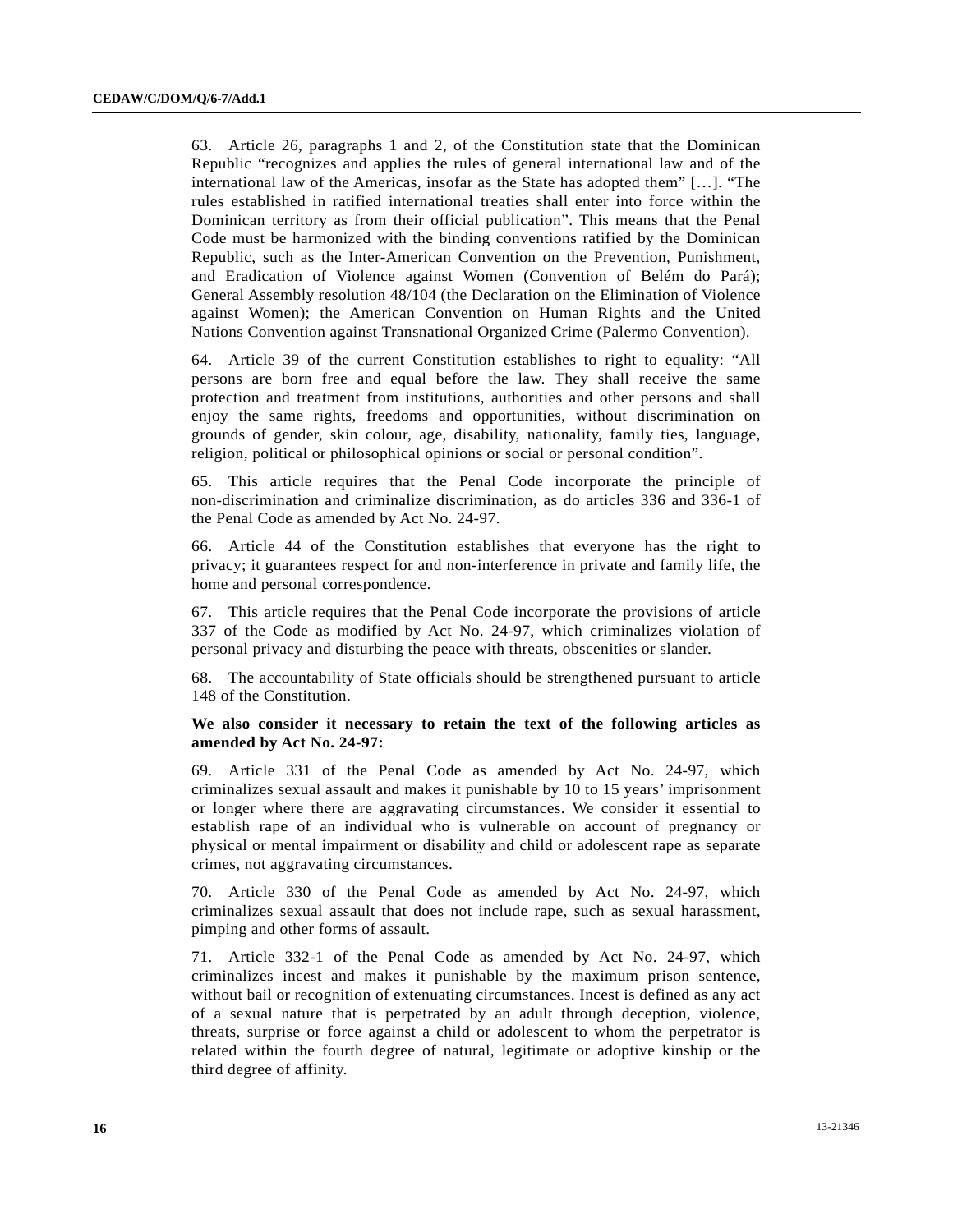72. Article 332-2, which states that this offence shall be punishable by the maximum prison sentence and shall not be subject to any appeal on the basis of extenuating circumstances.

73. Article 332-3, which makes attempted commission of the offence established in article 332-1 subject to the same penalty as if the offence had been committed.

74. Article 332-4, which establishes that persons accused of the offence established in article 332-1 and in pre-trial detention shall not be released on bail.

75. Article 309-6, subparagraph (l), of the Penal Code as amended by Act No. 24-97, which sets levels of compensation for victims of violence, without prejudice to the outcome of any civil proceedings.

76. The following provisions, which were included in draft amendments to the Penal Code submitted by the Ministry of Women and the Coalition of NGOs for Modern and Consensus-oriented Legislation and on which other countries of the region have already adopted legislation, should be reinstated:

## **Femicide**

77. Anyone who kills a woman, because she is a woman, under one or more of the following circumstances shall be deemed to have committed femicide:

- Where the perpetrator had sought unsuccessfully to establish or re-establish a spousal or intimate relationship with the victim
- Where the perpetrator was related to, in a conjugal or intimate relationship with, cohabitating with or engaged to the victim at the time that the offence was committed
- Where the offence was committed in the presence of someone to whom the victim was related within the second degree of consanguinity or affinity or in the presence of a minor
- Where death was preceded by an act of violence committed against a woman by the perpetrator, whether or not the act was reported by the victim
- Where the perpetrator has a history of violence against women, in public or in private, or has committed what is considered violence against her; or where such acts or omissions subsequently resulted in a woman's death
- Where death was preceded or accompanied by any type of sexual assault, genital mutilation or other form of torture or brutality that conveys a lack of respect for the woman's body
- Where death resulted from a group ritual, whether or not weapons of any kind were used
- Where the act was committed after protective measures had been ordered for the victim or where the perpetrator of a sexual assault is seropositive and knowingly transmitted HIV/AIDS to the victim.
- 78. Use of sexist and discriminatory language in the Penal Code.

79. On this point, we also note the lack of harmonization with the Constitution of the Republic, the wording of which is gender-inclusive and which states, in article 273, that "[t]he grammatical gender forms used in the wording of this Constitution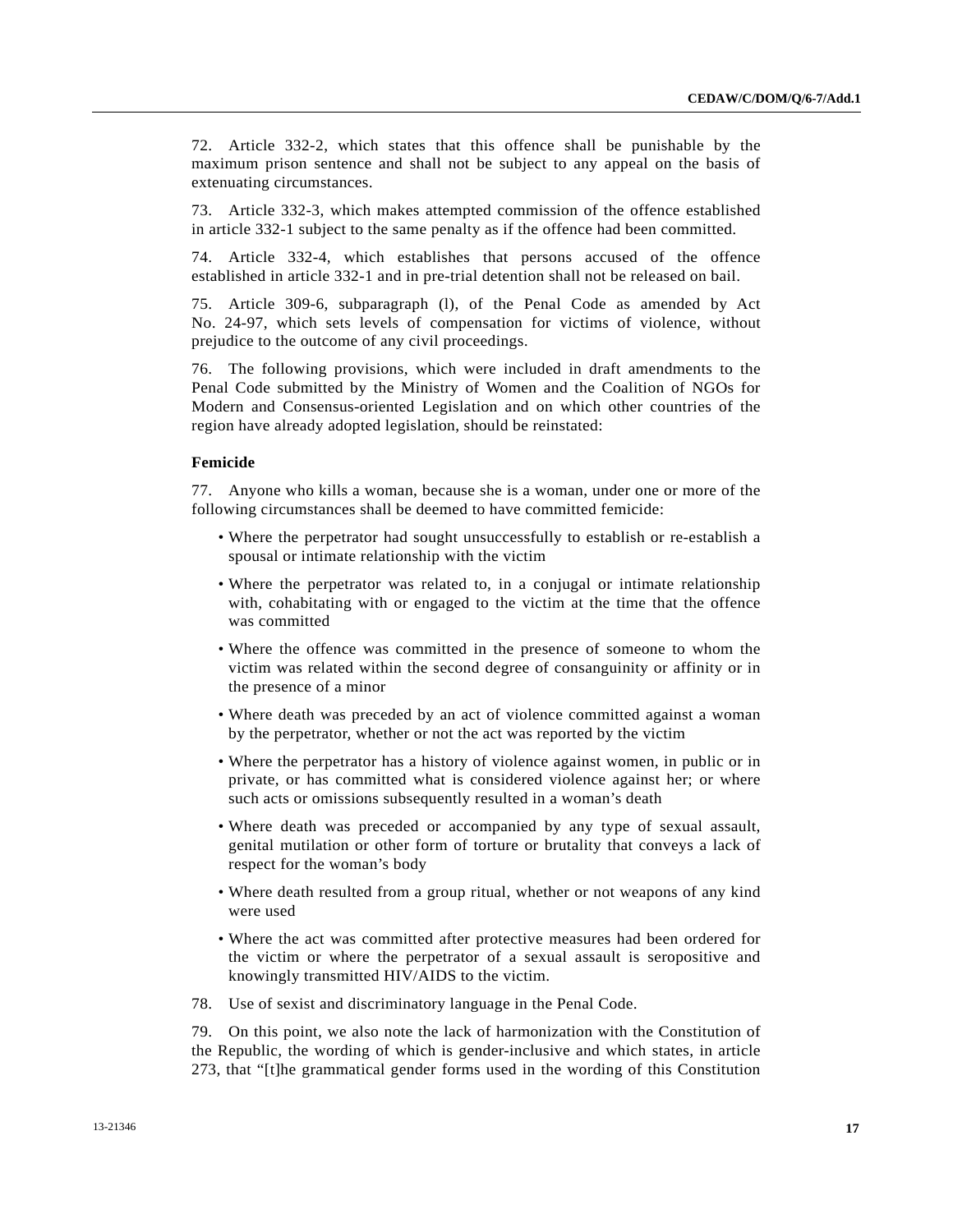in no way imply any derogation from the principle of the equal rights of women and men".

80. Development of the management model and of modalities for the care of children and adolescents by the comprehensive care units for victims of gender or domestic violence or sexual offences.

81. Note: The letter sent to the Chamber of Deputies by Alejandrina Germán, Minister of Women, on the occasion of the Chamber's discussion of the Penal Code is annexed hereto.

# 82. **In paragraph 239 of the report, the State party mentions actions taken after the evaluation of the National Model for the Prevention and Mitigation of Violence against Women and Domestic Violence. Please provide information on the status of implementation of these recommendations.**

83. In July 2012, the Ministry of Women set up a national hotline as a mechanism for immediate intervention in emergencies involving violence against women. This service was established in order to reduce the incidence of violence through effective, timely telephone communication. It functions as a network that links all institutions of the prevention, detection, care, prosecution, punishment and compensation system and operates 24 hours a day and seven days a week. This mechanism is designed to strengthen the National Programme for the Prevention and Mitigation of Violence against Women and Domestic Violence and to provide users with guidance and refer them to the health and justice authorities and to NGOs that offer treatment and follow-up to cases of violence.

84. The National Commission to Prevent and Combat Domestic Violence (CONAPLUVI) drafted the Second Strategic Plan for the Prevention, Detection, Treatment and Punishment of Violence against Women and Domestic Violence (2011-2016).

85. The 52 provincial and municipal women's offices, which offer legal and psychological services for women, children and adolescent survivors of violence, are being strengthened.

86. In order to continue preparation of the National Model for the Prevention and Mitigation of Violence against Women, Domestic Violence and Sexual Offences, the Office of the Attorney-General of the Republic has established three new treatment centres in the provinces of San Francisco de Macorís, Dajabón and La Romana; there are now 17 such centres. The Office of the Attorney-General has also established three specialized bodies as mechanisms for mitigating the effects of violence against women:

- The Comprehensive Care Centre for Children, Adolescents and Families
- The Care Centre for Abused Women
- The Office of Legal Assistance for Victims of Violence
- One-way mirrors are used in the evaluation of victims and witnesses during criminal proceedings, thereby avoiding revictimization.
- 87. The Behavioural Centre for Men rehabilitates perpetrators.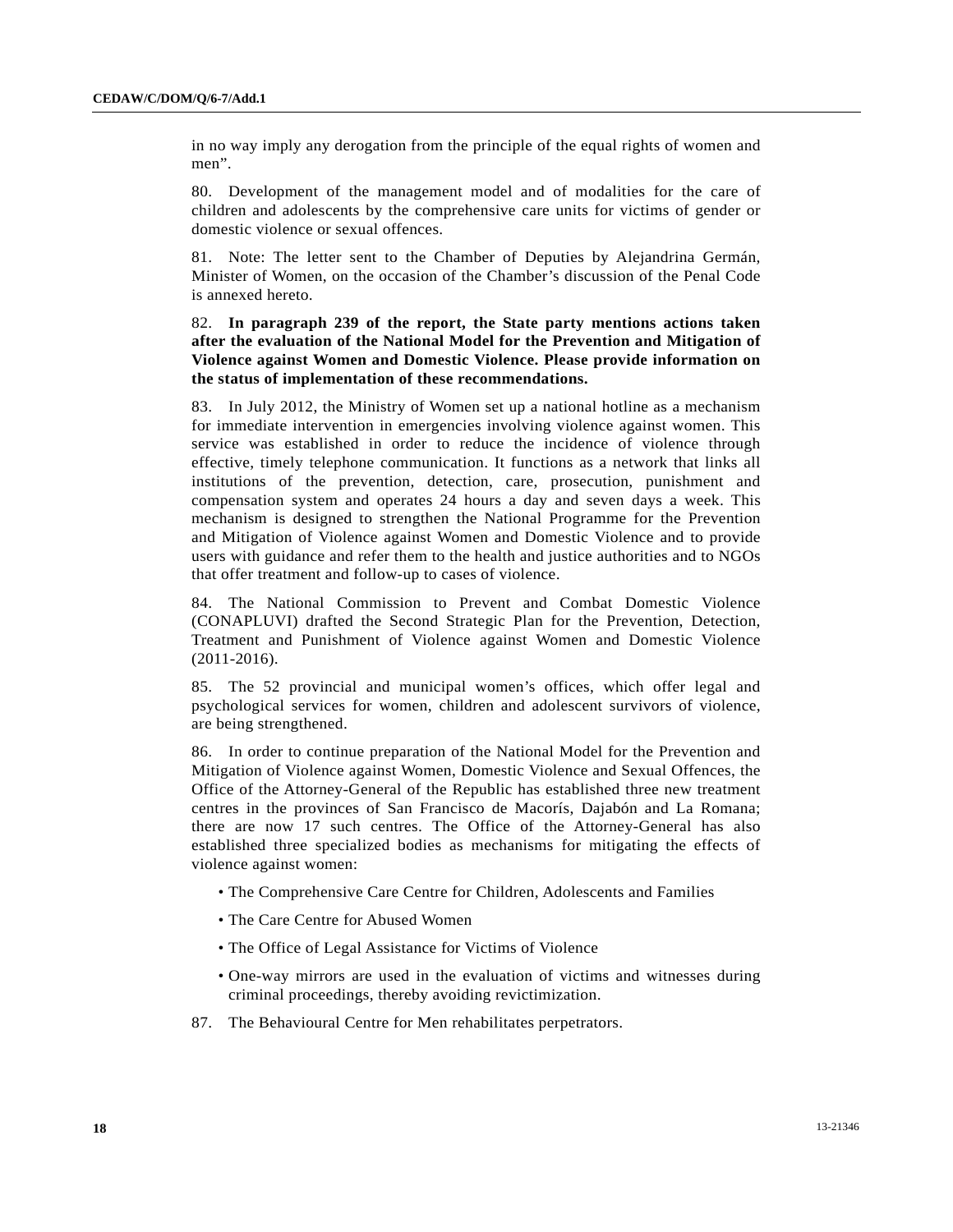88. Since 2011, the UNiTE to End Violence against Women campaign has been implemented as an ongoing prevention effort in support of the initiative launched by United Nations Secretary-General Ban Ki-moon.

#### **Establishment of observatories:**

- By resolution 3041 of 1 November 2007, the Supreme Court of Justice established a gender equality policy in compliance with an international commitment undertaken by the judiciary and in 2010, the judiciary set up the Justice and Gender Observatory; one of its functions is to provide follow-up to sentences and other rulings concerning gender and human rights.
- The Violence Observatory of the Santo Domingo Municipal Council.
- The Civic Security Observatory, coordinated by the Ministry of the Interior and Police, which handles official statistics on violence throughout the country; it was established in 2012.

89. The country participated in the first phase of a regional programme designed to establish, as a regional public good, a regional system of standardized indicators for citizen coexistence and security. The programme, in which 15 countries of the region are participating, will facilitate measurement, follow-up and comparison at the regional level of issues related to these themes in order to build the capacity of decision makers in some countries of the region to formulate, implement and assess public policies for civic security.

90. The second phase began with the establishment of the Civic Security Observatory, coordinated by the Ministry of the Interior and Police.

91. The National Police Force has established the Unit for the Care of Victims of Violence against Women and Domestic Violence. One of the purposes of this care mechanism is to monitor and prosecute persons accused of misdemeanours and crimes against women.

92. Safe houses and shelters established by the Ministry of Women

93. In 2008, a safe house or shelter, the Emergency House, was established. It has the capacity to house 16 people, including women victims of violence and their children under 14 years of age. A second safe house or shelter, the Model House, was established in 2009. It has the capacity to house up to 40 people. This year — 2013 — there are plans to establish two more safe houses and to relocate the first one with a view to increased capacity in response to the growing incidence of femicide.

94. Between 2008 and 2012, we have provided a refuge to 1,193 people in the safe houses or shelters.

#### **Trafficking and exploitation of prostitution**

95. **In the light of the Committee's previous concluding observations (see A/59/38, para. 297), please provide information on the steps taken to address the root causes of and discourage the demand for prostitution and on the actions taken to prevent and eradicate child prostitution and sexual tourism. In the light of the Committee's previous concluding observations (see A/59/38, para. 297), please also indicate the measures taken to provide educational and**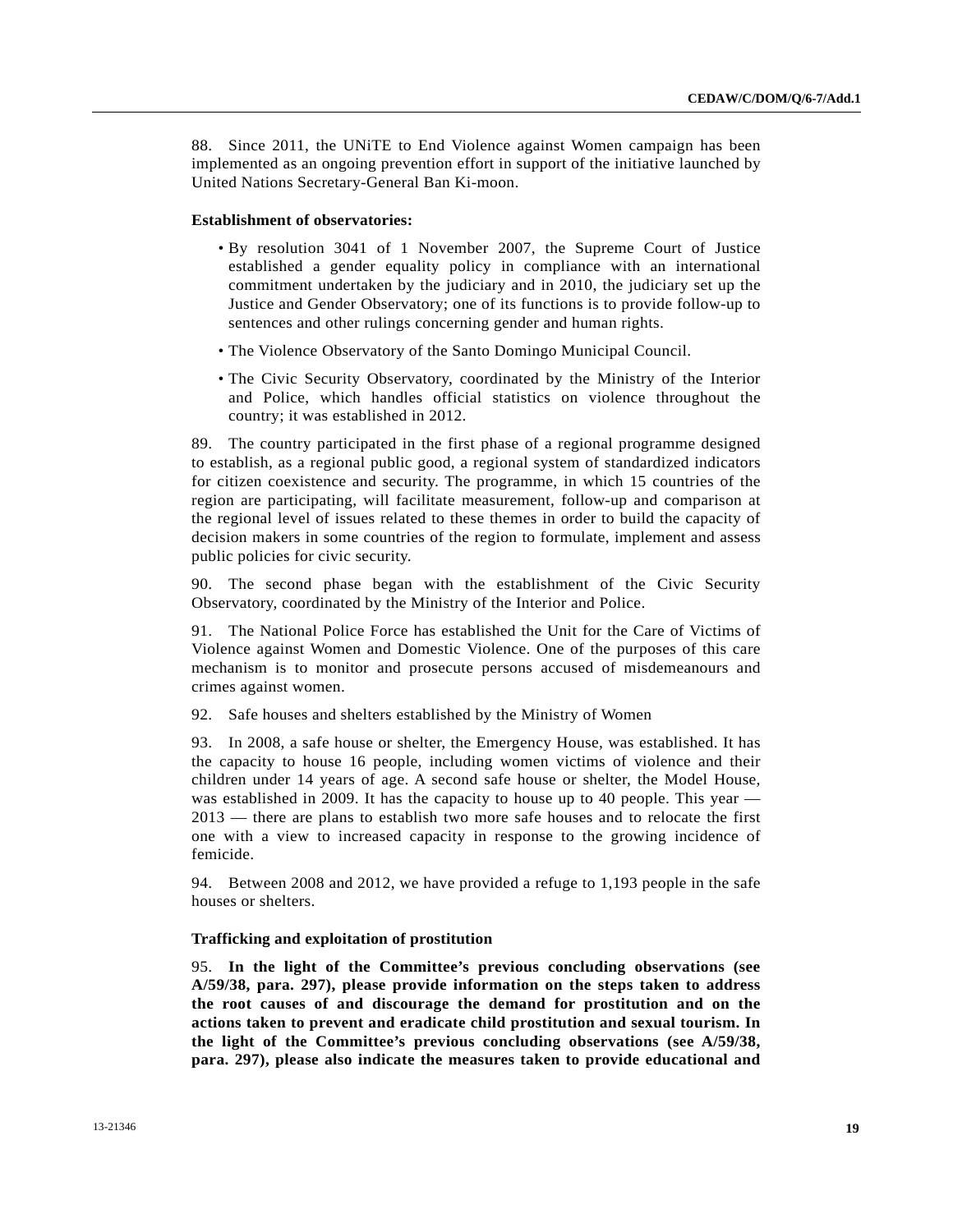**economic alternatives to prostitution, and introduce exit programmes as well as rehabilitation and reintegration measures for women exploited in prostitution.**

96. **In paragraphs 115 to 119 of the report, the State party provided information on actions taken to combat trafficking. Please provide updated information on these actions and their impact, including the campaign against trafficking launched in 2007 (see para. 119) and the hotline set up to exchange information with possible victims of trafficking (see para. 122). Please indicate the steps taken to ensure the effective implementation of the National Action Plan against Trafficking of Persons and Smuggling of Migrants and to take effective measures for the rehabilitation of victims of trafficking and exploitation. Please provide information on the number of women and girls who are victims of trafficking for purposes of sexual and economic exploitation, the number of prosecutions and the sentences imposed on traffickers.**

97. The measures taken in order to combat the trafficking and smuggling of persons include the establishment of a unit in the Santo Domingo Public Prosecutor's Office to investigate and prosecute cases of trafficking, smuggling, commercial sexual exploitation and child labour.

98. The establishment and implementation of the National Action Plan against Trafficking of Persons and Smuggling of Migrants (2010-2014) includes specific activities and guidelines for strengthening efforts to combat trafficking. The Plan was drafted in consultation with the members of the Inter-Agency Committee to Combat Trafficking in Persons and the Smuggling of Migrants (CITIM), NGOs working on the issue, other civil society stakeholders and international organizations with experience in the area of trafficking in persons. The Plan includes two primary strategic objectives — prevention, and investigation and prosecution of trafficking with seven areas for action: information and training, social research, training of citizens, inter-agency coordination, transnational cooperation, emergency assistance and full rehabilitation of the victims.

99. In the course of 2011, the Public Attorney's Department made significant efforts to investigate and prosecute cases of human trafficking.

Number of cases investigated per year:

2008: 163

2009: 51

2010: 62 investigations and 16 convictions for migrant smuggling

 2011: 64 investigations and four convictions, two for migrant smuggling and two for human trafficking

2012: one three-month custodial measure for human trafficking.

Prosecutions and other efforts to enforce the Act

100. In the course of 2011, the Government of the Dominican Republic made earnest efforts to investigate and prosecute cases of human trafficking, as the following statistics show:

- Police investigations under Act No. 137-03: 39 cases
- Police arrests under Act No. 137-03: 25 cases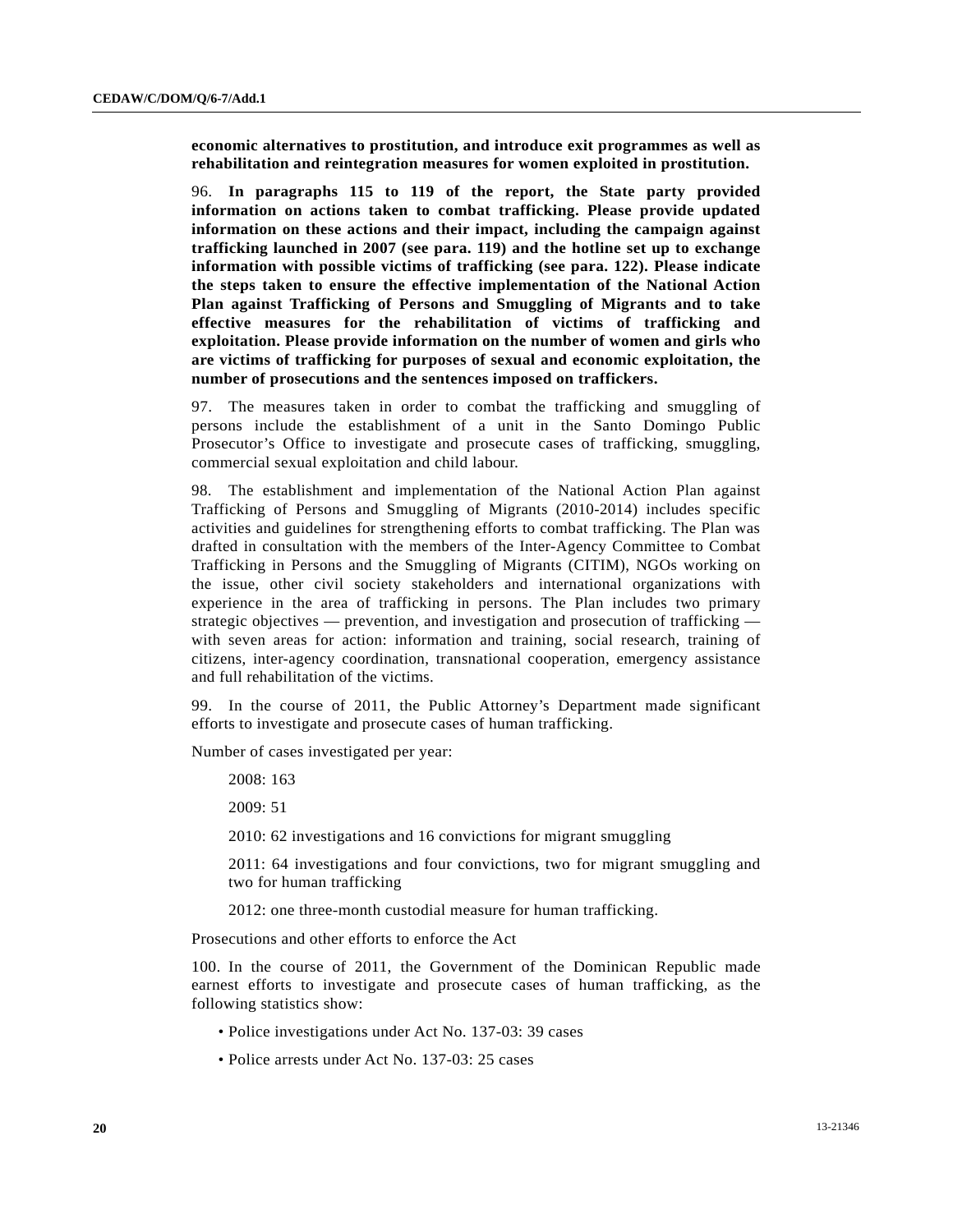- Trafficking investigations referred to the Public Attorney's Department: 10 cases
- Open cases involving trafficking and related offences: 7
- Cases that have been closed and resulted in convictions: 4
- 101. Mechanisms implemented:
	- In 2011 and 2012, the Department of Migration introduced the Advance Passenger Information System (APIS).
	- The recently introduced Línea 700 hotline can be used to report missing children and the abuse of girls, boys and adolescents. The hotline provides counselling in order to prevent and address child abuse.
	- Agreement between the Office of the Attorney-General of the Republic, the Office of the First Lady and the Presidential Office for Information and Communications Technology.
	- Training has been provided for staff at government institutions, including the National Council on Childhood and Adolescence, the Ministry of Foreign Affairs, the Ministry of the Armed Forces, the Specialized Border Security Unit, judges, prosecutors and tourist police. (In 2008, the Ministry of Foreign Affairs provided four training programmes for consular staff on the subject of migrant smuggling and human trafficking in Europe, Latin America, Central America and the Caribbean). The training sessions were intended for consular networks which protect and assist victims of migrant smuggling and human trafficking.

102. In the period 2008-2011, ten training sessions on migrant smuggling and human trafficking, including those listed below, were provided for Foreign Affairs staff:

- A course on the inspection of travel and identity documents, identification of false and altered documents and identification of impersonators. The course was attended by officials of the Ministry of Foreign Affairs, the Department of Migration, the Department of Passports and the National Police Force.
- A workshop for journalists on tools for reporting on human trafficking, August 2010.
- A two-day theoretical and practical workshop entitled "Human trafficking: Issues and Challenges", 2010.
- "Strengthening capacities to assist victims of human trafficking", 2011.
- One-day training session for officials of the Ministry of the Armed Forces on the rights of children and prevention of the trafficking, smuggling and exploitation of boys, girls and adolescents, September 2010.
- Three training courses on security measures for Dominican Republic passports were held in 2010 for staff of the Department of Migration, particularly supervisors and inspectors working in ports and airports.
- The Ministry of Women organized five programmes on gender, human trafficking and migrant smuggling for officials in agencies tackling human trafficking and for judges, lawyers, psychologists and civil society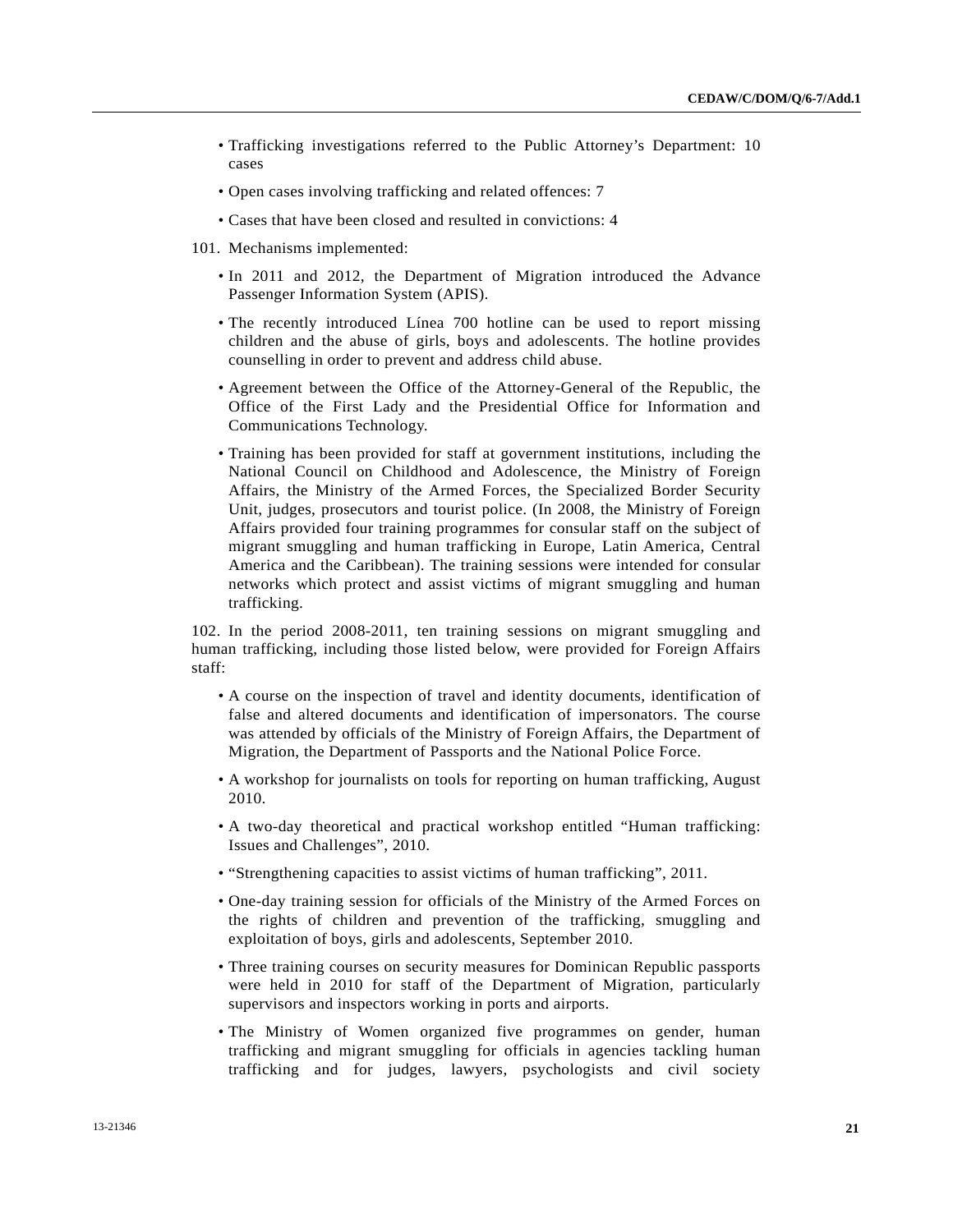stakeholders. The programmes addressed the enforcement and scope of Act No. 137-03 on the trafficking and smuggling of migrants (which is currently being reviewed and amended), Act No. 285-04 on migration, Act No. 24-97 on family violence and Act No. 136-03 on the protection of boys, girls and adolescents. Thus far, 400 people have attended courses on those topics and been trained to incorporate the issue of migrant women in their action plans.

- A radio campaign on human trafficking entitled "Don't let yourself be fooled" and aimed at women of various social strata.
- The radio programme "Women: Know Your Rights" has been broadcast regularly on Voice of the Armed Forces and Dominicana FM. It has been used to spread awareness of Act No. 137-03 and all of the information necessary to combat the problem.
- In cooperation with the Foundation for Institutions and Justice, copies of Act No. 137-03 have been printed in order to help people with less education to understand its content.
- 50,000 posters and fliers with the slogans "Get the facts here", "Travel legally" and "Get the facts before you travel" have been distributed and displayed.
- New telephone lines have been established: 809 533 8466 for the Department of Migration; 809 200 7393 for the Office of the Attorney-General of the Republic; 809 681 1515 for the Centro de Orientación e Investigación Integral (COIN) and the Ministry of Women, a service provided at the centre for women returnees; 809 689 7212 for the Ministry of Women emergency hotline.
- A preventative network of guidance and information points has been created in order to mitigate the risk of uninformed migration, migrant smuggling and human trafficking. The network makes use of the 52 provincial and municipal offices of the Ministry of Women, which are responsible for the intake of trafficking cases and provide information and referral to the appropriate agencies represented on the Inter-Agency Committee against Human Trafficking and the Smuggling of Migrants.

103. The Department of Migration has created the forms to be used in the case of potential victims of trafficking and smuggling and has established a procedure for trafficking identification and prevention at airports.

104. In 2011, the Ministry of Foreign Affairs produced a guidance manual on human trafficking, which defines responsibilities and procedures to be followed by consular officials in order to protect Dominicans abroad, particularly the victims of human trafficking. The manual was aimed at Ministry of Foreign Affairs staff assigned to the Consular Department, the Department of Migration Affairs and diplomatic and consular missions abroad.

105. The Ministry of Women and COIN have signed an agreement to assist women victims of trafficking and smuggling and women returnees. The agreement covers the appointment of specialized technical staff such as psychologists and lawyers.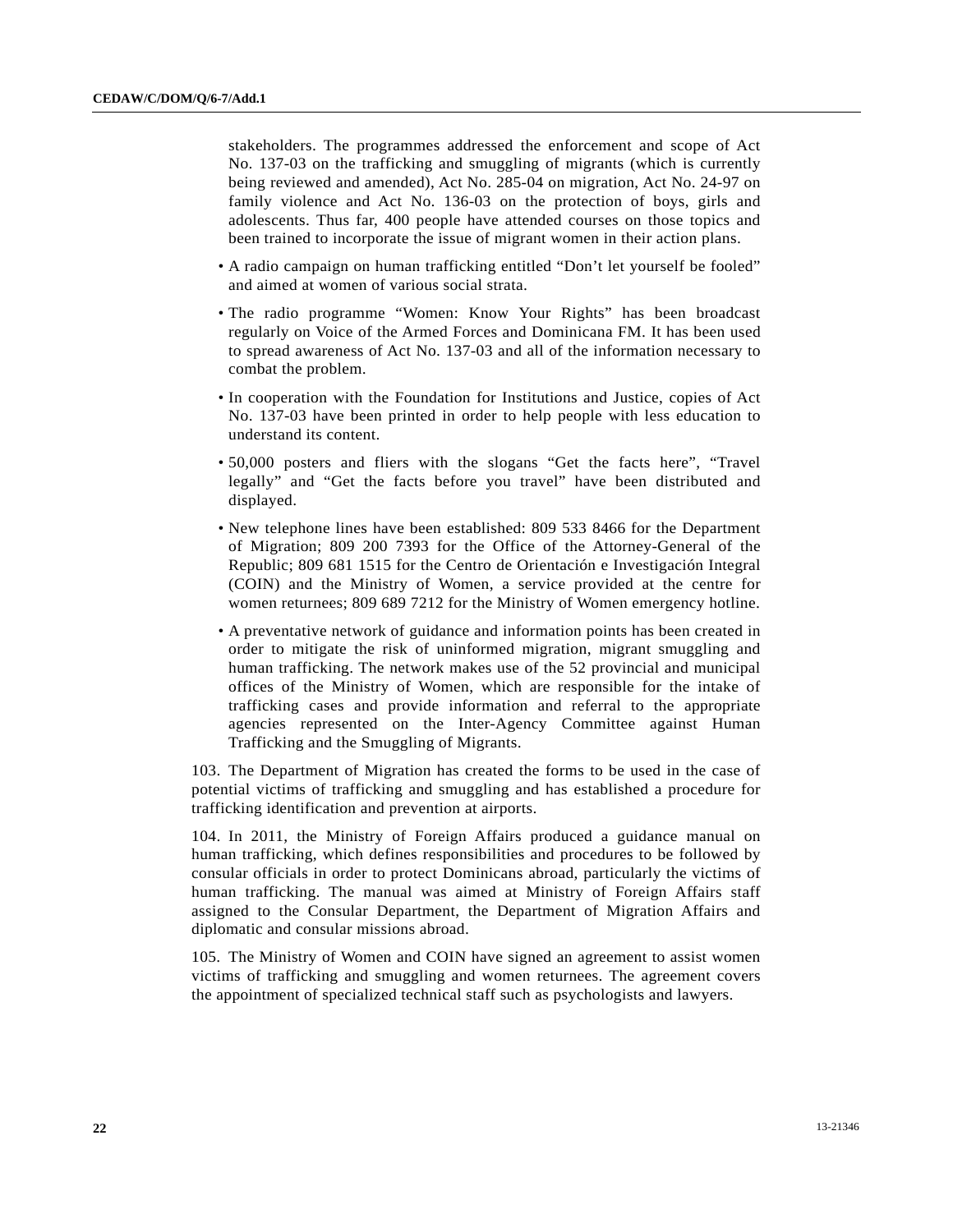**Participation in decision-making and representation at the international level** 

106. **The report refers to Act 12-2000 establishing a 33 per cent quota for women candidates at the provincial and municipal councils (see para. 100). Please indicate the measures envisaged by the State party to ensure the effective representation of women in provincial councils. Please provide information on the actions envisaged to achieve equal representation of women and men in other areas of the political and public life, in particular in decision-making positions in the executive, the Senate and the National Assembly and in the civil service at national and local levels (including through the adoption of temporary special measures, in accordance with article 4, paragraph 1, of the Convention and the Committee's general recommendation No. 25 (2004) and as recommended in the Committee's previous concluding observations (see A/59/38, para. 299)).**

107. Various studies and research projects, some of which were carried out under the auspices of the Ministry of Women, have brought to light highly significant statistics on the important topics of political participation and the situation and position of women in our country. Some of those statistics are set forth below.

108. A study on women and politics in the Dominican Republic: consensus and contention between leaders and citizens, conducted by the Ministry of Women in December 2009, shows that women are less well represented in civil society organizations: 25 per cent of men, but only 15 per cent of women, participate in such organizations.

109. Women's participation in women's organizations has decreased from 7.3 per cent to 1 per cent over the last four years. 18.3 per cent of men, but only 12.6 per cent of women, participate in neighbourhood councils.

110. In managerial positions in social organizations, 30 per cent are women and 25 per cent are men. According to the study, 25.4 per cent of men but only 23.4 per cent of women belong to a political party. The political parties have many long-term members; the average member has been in a party for 19.1 years, without significant differences between genders.

111. Women join a political party for the following main reasons:

- Family connections: some 34.9 per cent
- Liking politics: 30.0 per cent
- Agreeing with the principles of the organization: 20 per cent
- Seeking personal benefit: 5.6 per cent
- 85 per cent of men and women who join a political party do so for the above reasons.

112. The study found no significant gender differences in terms of party political affiliation. However, there are twice as many men as women in leadership positions, which reflects men's control over Dominican political parties and the persistence of gender-based obstacles that prevent women from reaching positions of power with the same opportunities and conditions as men.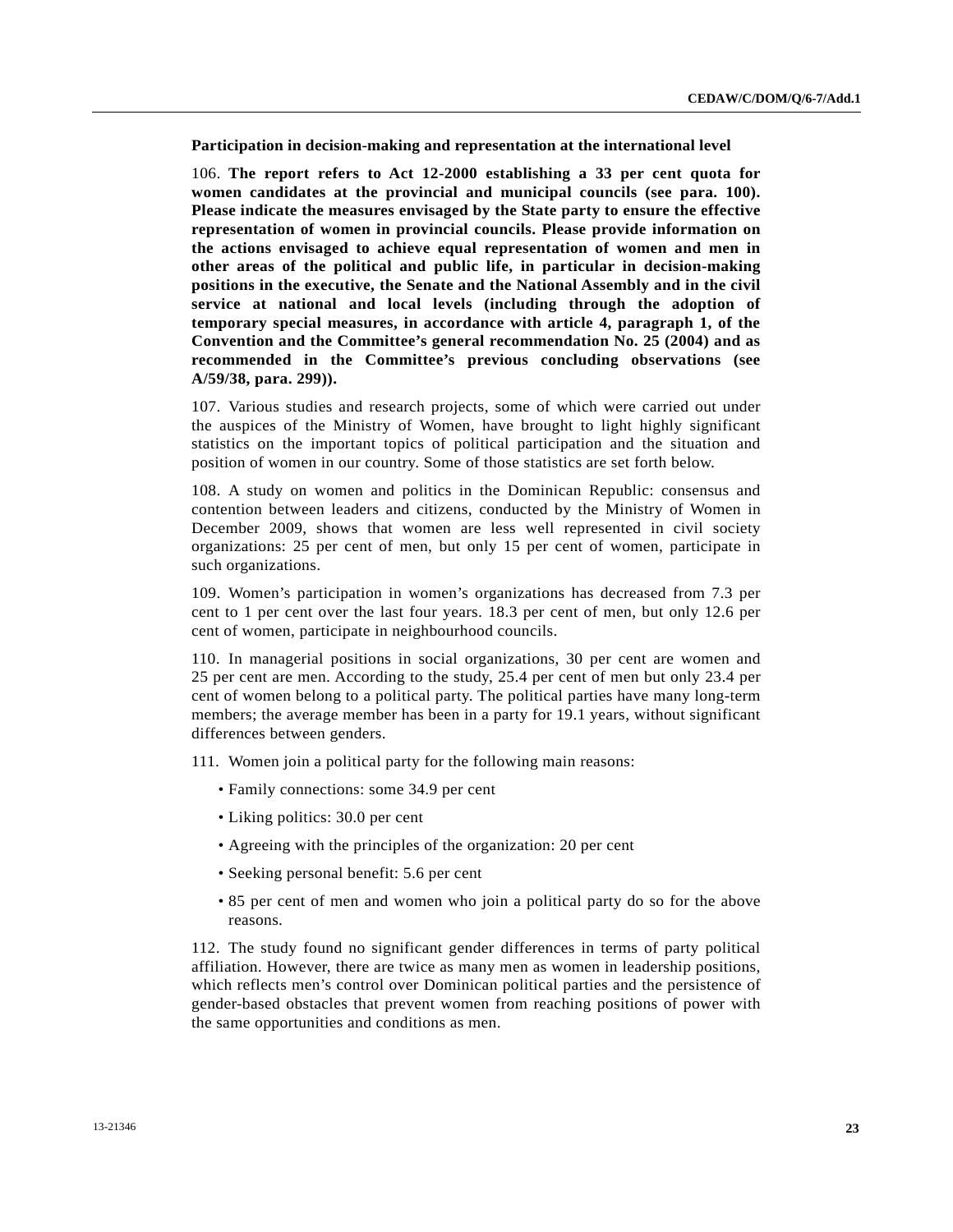113. Men's control over the political parties is particularly striking in view of the distribution of roles: men take a majority of leadership positions, while women manage grassroots organizations.

114. Another important finding of the study is that the public has a high opinion of women's political participation and leadership.

115. First of all, 88 per cent of those surveyed agreed that women should participate in politics on an equal basis with men, which is an increase compared to the data obtained in the 2004 Demos survey (77 per cent). Furthermore, 53 per cent believe that Dominican women are capable and ready to occupy the Office of the President of the Republic.

116. According to public opinion, the factors that most contribute to women taking an active role in politics are the following, in order of importance:

- Experience in community work/participation (97.0 per cent)
- A higher level of education (94 per cent)
- Women are more responsible than men (84.8 per cent)
- Women are more honest than men (83.6 per cent)
- A family with a tradition of political participation (78.5 per cent)
- A spouse or other close family member who is as in government or is a party member
- Women work harder than men (76.2 per cent)
- An affluent or wealthy family (60.4 per cent).

117. According to the aforementioned studies, the three factors that most hinder women's active participation in politics are:

- Machismo and its impact on women's mobility and independence (75 per cent)
- The discrimination prevailing in political parties (74 per cent)
- Discrimination in government entities (72 per cent).

118. Not all members of the public share the same opinion of women's political participation. The wealthiest groups have a higher opinion than the poorest groups. Individuals with a higher level of education have a higher opinion of women's participation in politics than those with less education. It is important to note the public's professed high opinion of women's political leadership, which is not reflected in the levels of political representation that women have achieved in the country.

119. Progress in terms of gender equality and equity is not a short- or medium-term process; the situation is complex and requires a sustained effort from men and women to continue changing the system of values, attitudes and convictions that for thousands of years has highlighted the role of men in all areas of life. Discrimination against women is a sociocultural, educational and economic problem. Therefore, efforts from all sectors of society are needed to oppose it.

120. We need to involve families, churches, cultural associations, community organizations and schools in the efforts to eliminate the causes of inequality and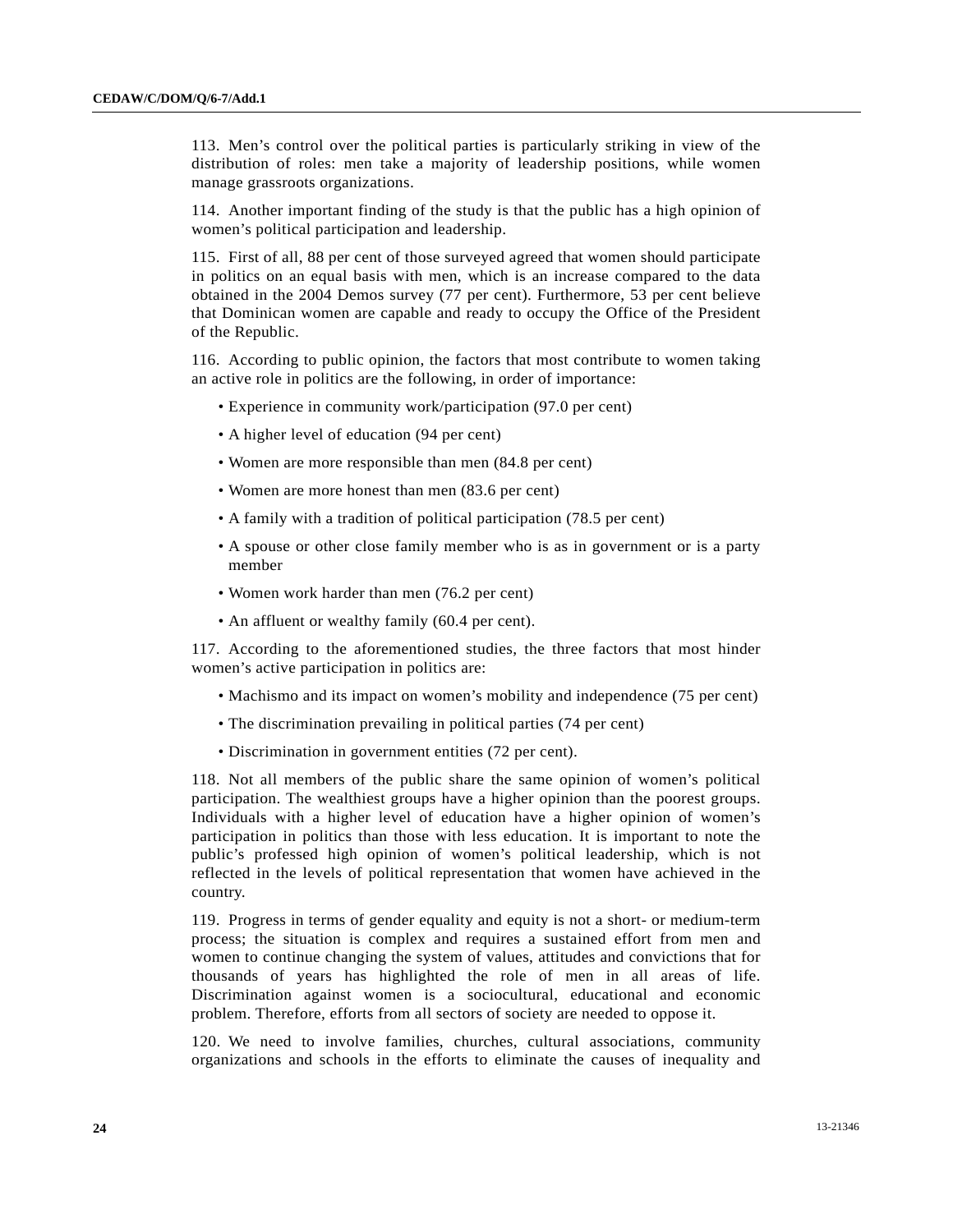thereby support national development, so that we can live in a society that is fairer and more equitable, egalitarian, democratic and secure.

121. The Ministry of Women is continuing its efforts to achieve parity.

122. It is also important to emphasize the efforts made to overcome the real obstacles that hinder a significant and sustained increase in women's political representation. These include the Ministry of Women's participation in debates and the political impact of its specific proposals made in the process of amending the Political Parties Act and the Electoral Act, where we have key allies such as the Central Electoral Board, which has taken a position in favour of full equality between men and women in the political sphere.

123. In this connection, we wish to emphasize the Central Electoral Board's initiatives to ensure strict application of the quota laws (Act No. 12-000 and Act No. 13-000) through a number of decisions, one of which abolishes preferential voting or the open list, which was undermining women's quotas. The Central Electoral Board has also produced a draft amendment containing a proposal to establish parity between men and women candidates for elective posts.

## **Nationality and citizenship**

124. **In its previous concluding observations (see A/59/38, para. 300), the Committee expressed its concern regarding discriminatory provisions on the definition of nationality, which directly affect one of the most vulnerable groups in the country, namely Dominican women and girls of Haitian descent, and regarding restrictions in the transfer of nationality from a Dominican woman to her foreign husband. Please indicate whether these provisions still apply since the amendment of the provisions on nationality in the new Constitution (see para. 140). Please also provide information on the definition of individuals "in transit" who are reportedly not entitled to Dominican nationality and indicate how this affects Haitian migrants, including migrant women.**

125. The Dominican Constitution, in its articles 18, 19, 20, 21, 22, 23, 24 and 25 covering nationality, the requirements for obtaining it, citizenship and foreigners, establishes the equality of Dominican men and women, as well as foreign men and women, including in the transfer of nationality to a spouse. Dominican legislation and the relevant regulations are being amended to respond to any conflicts arising from these articles.

#### **Education**

126. **Please provide information on the drop-out rate of girls owing to teenage pregnancy and on the steps taken to encourage young women to return to school after pregnancy. Please also indicate the steps taken to eliminate stereotypical attitudes about the roles and the responsibilities of women and men in textbook curricula and teacher training. Please provide information on the measures taken or envisaged to encourage women to take a wider range of subjects in secondary and post-secondary schools, to include non-traditional subjects. Please indicate the measures taken to ensure the effective access to education of girls of Haitian descent and refugee girls.**

127. With regard to pregnant adolescents, the Ministry of Education has established regulations to protect the right to education, which is set out in Act No. 136-06 on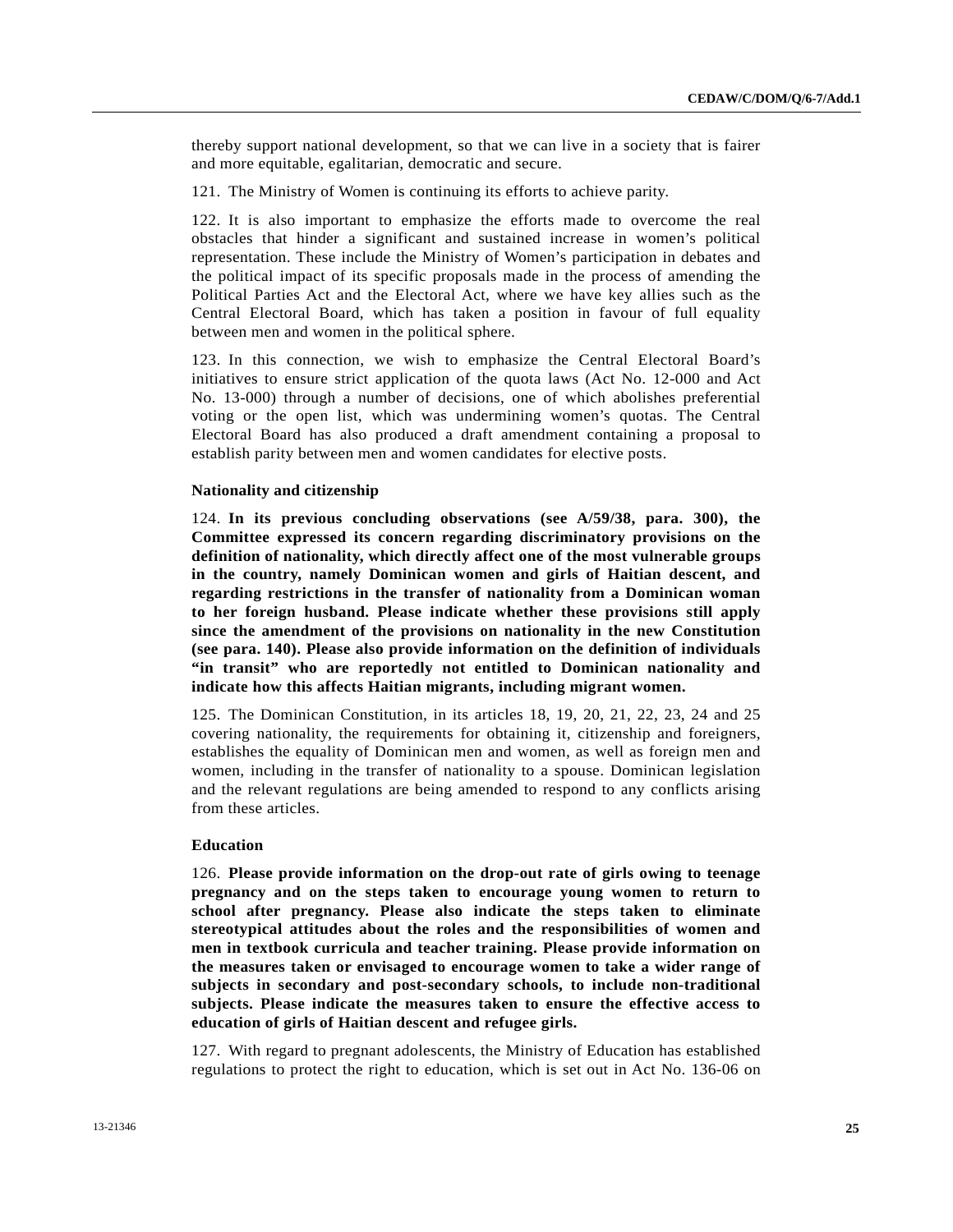the protection of children and adolescents. The Ministry views education as a protected right and seeks to keep these young people in the educational system and to prevent discrimination by educational institutions.

128. With regard to education, the Ministry of Women, with support from the United Nations Population Fund (UNFPA), conducted research in 2010 that was designed to help include a gender perspective in formal education at the initial, basic and secondary levels of the Dominican Republic's formal education system. The result is a tool that is consistent with the actual circumstances of Dominican public education and can be used to implement gender mainstreaming strategies and practices in the educational curriculum. It is designed to foster values and create knowledge that supports the exercise of citizenship in a manner respectful of peace, human rights and gender equity and equality.

129. The Dominican Republic has also conducted a review of textbooks, in response to a 2002 decision to reduce and/or identify gender gaps in the various subject areas.

130. Commemorative dates relating to demands for women's rights were included in the school calendar.

131. As for the percentages of girls and women among students of both sexes in primary, secondary, higher and technical education, the percentage of girls attending educational institutions at the initial and basic levels remained below that of boys for the period from 2008 to 2010. However, at the secondary and higher levels, the proportion of women enrolled was 57.7 per cent for the period 2008-2009 and 57.03 per cent for 2009-2010, while the corresponding percentages for men were around 40.4 and 40.7 per cent, respectively.

132. Furthermore, men and women teachers participated in training courses on: the importance of gender mainstreaming in education; gender analysis concepts; dissemination of the contributions of Minerva Mirabal to achieving political rights for women and to peace-building; redesigning curricula from the gender perspective; and epistemology for mainstreaming gender in the school of psychology. These courses help to increase the number of basic and secondary education teachers who are trained in and sensitive to issues of gender equality and equity and human rights.

## **Employment**

133. The report refers in paragraph 176 to the National Gender Equality and Equity Plan 2007-2017, the National Strategic Plan for the Elimination of the Worst Forms of Child Labour in the Dominican Republic 2006-2016, the Road Map to Eliminate the Worst Forms of Child Labour 2010-2012, the campaign "Give girls a chance end child labour", and the Gender Action Plan to Create Jobs in the province of Santiago. Please provide information on the impact of these plans.

134. The Ministry of Women, through its Department of Economic and Social Rights, supports the third central theme of PLANEG II, namely, reinforcing women's economic empowerment and encouraging their efforts to overcome poverty.

135. In this connection, the Ministry of Women has conducted joint activities with other State and civil-society institutions, including talks and the signing of interagency agreements and arrangements, such as: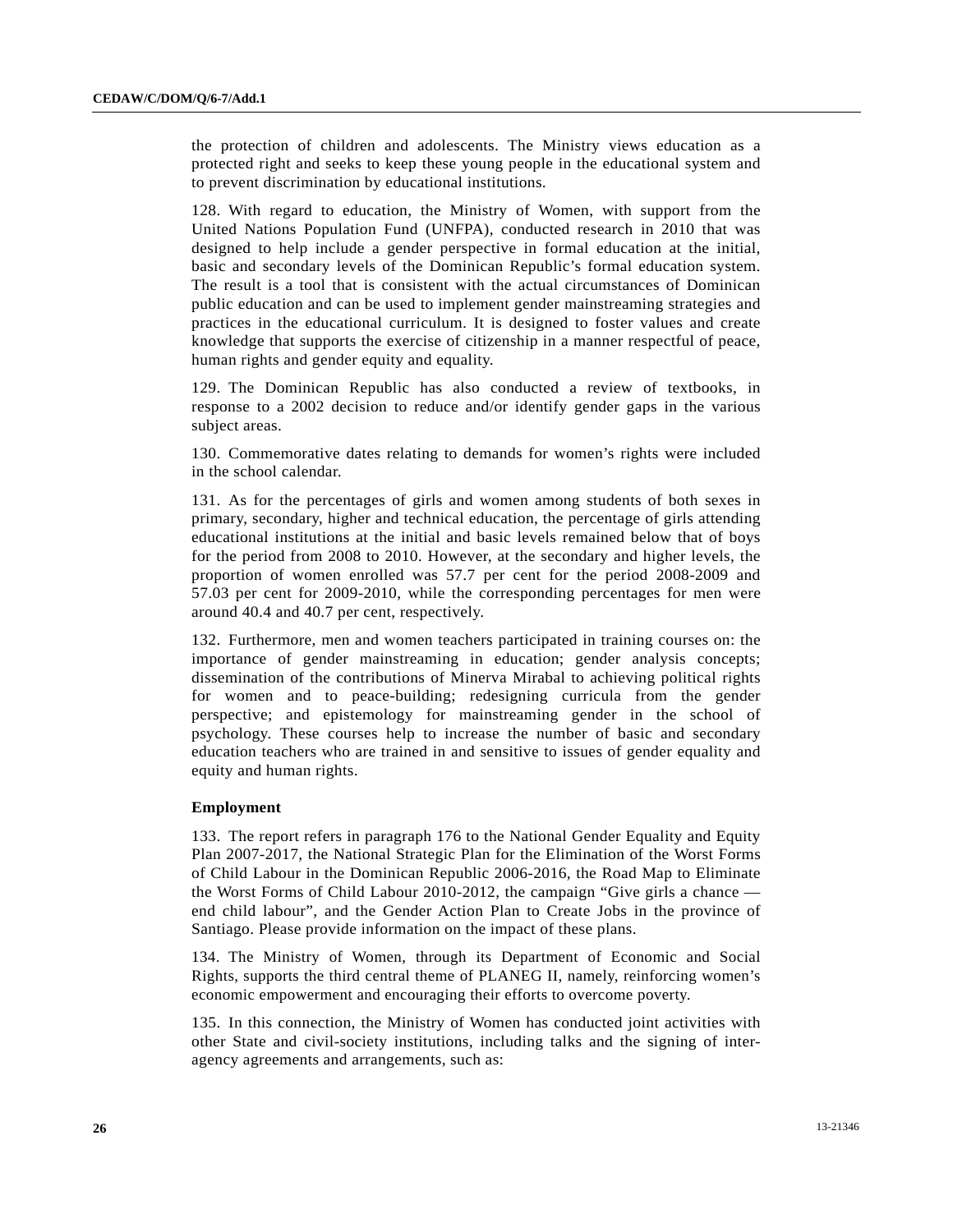1. A working agreement with the National Institute of Technical and Vocational Training (INFOTEP) for operation of the Model Training Centre, situated in the municipality of Los Alcarrizos in Santo Domingo.

 2. An agreement with the Ministry of Agriculture for implementation of a project to develop economic structures for the rural poor in the border areas.

 3. An agreement with the Ministry of Labour to promote equal opportunities, conditions and treatment for women in the labour market, through an advertising campaign; and to strengthen the Ministry's Gender Equity and Development Office in order to support policies and processes for the advancement of women.

136. The Ministry of Women acted as an executing agency in the joint programme for strengthening the banana value chain through the growth of inclusive markets. The programme provides education and training for women workers and producers in that important agricultural sector, which enables them to obtain better market prices and improve their working conditions and quality of life.

137. Furthermore, and as a result of implementation of the National Strategic Plan for the Elimination of the Worst Forms of Child Labour, a pilot programme for extending school hours to a full day was launched in 21 schools. There was an increase in the monetary benefits provided to parents through the Solidarity Programme in return for sending their children to school, and an expansion of the age range of the children included, so that parents could cover their basic household needs without sending their children out to work.

138. A legal framework was developed, including:

 1. A memorandum of understanding with the International Labour Office for the Dominican Republic to join the International Programme on the Elimination of Child Labour. This led to the creation of the National Committee for the Elimination of Child Labour, for which the Ministry of Women is the focal point. Local committees were also established for that purpose.

 2. In synergy with the National Council for Childhood and Adolescents (CONANI) and the Ministry of Labour, Act No. 136-03, "Code for the Protection of the Fundamental Rights of Boys, Girls and Adolescents", was signed and implemented.

139. In addition, inter-agency agreements have been signed with:

 1. Banco Agrícola — an agreement prohibiting credit to individuals who employ children on their plantations.

The Ministry of Agriculture — for joint work to detect farms and plantations employing children.

140. As a result of all the eradication initiatives, child labour was reduced by 14 per cent (from 436,000 child labourers to 304,000) over a 10 year period (2000-2010).

141. A social plan for conditional transfers of food to children in vulnerable areas is still pending. It will be launched in conjunction with the Office of the President of the Republic.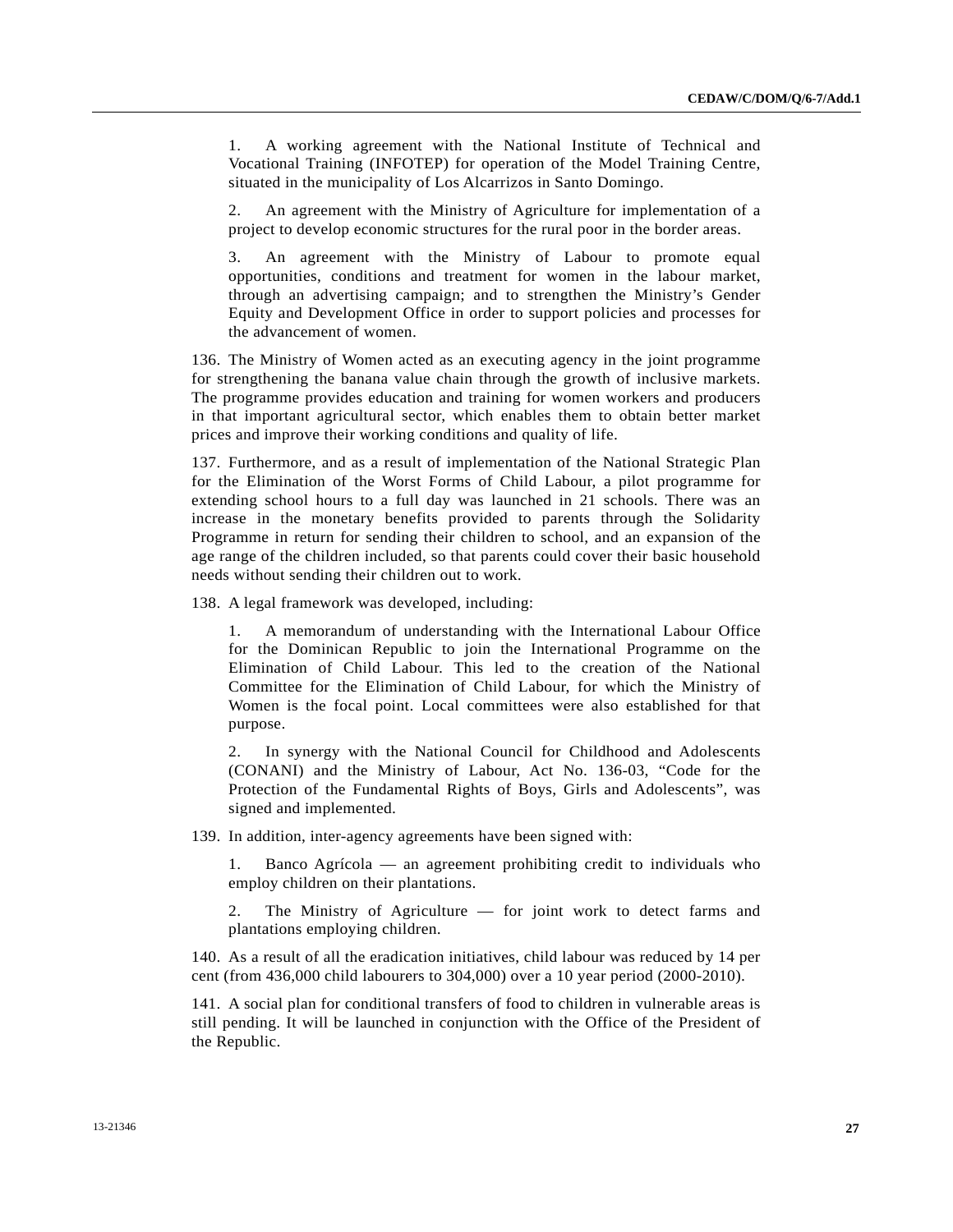142. **In the light of the Committee's previous concluding observations (see A/59/38, para. 307), please indicate the measures taken to prohibit dismissal on the ground of pregnancy, and to ensure effective implementation of the law on social security, the labour legislation and the legislation on sexual harassment and other forms of violence against women, in particular in free-trade zones. Please provide information on the steps taken to prohibit the requirement of pregnancy testing as a condition for obtaining or maintaining employment. Please also provide information on the measures taken to reduce the wage gap between women and men and the occupational segregation of women in the public and the private sectors.**

143. With the understanding that women face various obstacles to entering and remaining in the labour market on account of discriminatory practices affecting their access to employment and type of occupation, as well as in the workplace and the labour relationship, the Ministry of Women conducted a study entitled "From anecdote to evidence: Research on sexual harassment and bullying in the workplace", to investigate the situation of women workers. This study indicates that 22.6 per cent of the women surveyed had been victims of sexual harassment in the workplace and 25.9 per cent had been victims of bullying.

144. Based on this research, the Ministry of Women signed an inter-agency agreement for collaboration and work with the Dominican Association of Free Trade Zones (ADOZONA), the Office of the Attorney-General of the Dominican Republic and the Ministry of Labour. The objective was to contribute to preventing and eradicating domestic and gender-based violence, and to address other aspects of the working environment which have an impact on women, including gender-based violence, domestic violence, sexual offences, workplace harassment, and the new masculinity. This agreement applies to the women and men employed in all free trade areas in the Dominican Republic, in view of the economic significance of these areas throughout the country.

# 145. **Please provide information on the steps taken to provide domestic workers, who are mainly women, with the same protection as provided to other workers. Please also provide information on whether inspection mechanisms have been established to monitor the working conditions of domestic workers.**

146. As 96.5 per cent of domestic workers are women (National Household Income and Expenditure Survey (ENIGH) 2007, Statistical Overview, 2009), articles 258-265 of the Labour Code of the Dominican Republic grant labour rights to persons engaged in this type of work, while Act No. 87-01 on the Dominican Social Security System establishes their right to social security. Unfortunately, this aspect of the Social Security Act is not yet in force, despite the Government's interest in implementing it, but it is one of the Presidential Goals for the year 2013; in addition, the Ministry of Women has agreed to draft and develop a proposal for a technical and administrative procedure that will facilitate coverage for domestic workers and for micro and small entrepreneurs in the social security system.

147. It is also important to note that the Dominican Republic is a signatory to International Labour Organization (ILO) Convention No. 189 concerning domestic workers and that a number of governmental agencies, including the Ministry of Labour, have extended a formal request via the Executive Branch to the National Congress for its ratification. The Convention would then automatically become law, in accordance with the Dominican Constitution.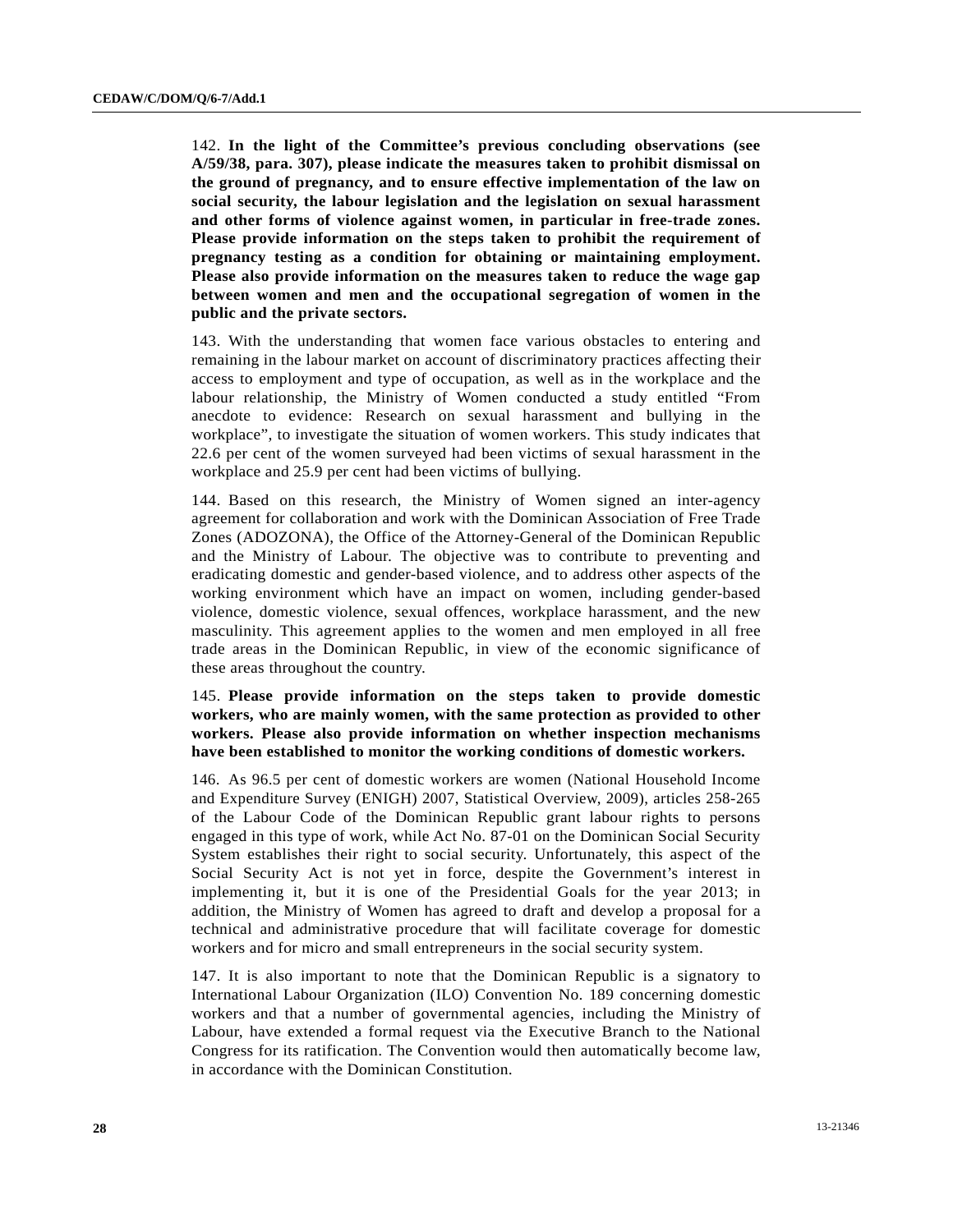148. Throughout the year 2012, there was an extensive campaign to discuss and disseminate the content of Convention No. 189, Convention No. 156 concerning workers with family responsibilities, and Convention No. 183 concerning maternity protection, with a view to their ratification by the National Congress.

# **Health**

149. Please provide detailed information on the measures taken to address the high incidence of early pregnancies, in particular in rural areas, and provide detailed information on the availability and the accessibility of comprehensive education on sexual and reproductive health and rights and family planning services, in the light of the Committee's previous concluding observations (see A/59/38, para 309).

150. In recent years priority has been given to the consistent work to prevent adolescent pregnancy carried out by the Inter-Agency Technical Committee, which combines the efforts of the ministries of health, education, women, youth, sports and other governmental and non-governmental entities. The Ministry of Women has been coordinating the Committee's work since 2005, and in 2011, progress was made in defining the National Plan for the Prevention of Early Pregnancies 2011-2016.

151. Many programmes, projects and activities for the prevention of adolescent pregnancies have been carried out in this context and have been successful in reducing the pregnancy rate among adolescents, which fell from 23 per cent of adolescents who had been pregnant or had given birth in 2002 (according to the Demographic and Health Survey (ENDESA)) to 20 per cent for 2007. Recent studies show that this indicator is continuing to fall.

152. The measures implemented include intersectoral coordination activities, actions involving training, equipment and the provision of health care services for adolescents, the production of educational materials and methodological tools, and information, education and communication activities, including implementation of the "Youth to youth" strategy, as well as the development of regulatory frameworks and policies on the sexual and reproductive health of adolescents and young people.

#### • **Cross-sectoral and inter-agency coordination**

- Eleven government agencies are represented on the Inter-Agency Technical Committee on Policies for Women, Youth and Health.
- Establishment of the Inter-Agency Technical Committee on Adolescent Pregnancy, with the participation of governmental and non-governmental agencies.
- Formation of local networks for the prevention of adolescent pregnancies, focusing on areas with higher rates of pregnancy and poverty.
- Conclusion of a total of six provincial inter-agency agreements to support local policies on the sexual and reproductive health of adolescent girls and young women. Various actors and sectors were involved: municipalities, prosecutors' offices, regional education offices, provincial youth offices, local NGOs and other entities worked together to implement projects coordinated by the provincial and municipal women's offices. These agreements were concluded in the following provinces and municipalities: Espaillat, San Cristobal, Altagracia, Jima Abajo (La Vega), Puerto Plata and Santiago Rodríguez.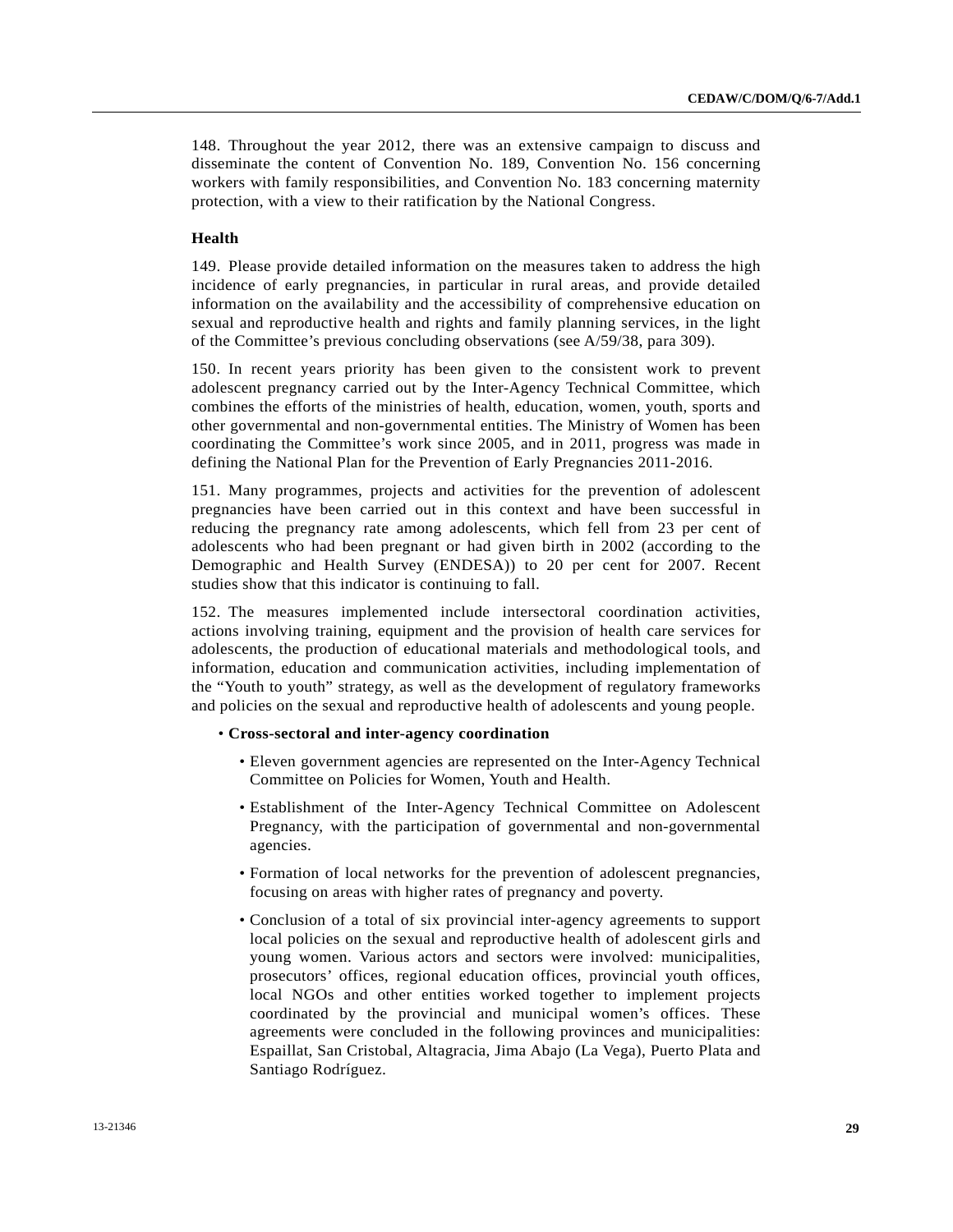#### • **Training**

- Training of staff in health issues in order to address comprehensive adolescent health care, with an emphasis on sexual and reproductive health and focused on counselling, family planning and pregnancy prevention, sexually transmitted diseases, HIV and violence. All provinces have staff trained in the provision of services to adolescents.
- National training for staff in the education sector. In 2011, 2,500 counsellors at schools throughout the country were trained through the Programme for Affective Sex Education, and they work directly with adolescents attending school to promote a better understanding of sexuality, reduce the number of teenage pregnancies and encourage responsible sexual behaviour.
- Adolescents have been trained as health outreach workers in areas assigned a high priority because of their poverty and high rates of early pregnancy. These young people support health promotion and pregnancy prevention actions in the places where young people cone together, in their neighbourhoods, schools and communities. They have access to training programmes that promote personal development and social leadership, as well as fostering the establishment of youth networks linked to community spaces.

# • **Production of educational materials and methodological tools**

- Educational materials and methodological tools have been developed for working with adolescents, with a focus on rights and a gender perspective. These materials include training manuals for health providers, tools for inschool discussions of sexuality and materials for community work with young people.
- The materials and methodological tools for working with adolescents have been circulated at national level, with support from local facilitators who can optimize their use.
- The promotional and information materials are designed to be easily understood by adolescents and address, inter alia, pregnancy prevention, condom use, sexual and reproductive rights, self-esteem, prevention of sexually transmitted diseases and HIV, access to user-friendly services for adolescents and the prevention of violence.
- In the case of the border provinces, materials have been produced in Haitian Creole because of the large population of Haitian descent.

## • **Information, education and communication for the implementation of the "Youth to youth" programme**

- The "Youth to youth" strategy, which is based on peer education, has been adopted by government and non-government agencies which carry out programmes and projects with adolescents.
- Through information, education and communication activities based on the "Youth to youth" strategy, thousands of adolescents every year receive information and counselling in gender equality and equity, human rights, pregnancy prevention, sexually transmitted diseases, HIV/AIDS, violence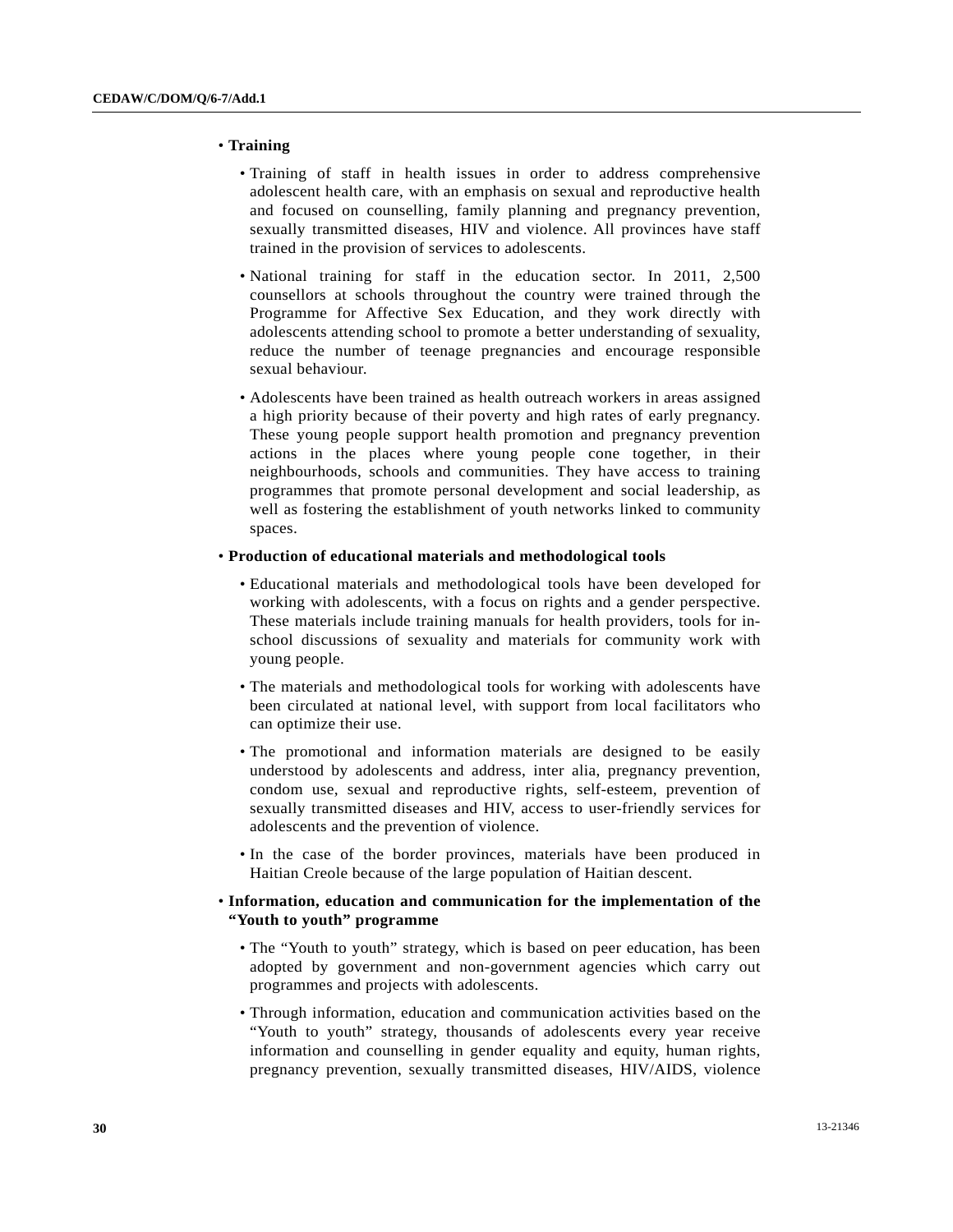against women and domestic violence. The Ministry of Women reached 3,550 adolescents through these activities in 2011, and the Ministry of Health reached approximately 9,200 adolescents of both sexes through the National Programme for Adolescents.

- Two (2) clubs for adolescent mothers are operating in Dajabón and Santo Domingo, resulting in increased family planning rates and pregnancy spacing.
- Six (6) youth centres (in Monte Plata, Puerto Plata, Jima Abajo, Jarabacoa, La Vega and El Seibo) have been established as spaces for youth participation, appropriate use of free time and youth leadership, to provide support for the activities of the youth networks.
- A national campaign on the sexual and reproductive rights of adolescents was carried out (2010-2011), with information, education and communication activities related to the content of the campaign.
- Recreational strategies have been used, such as the production of the play *La cigüeña llega al colegio* [the stork comes to school], as well as campaign days and school fairs with the theme of sexual and reproductive health.

#### • **Establishment of health services for adolescents**

- Specialized care services for adolescents have been established at health facilities. The number of such services increased from only 30 in 2004 to around 100 in 2011.
- The services for adolescents are free: counselling, contraception and family planning; comprehensive clinical care; detection and treatment of sexually transmitted diseases and HIV; prenatal and postnatal care; comprehensive care in cases of violence; gynaecological care; and early detection of cervical-uterine cancer.
- The services are governed by regulations guaranteeing confidentiality and privacy, and the barriers to access to contraceptive methods have been reduced.
- Progress has been made in the incorporation of care for adolescents at the primary level; it is now one of the services offered by primary health care units.

## • **Regulatory and public policy framework**

- National regulations and procedures for the comprehensive care of adolescents were introduced in 2009.
- Within the framework of the current care model, a basic adolescent care package has been established and must be offered by all social security schemes. This package includes health promotion, pregnancy prevention, counselling and family planning actions.
- The Committee for the secure supply of contraceptives made it a priority in 2011 to ensure that access to contraceptives was provided in the services for adolescents.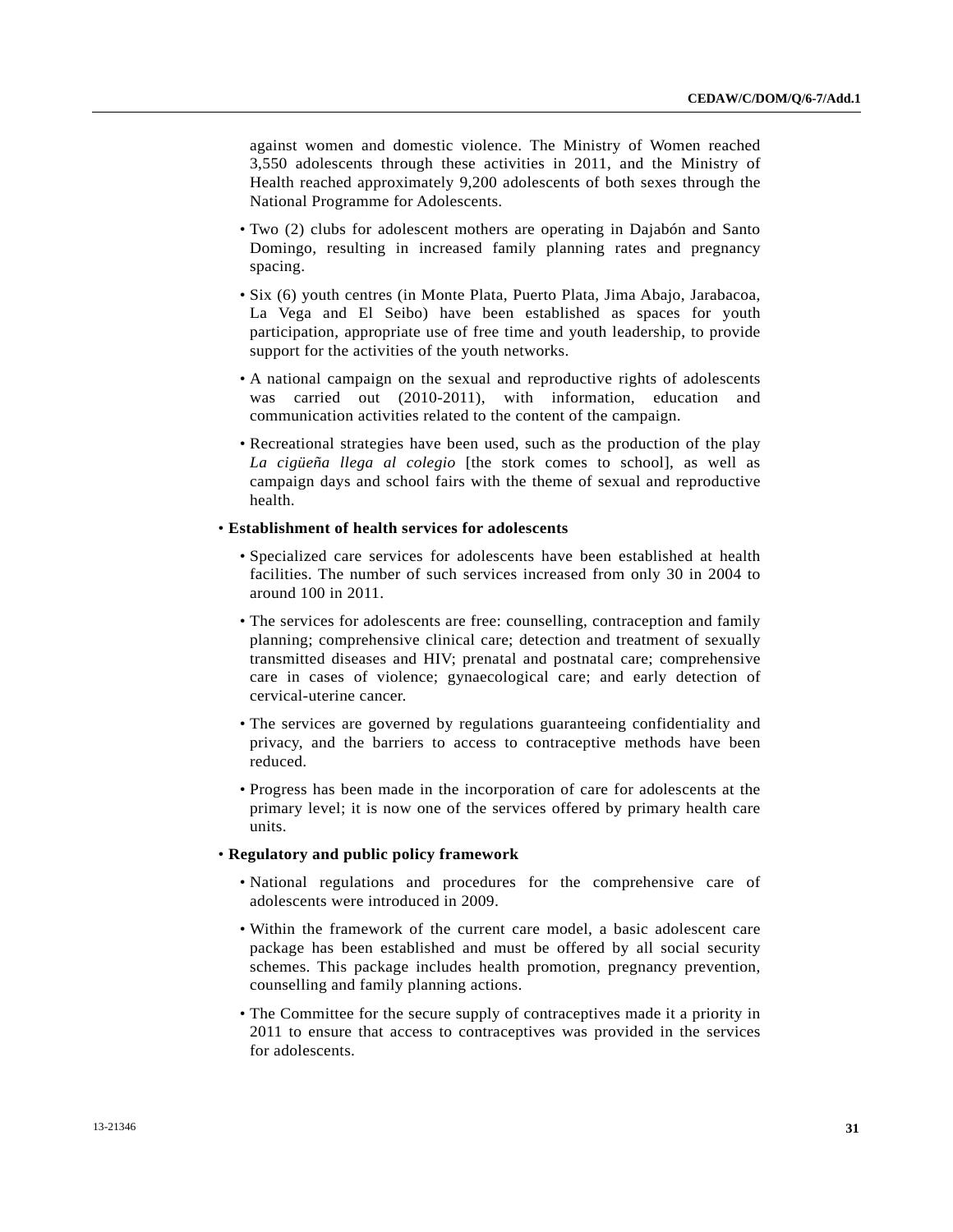- Act No. 136-03 establishing the Code for the Protection of the Fundamental Rights of Boys, Girls and Adolescents is a response to the discriminatory practice of excluding pregnant adolescents from the educational system. The prohibition of the application of sanctions, suspensions or expulsions or any kind of discriminatory treatment on the grounds that a girl or adolescent is pregnant is explicitly established in article 48 of the Act. This provision has been widely disseminated and in recent years the number of pregnant adolescents leaving the education sector has been reduced.
- Act No. 295-11 establishing National Adolescent Pregnancy Prevention Day has been promulgated, under the coordination of the Ministry of Women in conjunction with the ministries of health and youth.
- Revision, updating and application of the Programme for Affective Sex Education as an institutional policy of the Ministry of Education.
- Ministerial Decision R-0031-11 of the Ministry of Health calling for the establishment of health services for adolescents.
- Ministerial Decision R-002-11 of the Ministry of Women calling for the implementation of the National Plan for the Prevention of Adolescent Pregnancies.
- The 2011-2016 National Plan for the Prevention of Adolescent Pregnancies has been drafted, published and disseminated. Its strategic objectives are as follows:
	- Promotion of a legal framework and public policies to support the sexual and reproductive health and development of adolescents
	- Promotion of comprehensive sex education and sexual and reproductive rights
	- Expansion of coverage of high-quality user-friendly health services for adolescents
	- Promotion of the empowerment of adolescents and young women
	- Development of an information, communication and statistics system relating to the sexual and reproductive health of adolescents
	- Encouragement of the participation and organization of young women and men
	- Strengthening of strategic intersectoral alliances in the field of teenage pregnancy prevention.

153. **In paragraph 62 of the report, the State party acknowledges that article 37 of the Constitution, providing that the right to life is inviolable from conception to death, represents a limitation to the full exercise of women's sexual and reproductive rights. Please provide information on the rate of abortion and the number of deaths due to unsafe abortion. Please indicate whether the State party considers amending the Constitution and legalizing abortion when pregnancy is harmful to the mother's life and/or health, as well as in cases of incest and rape, in the light of the Committee's previous concluding observations (see A/59/38, para. 309).**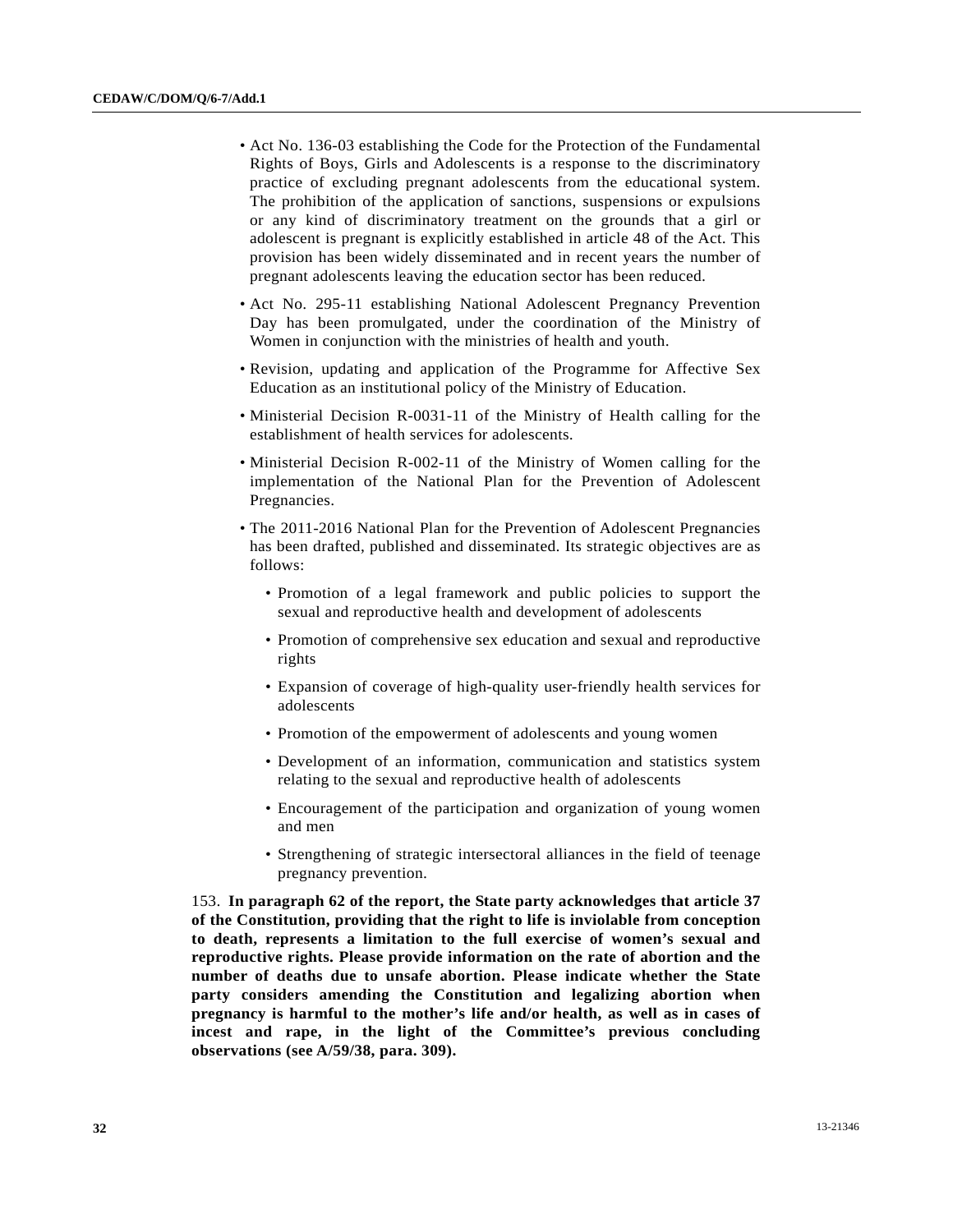154. Since abortion is illegal, no separate statistics on unsafe abortion are available. According to data from the Department of the Statistics of the Ministry of Health, there were 22,569 abortions in 2010. Unsafe abortion is one of the main causes of maternal mortality in the Dominican Republic.

155. To our knowledge, no new amendment to the Constitution of the Republic is being considered to address any particular matter, because just two years have passed since the previous amendment (2011), during which time some of the legislative amendment procedures required under the new constitutional text have barely been started.

156. Given the terms of article 37 of the Constitution, however, the efforts of the Ministry of Women and other governmental and non-governmental bodies have been focused on an amendment to the Criminal Code which provides for the legalization of abortion in high-risk cases, that is, when the pregnancy is harmful to the mother's life or health. Negotiations on legalization in cases of incest and rape are continuing.

157. This debate became very intense in the last six months of 2012, but to date no final agreement has been reached on the text. We therefore continue to await the decision of Congress. The Ministry of Women has applied all of its influence and powers of negotiation in support of its position, despite a climate in which forces opposed to the cause of women's rights are advocating the deletion of the provision in question. However, we believe that a great deal of awareness has been raised among decision makers in connection with some of the above-mentioned grounds.

158. **Please indicate the measures envisaged to further decrease the maternal mortality rate and improve women's access to quality health care. Please also indicate the measures taken to prevent breast and cervical cancer. Please provide information on the impact of the implementation of articles 50(3) of Law 135-11 on compulsory HIV/AIDS testing for pregnant women, and articles 78 and 79 sanctioning the intentional transmission of HIV/AIDS.**

159. Reducing maternal and child mortality is a priority on the President's agenda and in the health sector in particular.

160. A new National Plan for the Reduction of Maternal and Child Mortality has been proposed, with a restructuring of the sexual and reproductive health care services. Human resources will be redeployed to ensure that skilled care is provided in the most disadvantaged areas.

161. The standards, guidelines and protocols for pregnancy, childbirth and postnatal care and for obstetric emergency care have been updated.

162. The Essential Obstetric Care (COEN) strategy has been adopted to provide training for health professionals in order to improve the quality of maternal health care and apply evidence-based practices to reduce maternal mortality.

163. Intra-hospital committees for analysing the preventability of maternal death have been set up and should be operational in health centres that provide assistance during childbirth.

164. Enhanced epidemiological surveillance of maternal mortality has had a significant impact; as a result of this initiative, maternal deaths are no longer silent or hidden and every death counts. Any maternal death must be reported immediately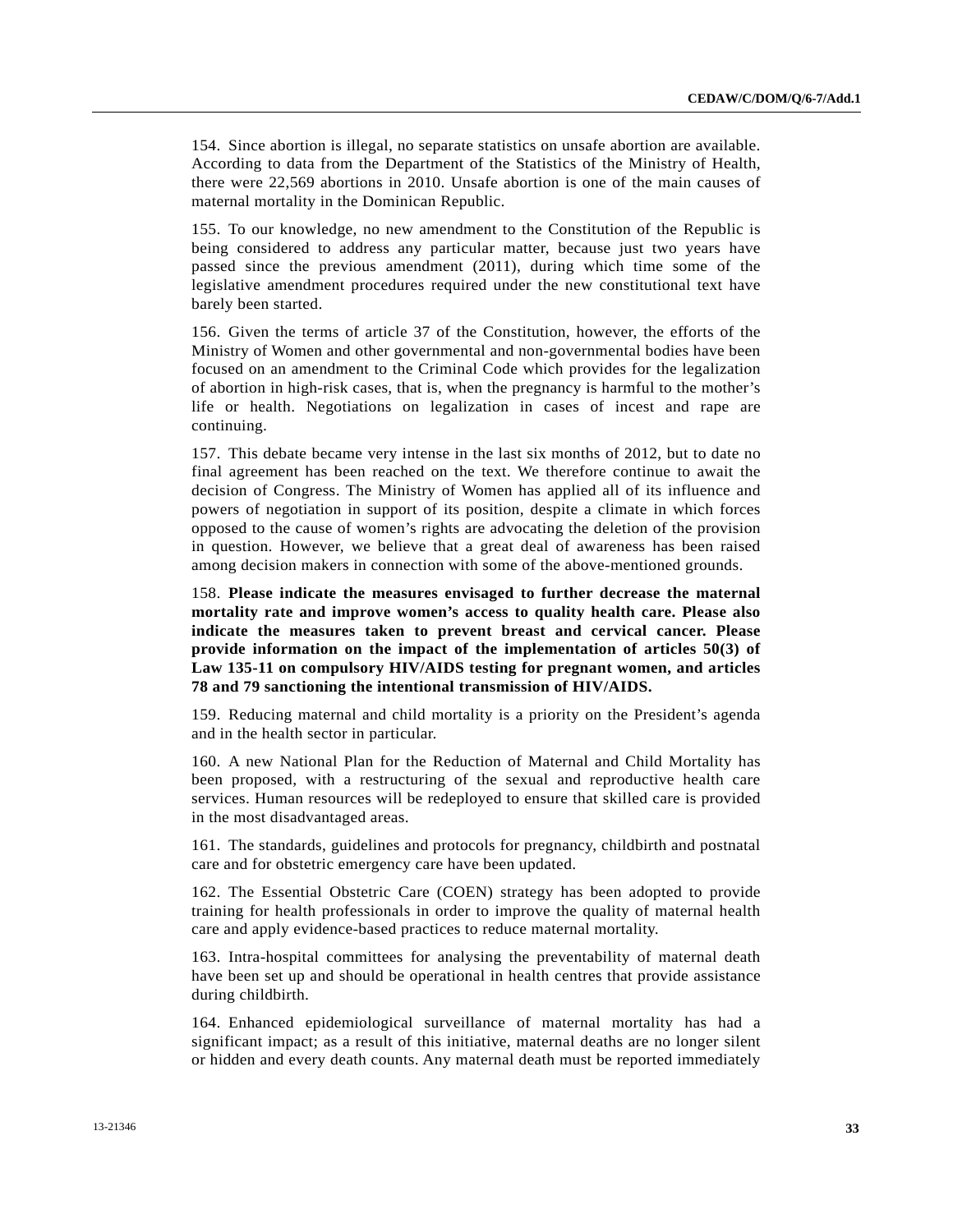to the National Epidemiological Surveillance System on Maternal Mortality and it is analysed by the competent health centre.

165. On the prevention of breast and cervical/uterine cancer.

166. Mass media campaigns on the timely detection of gynaecological cancers are held every year and supported by information materials and messages from community health workers.

167. To facilitate the early detection of cervical uterine cancer, Pap smear services have been expanded, together with the provision of the supplies needed.

168. With regard to article 50 of Act No. 135-11 on compulsory HIV/AIDS testing for pregnant women, and articles 78 and 79 sanctioning the intentional transmission of HIV/AIDS, it should be noted that the law has only recently been implemented and, consequently, its impact has not yet been evaluated. However, there is mandatory HIV testing for pregnant women and pre-test and post-test counselling is provided, as is antiretroviral treatment when necessary.

169. An inter-agency committee for gender mainstreaming in health was established to coordinate and promote the policies, actions and programmes to be implemented by the national health system. The committee will be composed of representatives from the ministries of health, education, and women and of other gender-related agencies.

170. A seminar on the sexual and reproductive health of middle-aged and older women was held. It focused on the services provided by the national health system in the areas of sexual and reproductive health, mental health, social protection, social security and sexuality, the myths and taboos of menopause, morbidity, gender-based violence, gynaecological cancers, community involvement in health, the role of older women and HIV/AIDS.

171. International conference on gender mainstreaming in national health systems.

172. Statistics on workplace violence in the Dominican Republic are updated and systematized on the basis of a number of variables. These are provided by, inter alia, the Observatory for women's exercise of citizenship, the Dominican Labour Market Observatory, the Caribbean Migrants Observatory (OBMICA), the Justice and Gender Observatory and the National Statistical Office's gender-sensitive system.

## **Rural women**

173. **While mentioning the existence of the Support Programme for Rural Women (see para. 221) and the land reform on rural women (see para. 230), the State party acknowledges the persisting lack of access for rural women to water, land, health, education and employment (see paras. 223-227). Please indicate the measures envisaged to ensure the effective access of rural women to health, education, land, water, food, housing, credit and income-generation projects.**

174. Article 193 of the Constitution, on the principles of territorial organization, stipulates that the Dominican Republic is a unitary State, and that its territorial organization is designed to favour its integral and balanced development and that of its inhabitants, as consistent with their needs and the preservation of the Dominican Republic's natural resources, national identity and cultural values. The territory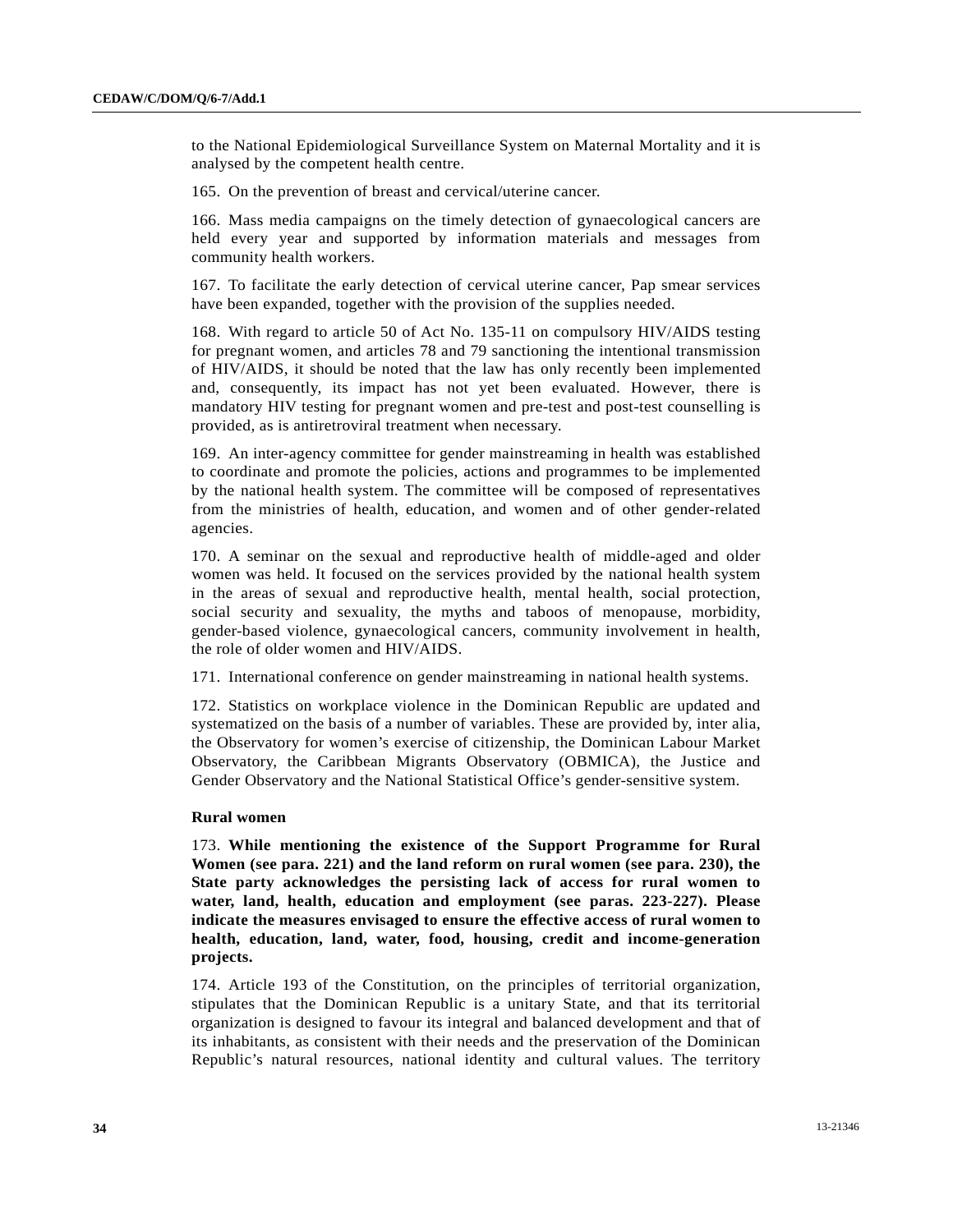shall be organized in accordance with the principles of unity, identity and political, administrative, social and economic rationality.

175. The measures envisaged to ensure effective access of rural women to these services are set forth in the Constitution, which stipulates in article 61 on the right to health that, "Every person has the right to comprehensive health care. In consequence: (1) The State must protect the health of all persons, guarantee access to potable water, improve food, health services, hygienic conditions and environmental sanitation and seek ways to prevent and treat all diseases, with access to good quality medicines and free medical and hospital care for those who require it." To that end, health care centres have been set up in rural areas. Since the Constitution is applicable throughout the national territory, rural women are included in these measures.

176. The national development strategy, which was established as the model for long-term national development, is intended, inter alia, to reduce urban-rural and interregional disparities in access to services and economic opportunities by promoting territorial development that is organized and inclusive. One line of action is to promote affirmative action policies that would guarantee rural women access to productive resources (land ownership, loans), thus helping them to overcome the obstacles to independence and personal development.

177. Article 51, on the right to property, establishes in paragraph (3) that it is in the public interest to allocate land for useful purposes and to gradually reduce largescale land ownership. One of the principal objectives of State social policy is to promote agrarian reform and the effective integration of the rural population within the national development process, using incentives and cooperation to renew their methods of agricultural production and their technical training.

178. Article 8, on the essential function of the State, states that "The effective protection of the rights of the individual and respect for human dignity, and securing the resources for the development of the individual in an egalitarian, equitable and progressive manner, within a system of individual liberty and social justice compatible with public order, the general well-being and the rights of all, is recognized as the essential function of the State."

## **Act establishing the national social security system**

179. Article 5 of this Act stipulates that all Dominican citizens and persons lawfully residing in the national territory are entitled to enrol in the Dominican Social Security System (SDSS).

180. The Act is applicable throughout the country and thus benefits everyone; however, it also specifies the beneficiaries of the different regimes. Article 125 states that the beneficiaries of Family Health Insurance under the subsidized regime shall be: (a) The unemployed, in both urban and rural areas, and their families; (b) Persons with disabilities, in both urban and rural areas, provided they are not economically dependent on a parent or guardian affiliated to another plan or entitled to coverage under another plan; (c) The destitute, in both urban and rural areas, as well as their families, in accordance with the mutually binding arrangements established by the Executive Power on the basis of a proposal by the National Social Security Council.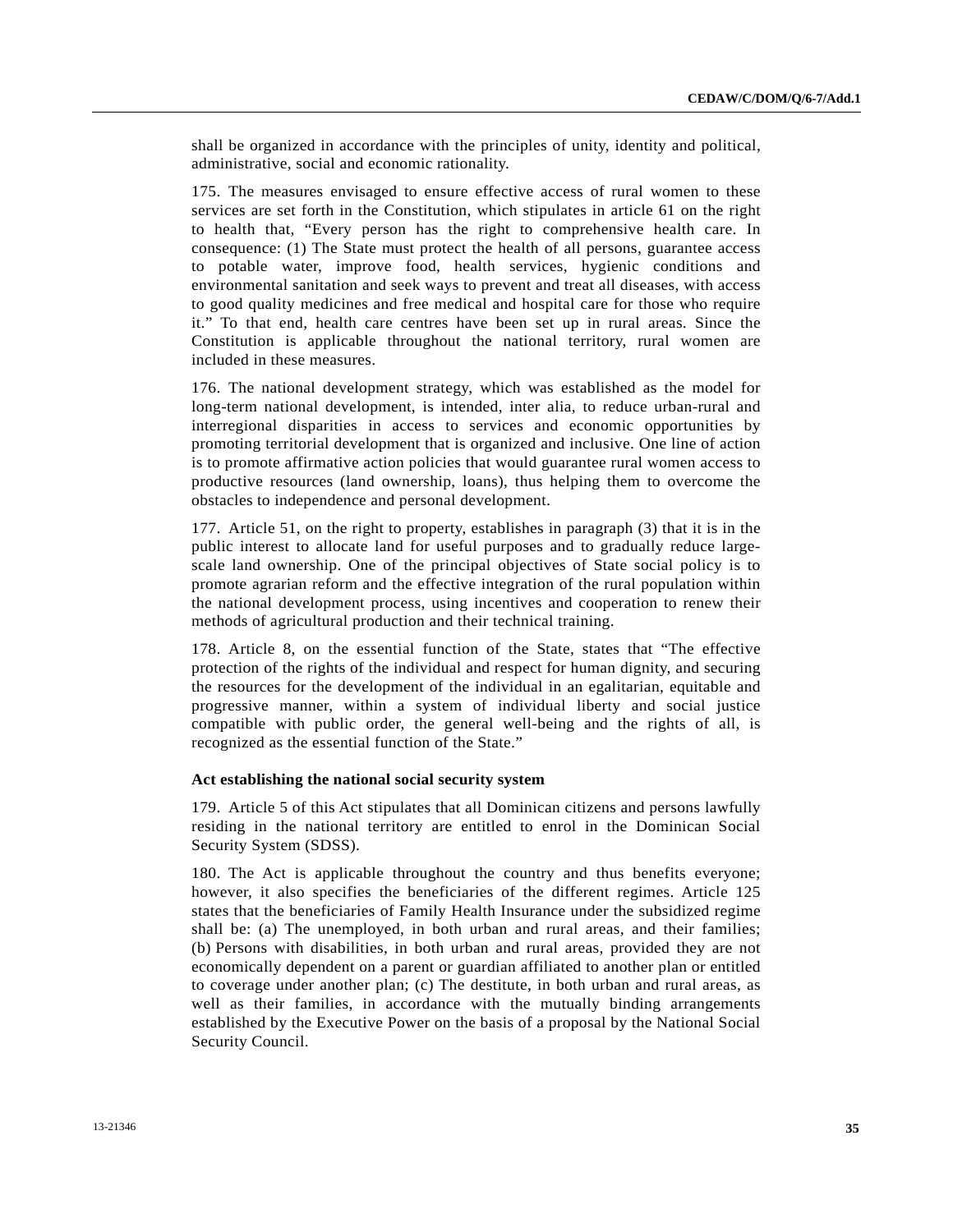181. National machinery for the advancement of women: The National Plan is indicative in nature, as it is a framework to guide the country's efforts to build a society based on equal treatment for women, while protecting their rights in accordance with their general and special needs.

182. The National Gender Equality and Equity Plan was devised taking into consideration the agreements and commitments entered into by the Dominican Republic with regard to the advancement of women.

183. Education: the *Social Panorama of Latin America*, a publication of the Economic Commission for Latin America and the Caribbean, defines dropping out as temporary or prolonged withdrawal from school. A significant proportion of girls leave school to marry or as a result of pregnancy. Adolescent pregnancy accounts for a large share of the group, at 37.2 per cent, owing to situations that originate for the most part within the school system.

184. Measures that guarantee the effective access of rural women to land: the basic objective of the Dominican Agrarian Institute is to ensure the successful completion of the agrarian reform throughout the territory of the Dominican Republic. According to its administrative records, 81,469 plots of land were distributed from 1962 to 2007, 60,136 of them to men and 21,330 to women.

185. The total area of the plots distributed is 3,404,870 *tareas* (1 *tarea* is approximately 600 square metres), 1,005,390 of which have been allocated to women. Despite the amendment of the Agrarian Reform Act, the gap in land ownership is clear: 70.47 per cent of plots allocated under the land reform are in the hands of men, and only 29.53 per cent are in the hands of women. As land tenure is a key element for the empowerment and advancement of women, these statistics show that rural women still face persistent obstacles to their economic empowerment.

186. Social policies that benefit rural women: the social policy of the Dominican State is implemented by the Social Cabinet, which defines and coordinates the objectives and tasks of social programmes; eliminates dispersion and the duplication of mandates; helps to match the supply of public social services with national-level demand; and follows up and evaluates the impact of social programmes.

187. The Social Cabinet coordinates the Government's social safety net. It runs the Solidarity Programme, which was created by Decree No. 536-2005 as a political strategy aimed at eradicating extreme poverty. The Programme covers the entire national territory, with a particular focus on the regions and provinces with the highest poverty rates. Poor women in rural areas therefore benefit from the Programme.

188. The social safety net provided by the State in order to reduce poverty includes the Household Gas Voucher Programme, which consists of monthly top-up financial assistance to poor and lower-middle-class households, without any corresponding obligations, for the purchase of liquid petroleum cooking gas.

#### **Marriage and family relations**

189. **Paragraph 73 of the report refers to the ongoing reform of the Civil Code. Please indicate the actions taken or envisaged to accelerate the adoption of the new Civil Code and provide a clear time frame for its adoption. Paragraph 75**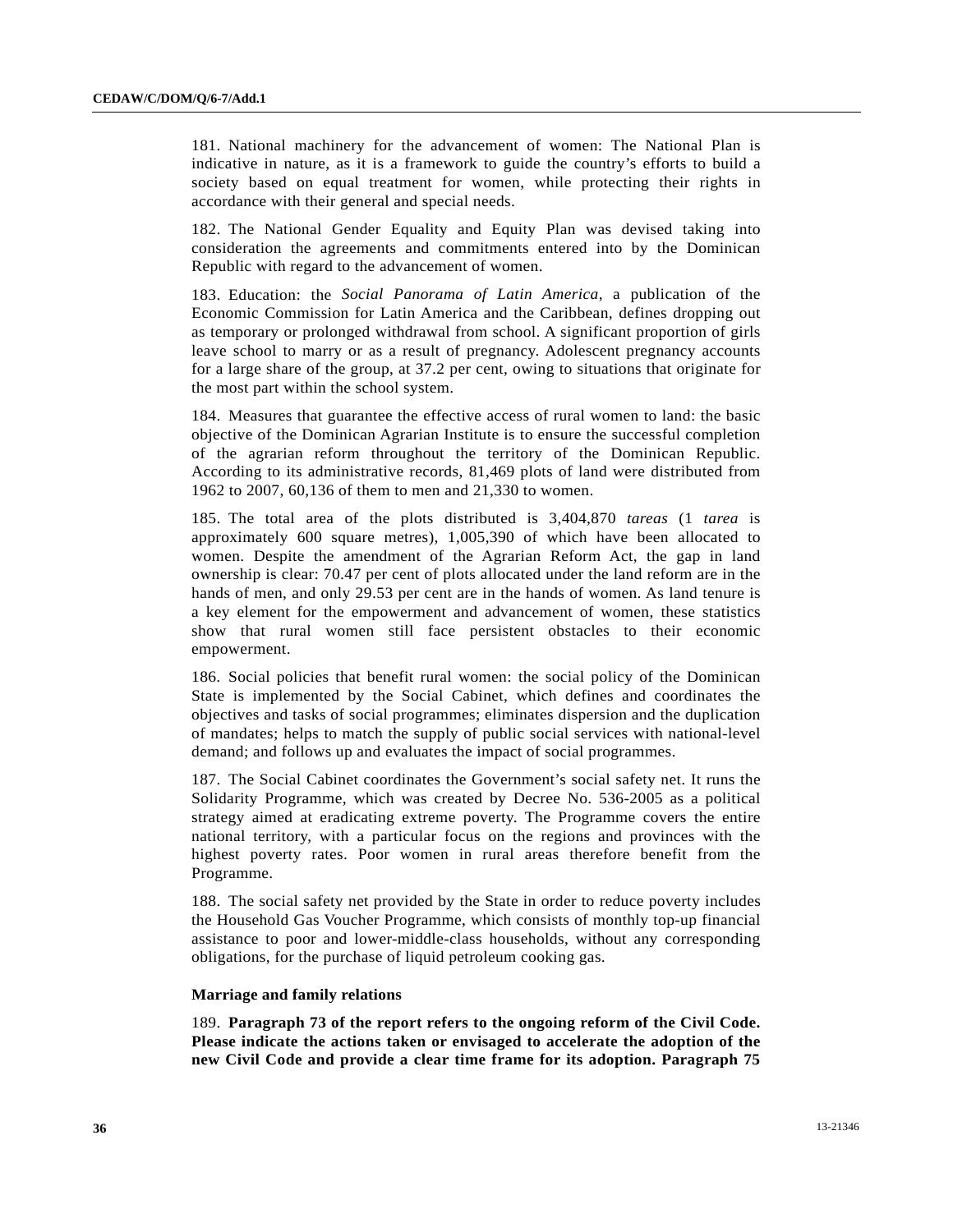**of the report refers to the adoption of legal provisions related to de facto unions. Please elaborate on the content of these provisions and indicate whether they have been adopted or are part of the current legal reform. Paragraph 74 of the report describes the conditions for divorce and remarriage of a woman. Please indicate whether the State party intends to withdraw such conditions.**

190. Developments in Dominican marriage legislation: the main developments in marriage legislation were introduced by the new Dominican Civil Code contained in Act No. 198-11, which regulates religious marriages. De facto marital unions, which were recognized in case law, have now been incorporated into the applicable civil legislation.

191. The new Dominican Civil Code has introduced improvements in the requirements in order to conclude a marriage. These include the publication of a proclamation or announcement prior to the marriage ceremony, something that is currently done only in some cases; a sworn declaration in which the parties express their intention to marry or to take one another as spouses; and prenuptial medical certificates, failure to obtain which can lead to the public official being sanctioned. During the ceremony, the public official must read out articles 212, 213, 214.1 and 215.1 of the new Civil Code, which cover the rights and responsibilities of the spouses and the formulation of any objection to the marriage.

192. Far-reaching changes have been made to the procedure for dissolution of marriage. The procedure under the new Dominican Civil Code is as follows:

- Divorce by mutual consent: both spouses decide to divorce. The spouses agree on the breakdown of the marriage and its effects. They then submit for the judge's approval a settlement governing the consequences of the divorce. In this procedure, the spouses can reach an agreement regarding the dissolution of marriage that regulates or sets out all of the consequences of the divorce, namely, residence and custody of children, alimony for maintenance and compensation, liquidation of common or indivisible property and compensation.
- Divorce owing to acceptance of the breakdown of marriage: either or both of the spouses can petition for divorce once they have accepted the breakdown of the marriage, irrespective of the events that caused it. That agreement cannot be withdrawn or appealed.
- Divorce owing to the definitive alteration of marital relations takes place when the spouses have lived separately for two years after the application for divorce.
- At-fault divorce includes cases in which the other spouse has committed acts that amount to a grave or repeated breach of marital duties and obligations that makes the continuation of life together unbearable.

193. The procedure for the dissolution of marriage has been modified and is now completely different from that currently in force. The possible reasons for petitioning for a divorce have been amended. For example, the grounds for the petition can be changed at any stage in the proceedings. This means that a divorce on the grounds of alteration or definitive end of marital ties can be changed to acceptance of the principle of the breakdown of the marriage.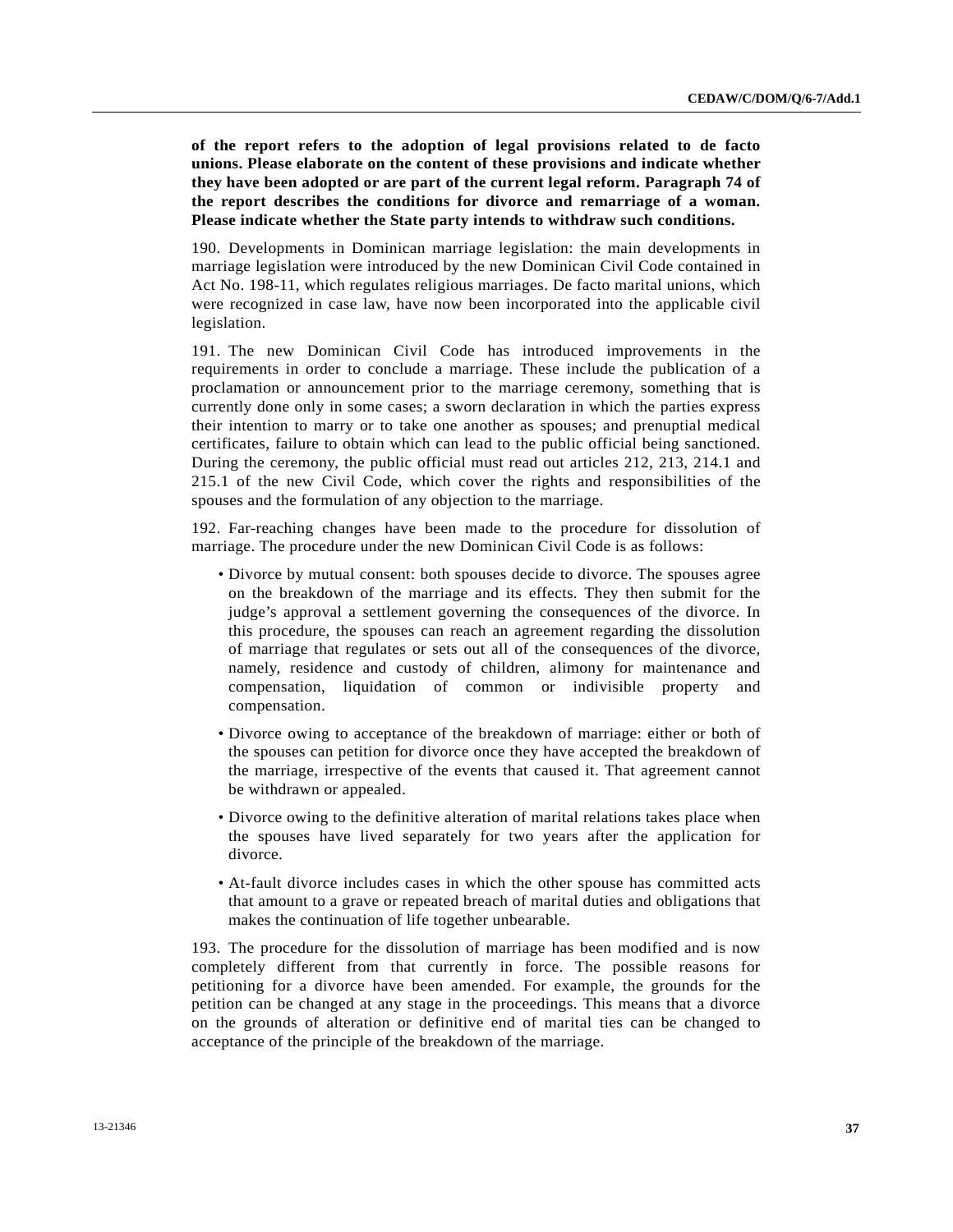194. One interesting feature is that the procedure for divorce by mutual consent now includes a prior conciliation hearing, and the petition is considered in the presence of both spouses. After examining the request with both parties, the judge approves the agreement and issues a ruling of divorce.

195. Another development worth noting is the legal recognition of de facto unions; previously, there was only a precedent in case law. There are now legal regulations indicating which unions are deemed to be de facto marital unions, and which conditions must be fulfilled in order to petition in the event of a breakdown. The motives for the dissolution of a de facto marital union are the same as for divorce. De facto marital unions are formed by two persons eligible to contract marriage who have lived together for at least two years in a committed, stable and publicly recognized relationship.

196. Another innovative feature with regard to marriage is Act No. 198-11, which regulates the formalities for the recognition of the civil effects of religious marriages in churches that are not protected or subject to an international agreement or treaty.

197. The main developments in the legal concept of marriage concern its official recognition and the restructuring or reformulation of the procedure that takes place when a marriage breaks down, that is, ends in divorce; legal recognition of de facto marital unions; and the registration under civil law of marriages conducted by Protestant churches.

198. The developments in the new Dominican Civil Code are intended to simplify and modernize the procedure for divorce, while expanding the scope for individual agency.

199. In general, a ruling of divorce by mutual consent will therefore be issued following a single hearing, provided that the interests of the children and both spouses are sufficiently protected. In that type of divorce, it will no longer be necessary to provide evidence of events that make life together unbearable.

200. In the case of divorce owing to the definitive alteration of marital ties, a ground that replaces that of failure to live together, it will be necessary only to establish a minimum of two years of de facto separation.

201. A new regime has been put in place for divorce owing to a grave breach of marital duties and obligations (at-fault divorce), and measures to protect spouses who are victims of violence will be strengthened.

202. The legal regime for compensatory alimony has also been reformed, and the role of family mediation has been strengthened by enabling judicial authorities to oblige spouses to have recourse to a mediator.

## **Amendment to article 20, paragraph 1**

203. **Please indicate any progress made with respect to the acceptance of the amendment to article 20, paragraph 1, of the Convention.**

204. The efforts of the Ministry of Foreign Affairs to secure the relevant agency's acceptance of the proposed amendment to the text of the Convention have thus far not led to any practical result.